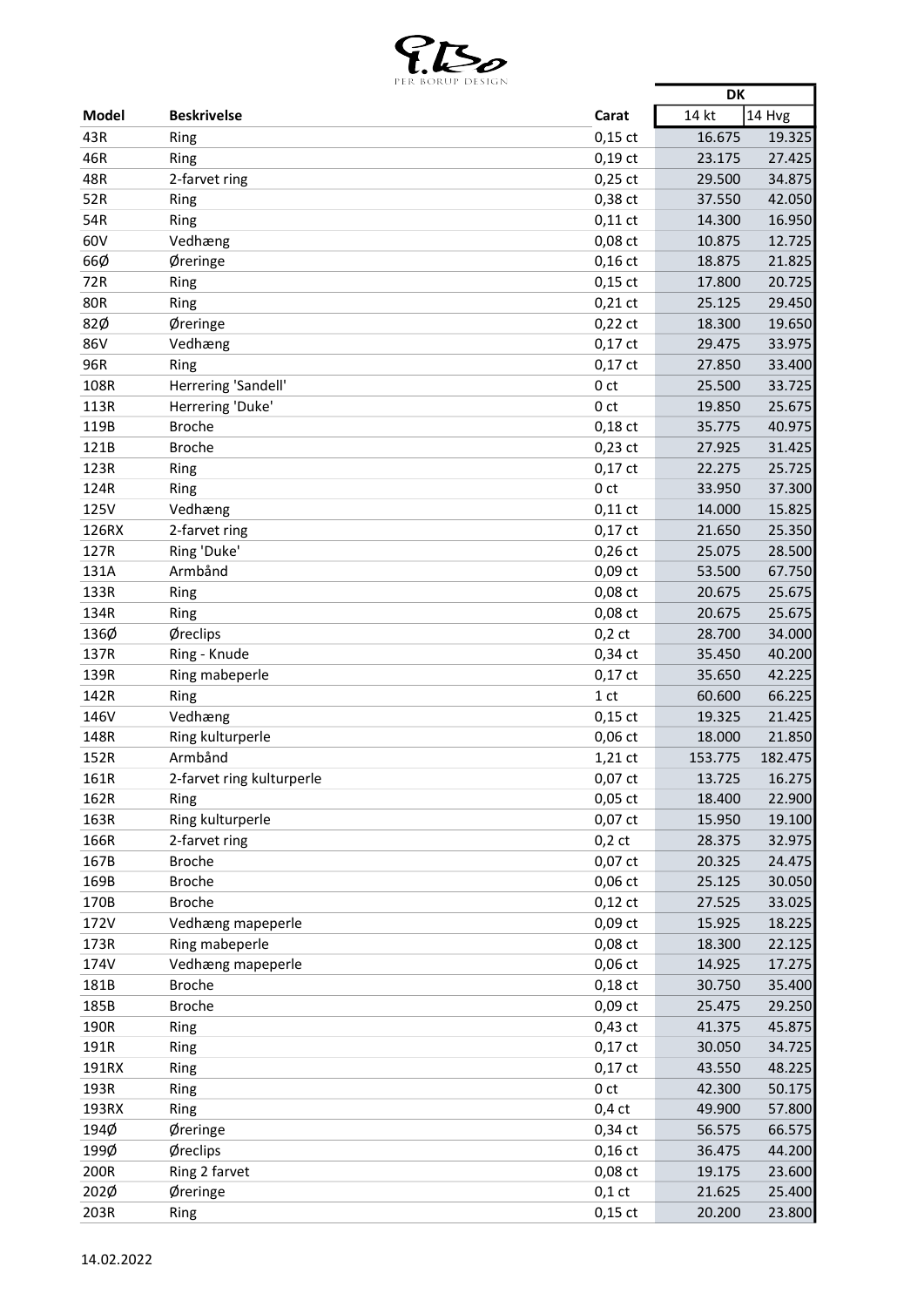

|              | DOMOL DESIGN              |                 | DK     |        |
|--------------|---------------------------|-----------------|--------|--------|
| <b>Model</b> | <b>Beskrivelse</b>        | Carat           | 14 kt  | 14 Hvg |
| 204R         | Ring                      | $0,11$ ct       | 16.525 | 19.525 |
| 207R         | Ring kulturperle 2-farvet | 0,07 ct         | 14.275 | 17.125 |
| 211R         | Ring                      | 0,08 ct         | 12.775 | 14.925 |
| 212R         | 2-farvet ring             | 0,08 ct         | 17.075 | 20.775 |
| 214R         | Ring                      | $0,03$ ct       | 16.275 | 20.100 |
| 215%         | Øreringe                  | $0,1$ ct        | 22.225 | 26.600 |
| 218R         | Ring                      | $0,11$ ct       | 19.675 | 23.425 |
| 225L         | Trekantlås                | 0 <sub>ct</sub> | 9.100  | 11.350 |
| 225LX        | Trekantlås                | $0,06$ ct       | 11.700 | 13.950 |
| 226L         | Rørlås                    | 0 <sub>ct</sub> | 8.975  | 11.175 |
| 226LX        | Rørlås                    | $0,08$ ct       | 12.425 | 14.625 |
| 227L         | Hjertelås                 | 0 ct            | 8.250  | 10.000 |
| 227LY        | Hjertelås                 | $0,43$ ct       | 30.875 | 32.875 |
| 228LX        | Hjertelås                 | $0,14$ ct       | 23.325 | 27.375 |
| 229L         | Perlelås                  | 0,08 ct         | 24.950 | 29.950 |
| 230L         | Perlelås mabeperle        | 0,08 ct         | 26.075 | 31.250 |
| 231L         | Perlelås                  | 0,08 ct         | 29.225 | 35.350 |
| 233R         | Ring 2-farvet             | $0,19$ ct       | 30.425 | 36.725 |
| 234Ø         | Øreclips 2-farvet         | 0,32 ct         | 49.150 | 57.625 |
| 236L         | Perlelås                  | 0,08 ct         | 23.175 | 27.725 |
| 236L1        | Perlelås                  | 0,08 ct         | 23.600 | 28.150 |
| 236LX        | Perlelås                  | $0,37$ ct       | 34.800 | 39.350 |
| 237L         | Perlelås lapis lazuli     | 0,08 ct         | 23.025 | 27.350 |
| 238L         | Perlelås                  | 0,08 ct         | 21.500 | 25.600 |
| 239L         | Perlelås                  | $0,11$ ct       | 21.875 | 25.900 |
| <b>240L</b>  | Hjertelås åbent hjerte    | 0,08 ct         | 23.050 | 27.625 |
| 243ØL        | Øreringe                  | $0,12$ ct       | 32.475 | 38.800 |
| 244ØL        | Øreclips lapis            | $0,1$ ct        | 31.850 | 38.650 |
| 246ØL        | Øreclips lapis            | $0,1$ ct        | 29.650 | 35.650 |
| 247CL        | Clipselås                 | 0 ct            | 21.475 | 25.400 |
| 248CL        | Clipselås                 | 0 <sub>ct</sub> | 22.575 | 26.925 |
| 249X         | 2 endestykkelåse          | 0 <sub>ct</sub> | 9.475  | 11.675 |
| 250R         | Ring 2-farvet             | $0,13$ ct       | 21.175 | 25.725 |
| 251R         | Ring                      | 0,08 ct         | 17.650 | 21.525 |
| 252R         | Ring 2-farvet             | $0,12$ ct       | 23.475 | 28.450 |
| 253R         | Ring 2-farvet             | $0,05$ ct       | 15.275 | 18.900 |
| 255L         | Perlelås                  | 0 <sub>ct</sub> | 14.325 | 18.075 |
| 256L         | Perlelås                  | 0 <sub>ct</sub> | 9.775  | 12.175 |
| 257L         | Perlelås                  | 0 <sub>ct</sub> |        | 17.725 |
| 258R         |                           | 0,06 ct         | 14.150 |        |
|              | Ring                      |                 | 16.925 | 20.650 |
| 260R         | Ring                      | $0,41$ ct       | 38.575 | 43.700 |
| 261R         | Ring                      | $0,17$ ct       | 25.350 | 29.875 |
| 265R         | Ring                      | $0,37$ ct       | 42.150 | 48.475 |
| 267R         | Ring 2-farvet             | $0,11$ ct       | 19.300 | 23.300 |
| 269CL        | Clipselås                 | 0 <sub>ct</sub> | 21.475 | 25.400 |
| 270CL        | Clipselås                 | 0 ct            | 13.425 | 15.725 |
| 271R         | Ring                      | 0,07 ct         | 22.175 | 26.075 |
| 272Ø         | Øreclips mabeperler       | $0,1$ ct        | 27.425 | 32.900 |
| 273R         | Ring 2-farvet             | 0,08 ct         | 19.575 | 24.150 |
| 276L         | Perlelås -til 2 rækker    | 0,08 ct         | 27.100 | 32.600 |
| 276LX        | Perlelås -til 2 rækker    | $0,32$ ct       | 36.625 | 42.100 |
| 277R         | Ring 2-farvet             | 0,08 ct         | 20.400 | 25.300 |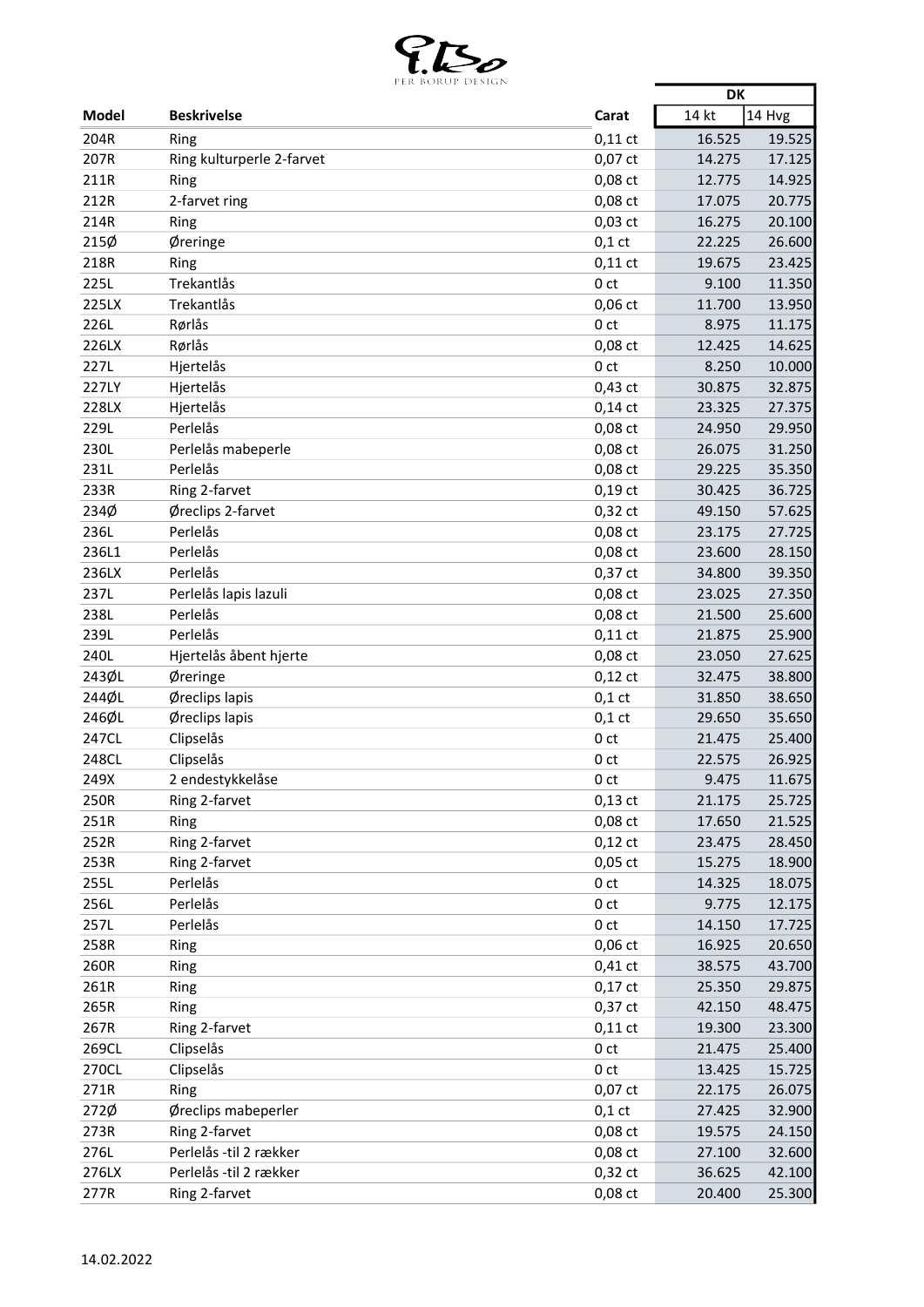

|       | per borup design                   |                 | <b>DK</b> |        |
|-------|------------------------------------|-----------------|-----------|--------|
| Model | <b>Beskrivelse</b>                 | Carat           | 14 kt     | 14 Hvg |
| 278L  | 11mm. kuglelås u/bånd              | 0 <sub>ct</sub> | 6.300     | 7.550  |
| 279L  | 11mm. kuglelås, med bånd           | 0 <sub>ct</sub> | 7.550     | 9.150  |
| 279LX | 11mm. kuglelås, med bånd og brill. | $0,02$ ct       | 8.775     | 10.375 |
| 280L  | 14mm. kuglelås, med bånd           | 0 <sub>ct</sub> | 11.825    | 14.575 |
| 280LX | 14mm. kuglelås, med bånd og brill. | $0,04$ ct       | 13.525    | 16.300 |
| 281L  | 18mm. kuglelås, med bånd           | 0 <sub>ct</sub> | 19.125    | 24.125 |
| 281LX | 18mm. kuglelås, med bånd og brill. | 0,06 ct         | 21.350    | 26.350 |
| 282L  | Diskoslås med bånd                 | 0 <sub>ct</sub> | 11.275    | 14.125 |
| 282LX | Perlelås                           | 0 <sub>ct</sub> | 12.350    | 15.200 |
| 282LY | Perlelås                           | $0,02$ ct       | 15.500    | 18.350 |
| 283A  | Gitter armbånd                     | $0,01$ ct       | 42.850    | 52.575 |
| 286R  | Ring                               | $0,05$ ct       | 15.550    | 19.200 |
| 287R  | Ring                               | $0,11$ ct       | 21.550    | 26.750 |
| 289R  | Ring                               | $0,06$ ct       | 19.875    | 24.750 |
| 291R  | Ring 2-farvet                      | $0,1$ ct        | 20.725    | 25.525 |
| 292R  | Ring lapis lazuli                  | $0,03$ ct       | 19.075    | 24.225 |
| 293R  | Ring 2-farvet                      | 0,08 ct         | 19.425    | 23.975 |
| 295Ø  | Ørestikke hjerte m/perle           | $0,04$ ct       | 21.325    | 25.925 |
| 296R  | Ring                               | 0,08 ct         | 17.075    | 20.775 |
| 297R  | Ring                               | $0,11$ ct       | 20.825    | 25.375 |
| 299R  | Ring                               | $0,07$ ct       | 23.600    | 29.725 |
| 300L  | Perlelås                           | 0,07 ct         | 18.125    | 21.600 |
| 301Ø  | Øreclips                           | $0,14$ ct       | 33.750    | 41.100 |
| 302Ø  | Øreclips                           | $0,16$ ct       | 36.600    | 43.900 |
| 303R  | Ring                               | 0,08 ct         | 24.000    | 29.950 |
| 304L  | Perlelås                           | $0,03$ ct       | 9.925     | 11.625 |
| 307R  | Ring mabeperle                     | $0,08$ ct       | 21.325    | 26.000 |
| 308Ø  | Øreclips                           | $0,1$ ct        | 32.725    | 40.300 |
| 309A  | Bønne armbånd stort                | $0,01$ ct       | 55.700    | 70.350 |
| 310R  | Ring                               | $0,14$ ct       | 25.800    | 31.100 |
| 310RX | Ring med hjertediamant             | $0,18$ ct       | 29.475    | 34.750 |
| 311L  | Perlelås                           | 0,08 ct         | 24.700    | 29.625 |
| 312L  | Perlelås kulturperle               | $0,03$ ct       | 18.550    | 22.400 |
| 313Ø  | Øreclips kulturperler              | $0,06$ ct       | 28.275    | 34.025 |
| 314R  | Ring                               | 0,08 ct         | 18.475    | 22.650 |
| 319L  | Perlelås PUTTO                     | $0,11$ ct       | 37.275    | 46.125 |
| 325R  | 2-farvet classic ring              | $0,22$ ct       | 27.175    | 32.375 |
| 326R  | 2-farvet ring                      | 0,08 ct         | 19.175    | 23.600 |
| 326RX | 2-farvet ring                      | $0,23$ ct       | 24.725    | 29.150 |
| 328R  | 2-farvet ring                      | $0,11$ ct       | 21.225    | 25.925 |
| 329L  | Perlelås kulturperle               | $0,08$ ct       | 23.875    | 28.475 |
| 330A  | Hjerte armbånd stort               | $0,01$ ct       | 63.975    | 81.925 |
| 331A  | Hjerte armbånd lille               | $0,01$ ct       | 44.425    | 55.350 |
| 333A  | Armbånd Rosalina                   | $0,01$ ct       | 39.850    | 49.125 |
| 334R  | 2-farvet ring                      | $0,1$ ct        | 19.875    | 24.275 |
| 336L  | Perlelås                           | 0,08 ct         | 17.275    | 20.275 |
| 337R  | Ring                               | 0 <sub>ct</sub> | 16.925    | 20.925 |
| 337RH | Ring                               | 0 <sub>ct</sub> | 19.425    | 24.300 |
| 337RX | Ring                               | $0,18$ ct       | 27.450    | 32.425 |
| 337RY | Ring                               | $0,23$ ct       | 29.125    | 34.125 |
| 338R  | Ring                               | 0 <sub>ct</sub> | 22.475    | 28.450 |
| 338RH | Ring                               | 0 <sub>ct</sub> | 24.675    | 31.475 |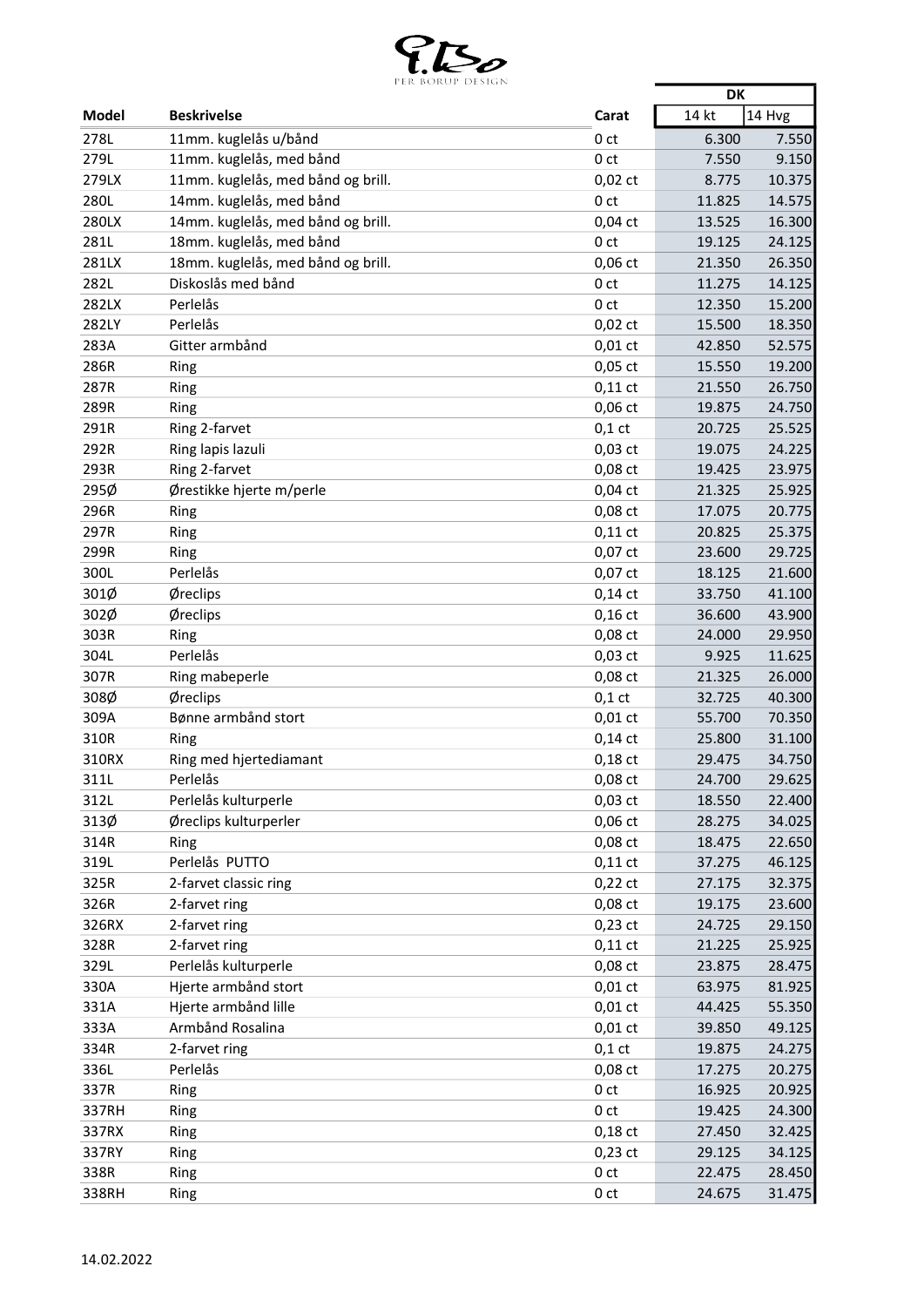

|       | PONOL DESIGN                    |                 | <b>DK</b>        |         |
|-------|---------------------------------|-----------------|------------------|---------|
| Model | <b>Beskrivelse</b>              | Carat           | 14 kt<br>14 Hvg  |         |
| 338RX | Ring                            | $0,18$ ct       | 30.200           | 36.200  |
| 338RY | Ring                            | 0,29 ct         | 35.325           | 41.325  |
| 339L  | 2-rk. hjertelås med mabeperle   | 0,08 ct         | 32.900           | 40.400  |
| 340A  | Bønne armbånd lille             | $0,01$ ct       | 44.300           | 54.725  |
| 341L  | Perlelås                        | 0,08 ct         | 29.325           | 35.625  |
| 342L  | 11mm. kuglelås skråbånd         | $0,03$ ct       | 9.775            | 11.775  |
| 343L  | 14mm. kuglelås skråbånd         | $0,05$ ct       | 15.625           | 19.125  |
| 343LY | 14mm. kuglelås skråbånd         | $0,41$ ct       | 35.250           | 38.750  |
| 344L  | Medaillonlås 18 mm skråbånd     | 0,08 ct         | 31.825           | 39.325  |
| 345L  | 14mm. Kuglelås uden bånd        | 0 ct            | 8.825            | 11.075  |
| 346L  | Lille rørlås                    | 0 <sub>ct</sub> | 4.175            | 5.125   |
| 347R  | Ring ferskvandsperle            | $0,03$ ct       | 15.200           | 18.950  |
| 348R  | Ring ferskvandsperle            | $0,05$ ct       | 19.925           | 24.675  |
| 349R  | Ring ferskvandsperle            | $0,05$ ct       | 18.775           | 23.975  |
| 350Ø  | Ørestikker                      | $0,06$ ct       | 15.775           | 18.575  |
| 351Ø  | Øreclips                        | $0,1$ ct        | 30.925           | 37.550  |
| 352Ø  | Ørestikker                      | 0,06 ct         | 18.275           | 21.975  |
| 353A  | Armbånd                         | 1,02 ct         | 212.625          | 261.400 |
| 354V  | Klokkevedhæng                   | 0 ct            | 14.875           | 18.725  |
| 354VX | Klokkevedhæng                   | $0,16$ ct       | 21.750           | 25.600  |
| 356Ø  | Vendeørestikker perler/brill    | 0,06 ct         | 18.700           | 22.600  |
| 357Ø  | Vendeørestikker perler/brill    | 0,06 ct         | 17.425           | 20.850  |
| 358Ø  | Vendeørestikker perler/brill    | 0,06 ct         | 21.900           | 26.925  |
| 359L  | Kombilås til 2 rk.              | 0 <sub>ct</sub> | 8.775            | 10.425  |
| 360Ø  | Øreclips mabeperler             | $0,2$ ct        | 42.775           | 49.275  |
| 361L  | Snoet rørlås                    | $0,04$ ct       | 14.525           | 17.950  |
| 362R  | Ring                            | 0,05 ct         | 12.825           | 16.075  |
| 362RH | Ring, herrestr.                 | 0 ct            | 9.875            | 12.875  |
| 363R  | Ring                            | $0,08$ ct       | 16.200           | 20.225  |
| 363RH | Ring herrestr.                  | 0 ct            | 12.225           | 16.075  |
| 364R  | Ring                            | $0,11$ ct       | 21.600           | 27.100  |
| 364RH | Ring herrestr.                  | 0 <sub>ct</sub> | 16.650           | 22.100  |
| 365R  | 2-farvet ring                   | $0,51$ ct       | 43.650           | 49.900  |
| 366Ø  | Ørestikker                      | $0,04$ ct       | 12.125           | 14.675  |
| 367L  | Perlelås                        | $0,08$ ct       | 18.650           | 22.250  |
| 370V  | Hjerte                          | 0 <sub>ct</sub> | 6.675            | 8.525   |
| 371V  | Hjerte rubin                    | $0,02$ ct       | 6.050            | 7.200   |
| 372V  | Stjerne rubin                   | $0,02$ ct       | 7.175            | 8.725   |
| 373V  | Firkløver                       | 0 <sub>ct</sub> | 8.050            | 10.425  |
| 374V  | Sol                             | 0 <sub>ct</sub> | 9.725            | 12.675  |
| 375V  | Måne                            | $0,02$ ct       | 10.675           | 13.500  |
| 376A  | 8-tals armbånd lille            | $0,01$ ct       | 27.400           | 34.025  |
| 377A  | 8-tals armbånd stort            | $0,01$ ct       | 35.425           | 44.975  |
| 379A  | Armbånd                         | $0,01$ ct       | 43.300           | 54.775  |
| 381Ø  | Ørestikker                      | $0,1$ ct        | 19.575           | 23.950  |
| 382R  | Solring                         | 0 <sub>ct</sub> | 15.500           | 20.150  |
| 382RX | Solring                         | $0,25$ ct       | 24.225           | 28.875  |
| 383R  |                                 | 0 <sub>ct</sub> |                  |         |
| 383RX | Snering                         | 0,07 ct         | 15.500<br>19.775 | 20.150  |
|       | Snering<br>Perlelås             |                 |                  | 24.425  |
| 384L  | Perlelås                        | $0,1$ ct        | 24.250           | 29.550  |
| 385L  |                                 | 0,06 ct         | 17.925           | 21.525  |
| 386L  | Perlelås mabeperle til 2 rækker | $0,22$ ct       | 42.100           | 49.800  |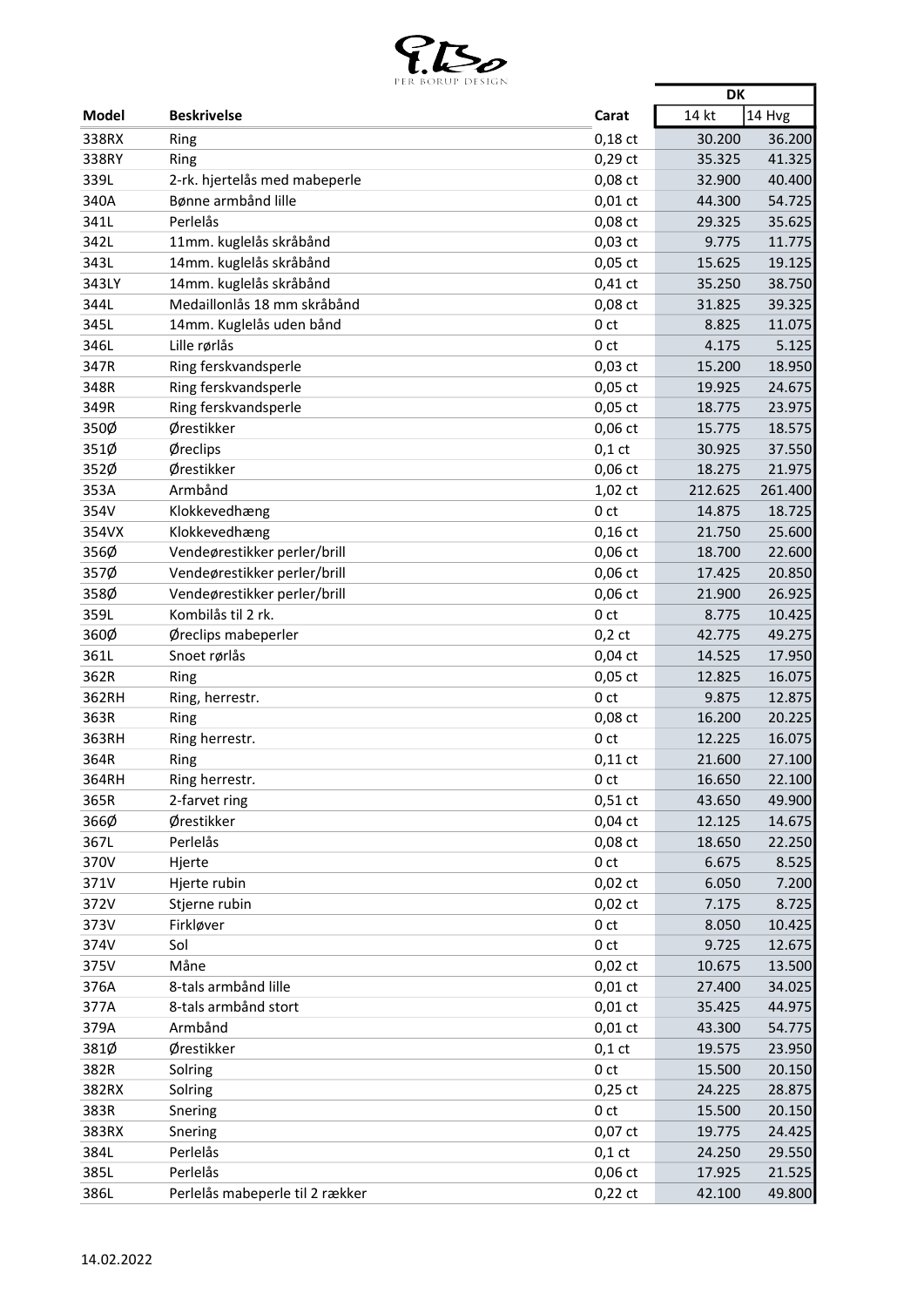

| 14 kt<br>14 Hvg<br><b>Model</b><br><b>Beskrivelse</b><br>Carat<br>Perlelås SØHEST<br>387L<br>$0,04$ ct<br>25.600<br>32.375<br>Stor diskos lås<br>388L<br>0 <sub>ct</sub><br>23.700<br>30.675<br>389V<br>7.775<br>Kors<br>0 <sub>ct</sub><br>6.125<br>390V<br>Anker<br>6.125<br>0 <sub>ct</sub><br>7.775<br>391V<br>Søhest<br>$0,02$ ct<br>10.675<br>13.500<br>Twinlås<br>392L<br>0 <sub>ct</sub><br>12.775<br>16.075<br>392LX<br>Twinlås<br>0,06 ct<br>15.725<br>19.000<br>393L<br>Perlelås<br>15.500<br>0 <sub>ct</sub><br>12.175<br>393LX<br>Perlelås<br>0,06 ct<br>18.450<br>15.100<br>393LXY<br>Perlelås<br>$0,44$ ct<br>40.200<br>43.550<br>394L<br>2-farvet stor twinlås<br>$0,16$ ct<br>31.975<br>38.725<br>395R<br>18.350<br>$0,05$ ct<br>14.500<br>Ring<br>396R<br>0,08 ct<br>19.650<br>24.950<br>Ring<br>397R<br>33.500<br>$0,11$ ct<br>26.300<br>Ring<br>398L<br>Perlelås<br>$0,1$ ct<br>33.075<br>40.875<br>Perlelås<br>399L<br>0,08 ct<br>32.025<br>25.850<br>400L<br>Hjertelås<br>17.075<br>0 <sub>ct</sub><br>13.375<br>Hjertelås<br>0,06 ct<br>400LX<br>19.650<br>15.975<br>400LXR<br>Hjertelås rubiner<br>$0,06$ ct<br>17.425<br>21.100<br>13.050<br>401R<br>Little Secretsring, smal<br>0 <sub>ct</sub><br>10.000<br>401RX1<br>13.650<br>Little Secretsring, smal<br>$0,01$ ct<br>10.600<br>401RX2<br>$0,02$ ct<br>14.275<br>Little Secretsring, smal<br>11.225<br>$0,03$ ct<br>14.875<br>401RX3<br>11.825<br>Little Secretsring, smal<br>401RX4<br>Little Secretsring, smal<br>$0,04$ ct<br>12.450<br>15.475<br>402R<br>Little Secretsring, bred<br>0 <sub>ct</sub><br>19.275<br>14.575<br>402RX1<br>$0,02$ ct<br>Little Secretsring, bred<br>15.450<br>20.125<br>$0,04$ ct<br>21.000<br>402RX2<br>Little Secretsring, bred<br>16.300<br>21.850<br>402RX3<br>Little Secretsring, bred<br>0,06 ct<br>17.150<br>402RX4<br>Little Secretsring, bred<br>$0,08$ ct<br>18.025<br>22.725<br>Perlelås<br>403L<br>0,05 ct<br>22.150<br>27.700<br>Ørestikker<br>$0,06$ ct<br>15.400<br>18.750<br>Hjertelås<br>16.825<br>0 <sub>ct</sub><br>13.125<br>405LX<br>Hjertelås<br>$0,06$ ct<br>19.400<br>15.725<br>Perlelås<br>405LY<br>0,94 ct<br>58.175<br>61.875<br>406L<br>Fancylås<br>8.375<br>0 <sub>ct</sub><br>6.775<br>407L<br>Stor Fancylås<br>0 <sub>ct</sub><br>9.550<br>12.125<br>Stor Fancylås<br>13.350<br>407LX<br>$0,02$ ct<br>10.775<br>408V<br>Mellem hjerte<br>0 <sub>ct</sub><br>7.350<br>9.350<br>408VX<br>Mellem hjerte<br>0,71 ct<br>43.925<br>42.425<br>408VY<br>Mellem hjerte<br>58.000<br>1,04 ct<br>56.000<br>409V<br>Stort hjerte<br>0 <sub>ct</sub><br>14.700<br>19.325<br>1,39 ct<br>409VX<br>Stort hjerte<br>79.200<br>83.300<br>Stort hjerte<br>409VY<br>$1,8$ ct<br>99.025<br>103.675<br>410V<br>Hjertevedhæng<br>0 <sub>ct</sub><br>17.375<br>22.225<br>413R<br>Ring<br>0 <sub>ct</sub><br>18.700<br>24.475<br>413RX<br>$0,12$ ct<br>23.875<br>29.650<br>Ring<br>413RXY<br>$0,24$ ct<br>35.050<br>29.250<br>Ring<br>414R<br>0 <sub>ct</sub><br>9.600<br>12.475<br>Ring<br>414RX<br>0,92 ct<br>60.450<br>57.550<br>Ring<br>415R<br>0 <sub>ct</sub><br>13.975<br>18.075<br>Ring<br>0,06 ct<br>21.375<br>415RX<br>17.300<br>Søstjernering |      | LA DUNUL DESIGN |                 | <b>DK</b> |        |
|-----------------------------------------------------------------------------------------------------------------------------------------------------------------------------------------------------------------------------------------------------------------------------------------------------------------------------------------------------------------------------------------------------------------------------------------------------------------------------------------------------------------------------------------------------------------------------------------------------------------------------------------------------------------------------------------------------------------------------------------------------------------------------------------------------------------------------------------------------------------------------------------------------------------------------------------------------------------------------------------------------------------------------------------------------------------------------------------------------------------------------------------------------------------------------------------------------------------------------------------------------------------------------------------------------------------------------------------------------------------------------------------------------------------------------------------------------------------------------------------------------------------------------------------------------------------------------------------------------------------------------------------------------------------------------------------------------------------------------------------------------------------------------------------------------------------------------------------------------------------------------------------------------------------------------------------------------------------------------------------------------------------------------------------------------------------------------------------------------------------------------------------------------------------------------------------------------------------------------------------------------------------------------------------------------------------------------------------------------------------------------------------------------------------------------------------------------------------------------------------------------------------------------------------------------------------------------------------------------------------------------------------------------------------------------------------------------------------------------------------------------------------------------------------------------------------------------------------------------------------------------------------------------------------------------------------------------------------------------------------------------------------------------------------------------------------------------------------------------------------------------------------------------------------------------|------|-----------------|-----------------|-----------|--------|
| 404Ø                                                                                                                                                                                                                                                                                                                                                                                                                                                                                                                                                                                                                                                                                                                                                                                                                                                                                                                                                                                                                                                                                                                                                                                                                                                                                                                                                                                                                                                                                                                                                                                                                                                                                                                                                                                                                                                                                                                                                                                                                                                                                                                                                                                                                                                                                                                                                                                                                                                                                                                                                                                                                                                                                                                                                                                                                                                                                                                                                                                                                                                                                                                                                                        |      |                 |                 |           |        |
|                                                                                                                                                                                                                                                                                                                                                                                                                                                                                                                                                                                                                                                                                                                                                                                                                                                                                                                                                                                                                                                                                                                                                                                                                                                                                                                                                                                                                                                                                                                                                                                                                                                                                                                                                                                                                                                                                                                                                                                                                                                                                                                                                                                                                                                                                                                                                                                                                                                                                                                                                                                                                                                                                                                                                                                                                                                                                                                                                                                                                                                                                                                                                                             |      |                 |                 |           |        |
|                                                                                                                                                                                                                                                                                                                                                                                                                                                                                                                                                                                                                                                                                                                                                                                                                                                                                                                                                                                                                                                                                                                                                                                                                                                                                                                                                                                                                                                                                                                                                                                                                                                                                                                                                                                                                                                                                                                                                                                                                                                                                                                                                                                                                                                                                                                                                                                                                                                                                                                                                                                                                                                                                                                                                                                                                                                                                                                                                                                                                                                                                                                                                                             |      |                 |                 |           |        |
|                                                                                                                                                                                                                                                                                                                                                                                                                                                                                                                                                                                                                                                                                                                                                                                                                                                                                                                                                                                                                                                                                                                                                                                                                                                                                                                                                                                                                                                                                                                                                                                                                                                                                                                                                                                                                                                                                                                                                                                                                                                                                                                                                                                                                                                                                                                                                                                                                                                                                                                                                                                                                                                                                                                                                                                                                                                                                                                                                                                                                                                                                                                                                                             |      |                 |                 |           |        |
|                                                                                                                                                                                                                                                                                                                                                                                                                                                                                                                                                                                                                                                                                                                                                                                                                                                                                                                                                                                                                                                                                                                                                                                                                                                                                                                                                                                                                                                                                                                                                                                                                                                                                                                                                                                                                                                                                                                                                                                                                                                                                                                                                                                                                                                                                                                                                                                                                                                                                                                                                                                                                                                                                                                                                                                                                                                                                                                                                                                                                                                                                                                                                                             |      |                 |                 |           |        |
|                                                                                                                                                                                                                                                                                                                                                                                                                                                                                                                                                                                                                                                                                                                                                                                                                                                                                                                                                                                                                                                                                                                                                                                                                                                                                                                                                                                                                                                                                                                                                                                                                                                                                                                                                                                                                                                                                                                                                                                                                                                                                                                                                                                                                                                                                                                                                                                                                                                                                                                                                                                                                                                                                                                                                                                                                                                                                                                                                                                                                                                                                                                                                                             |      |                 |                 |           |        |
|                                                                                                                                                                                                                                                                                                                                                                                                                                                                                                                                                                                                                                                                                                                                                                                                                                                                                                                                                                                                                                                                                                                                                                                                                                                                                                                                                                                                                                                                                                                                                                                                                                                                                                                                                                                                                                                                                                                                                                                                                                                                                                                                                                                                                                                                                                                                                                                                                                                                                                                                                                                                                                                                                                                                                                                                                                                                                                                                                                                                                                                                                                                                                                             |      |                 |                 |           |        |
|                                                                                                                                                                                                                                                                                                                                                                                                                                                                                                                                                                                                                                                                                                                                                                                                                                                                                                                                                                                                                                                                                                                                                                                                                                                                                                                                                                                                                                                                                                                                                                                                                                                                                                                                                                                                                                                                                                                                                                                                                                                                                                                                                                                                                                                                                                                                                                                                                                                                                                                                                                                                                                                                                                                                                                                                                                                                                                                                                                                                                                                                                                                                                                             |      |                 |                 |           |        |
|                                                                                                                                                                                                                                                                                                                                                                                                                                                                                                                                                                                                                                                                                                                                                                                                                                                                                                                                                                                                                                                                                                                                                                                                                                                                                                                                                                                                                                                                                                                                                                                                                                                                                                                                                                                                                                                                                                                                                                                                                                                                                                                                                                                                                                                                                                                                                                                                                                                                                                                                                                                                                                                                                                                                                                                                                                                                                                                                                                                                                                                                                                                                                                             |      |                 |                 |           |        |
|                                                                                                                                                                                                                                                                                                                                                                                                                                                                                                                                                                                                                                                                                                                                                                                                                                                                                                                                                                                                                                                                                                                                                                                                                                                                                                                                                                                                                                                                                                                                                                                                                                                                                                                                                                                                                                                                                                                                                                                                                                                                                                                                                                                                                                                                                                                                                                                                                                                                                                                                                                                                                                                                                                                                                                                                                                                                                                                                                                                                                                                                                                                                                                             |      |                 |                 |           |        |
|                                                                                                                                                                                                                                                                                                                                                                                                                                                                                                                                                                                                                                                                                                                                                                                                                                                                                                                                                                                                                                                                                                                                                                                                                                                                                                                                                                                                                                                                                                                                                                                                                                                                                                                                                                                                                                                                                                                                                                                                                                                                                                                                                                                                                                                                                                                                                                                                                                                                                                                                                                                                                                                                                                                                                                                                                                                                                                                                                                                                                                                                                                                                                                             |      |                 |                 |           |        |
|                                                                                                                                                                                                                                                                                                                                                                                                                                                                                                                                                                                                                                                                                                                                                                                                                                                                                                                                                                                                                                                                                                                                                                                                                                                                                                                                                                                                                                                                                                                                                                                                                                                                                                                                                                                                                                                                                                                                                                                                                                                                                                                                                                                                                                                                                                                                                                                                                                                                                                                                                                                                                                                                                                                                                                                                                                                                                                                                                                                                                                                                                                                                                                             |      |                 |                 |           |        |
|                                                                                                                                                                                                                                                                                                                                                                                                                                                                                                                                                                                                                                                                                                                                                                                                                                                                                                                                                                                                                                                                                                                                                                                                                                                                                                                                                                                                                                                                                                                                                                                                                                                                                                                                                                                                                                                                                                                                                                                                                                                                                                                                                                                                                                                                                                                                                                                                                                                                                                                                                                                                                                                                                                                                                                                                                                                                                                                                                                                                                                                                                                                                                                             |      |                 |                 |           |        |
|                                                                                                                                                                                                                                                                                                                                                                                                                                                                                                                                                                                                                                                                                                                                                                                                                                                                                                                                                                                                                                                                                                                                                                                                                                                                                                                                                                                                                                                                                                                                                                                                                                                                                                                                                                                                                                                                                                                                                                                                                                                                                                                                                                                                                                                                                                                                                                                                                                                                                                                                                                                                                                                                                                                                                                                                                                                                                                                                                                                                                                                                                                                                                                             |      |                 |                 |           |        |
|                                                                                                                                                                                                                                                                                                                                                                                                                                                                                                                                                                                                                                                                                                                                                                                                                                                                                                                                                                                                                                                                                                                                                                                                                                                                                                                                                                                                                                                                                                                                                                                                                                                                                                                                                                                                                                                                                                                                                                                                                                                                                                                                                                                                                                                                                                                                                                                                                                                                                                                                                                                                                                                                                                                                                                                                                                                                                                                                                                                                                                                                                                                                                                             |      |                 |                 |           |        |
|                                                                                                                                                                                                                                                                                                                                                                                                                                                                                                                                                                                                                                                                                                                                                                                                                                                                                                                                                                                                                                                                                                                                                                                                                                                                                                                                                                                                                                                                                                                                                                                                                                                                                                                                                                                                                                                                                                                                                                                                                                                                                                                                                                                                                                                                                                                                                                                                                                                                                                                                                                                                                                                                                                                                                                                                                                                                                                                                                                                                                                                                                                                                                                             |      |                 |                 |           |        |
|                                                                                                                                                                                                                                                                                                                                                                                                                                                                                                                                                                                                                                                                                                                                                                                                                                                                                                                                                                                                                                                                                                                                                                                                                                                                                                                                                                                                                                                                                                                                                                                                                                                                                                                                                                                                                                                                                                                                                                                                                                                                                                                                                                                                                                                                                                                                                                                                                                                                                                                                                                                                                                                                                                                                                                                                                                                                                                                                                                                                                                                                                                                                                                             |      |                 |                 |           |        |
|                                                                                                                                                                                                                                                                                                                                                                                                                                                                                                                                                                                                                                                                                                                                                                                                                                                                                                                                                                                                                                                                                                                                                                                                                                                                                                                                                                                                                                                                                                                                                                                                                                                                                                                                                                                                                                                                                                                                                                                                                                                                                                                                                                                                                                                                                                                                                                                                                                                                                                                                                                                                                                                                                                                                                                                                                                                                                                                                                                                                                                                                                                                                                                             |      |                 |                 |           |        |
|                                                                                                                                                                                                                                                                                                                                                                                                                                                                                                                                                                                                                                                                                                                                                                                                                                                                                                                                                                                                                                                                                                                                                                                                                                                                                                                                                                                                                                                                                                                                                                                                                                                                                                                                                                                                                                                                                                                                                                                                                                                                                                                                                                                                                                                                                                                                                                                                                                                                                                                                                                                                                                                                                                                                                                                                                                                                                                                                                                                                                                                                                                                                                                             |      |                 |                 |           |        |
|                                                                                                                                                                                                                                                                                                                                                                                                                                                                                                                                                                                                                                                                                                                                                                                                                                                                                                                                                                                                                                                                                                                                                                                                                                                                                                                                                                                                                                                                                                                                                                                                                                                                                                                                                                                                                                                                                                                                                                                                                                                                                                                                                                                                                                                                                                                                                                                                                                                                                                                                                                                                                                                                                                                                                                                                                                                                                                                                                                                                                                                                                                                                                                             |      |                 |                 |           |        |
|                                                                                                                                                                                                                                                                                                                                                                                                                                                                                                                                                                                                                                                                                                                                                                                                                                                                                                                                                                                                                                                                                                                                                                                                                                                                                                                                                                                                                                                                                                                                                                                                                                                                                                                                                                                                                                                                                                                                                                                                                                                                                                                                                                                                                                                                                                                                                                                                                                                                                                                                                                                                                                                                                                                                                                                                                                                                                                                                                                                                                                                                                                                                                                             |      |                 |                 |           |        |
|                                                                                                                                                                                                                                                                                                                                                                                                                                                                                                                                                                                                                                                                                                                                                                                                                                                                                                                                                                                                                                                                                                                                                                                                                                                                                                                                                                                                                                                                                                                                                                                                                                                                                                                                                                                                                                                                                                                                                                                                                                                                                                                                                                                                                                                                                                                                                                                                                                                                                                                                                                                                                                                                                                                                                                                                                                                                                                                                                                                                                                                                                                                                                                             |      |                 |                 |           |        |
|                                                                                                                                                                                                                                                                                                                                                                                                                                                                                                                                                                                                                                                                                                                                                                                                                                                                                                                                                                                                                                                                                                                                                                                                                                                                                                                                                                                                                                                                                                                                                                                                                                                                                                                                                                                                                                                                                                                                                                                                                                                                                                                                                                                                                                                                                                                                                                                                                                                                                                                                                                                                                                                                                                                                                                                                                                                                                                                                                                                                                                                                                                                                                                             |      |                 |                 |           |        |
|                                                                                                                                                                                                                                                                                                                                                                                                                                                                                                                                                                                                                                                                                                                                                                                                                                                                                                                                                                                                                                                                                                                                                                                                                                                                                                                                                                                                                                                                                                                                                                                                                                                                                                                                                                                                                                                                                                                                                                                                                                                                                                                                                                                                                                                                                                                                                                                                                                                                                                                                                                                                                                                                                                                                                                                                                                                                                                                                                                                                                                                                                                                                                                             |      |                 |                 |           |        |
|                                                                                                                                                                                                                                                                                                                                                                                                                                                                                                                                                                                                                                                                                                                                                                                                                                                                                                                                                                                                                                                                                                                                                                                                                                                                                                                                                                                                                                                                                                                                                                                                                                                                                                                                                                                                                                                                                                                                                                                                                                                                                                                                                                                                                                                                                                                                                                                                                                                                                                                                                                                                                                                                                                                                                                                                                                                                                                                                                                                                                                                                                                                                                                             |      |                 |                 |           |        |
|                                                                                                                                                                                                                                                                                                                                                                                                                                                                                                                                                                                                                                                                                                                                                                                                                                                                                                                                                                                                                                                                                                                                                                                                                                                                                                                                                                                                                                                                                                                                                                                                                                                                                                                                                                                                                                                                                                                                                                                                                                                                                                                                                                                                                                                                                                                                                                                                                                                                                                                                                                                                                                                                                                                                                                                                                                                                                                                                                                                                                                                                                                                                                                             |      |                 |                 |           |        |
|                                                                                                                                                                                                                                                                                                                                                                                                                                                                                                                                                                                                                                                                                                                                                                                                                                                                                                                                                                                                                                                                                                                                                                                                                                                                                                                                                                                                                                                                                                                                                                                                                                                                                                                                                                                                                                                                                                                                                                                                                                                                                                                                                                                                                                                                                                                                                                                                                                                                                                                                                                                                                                                                                                                                                                                                                                                                                                                                                                                                                                                                                                                                                                             |      |                 |                 |           |        |
|                                                                                                                                                                                                                                                                                                                                                                                                                                                                                                                                                                                                                                                                                                                                                                                                                                                                                                                                                                                                                                                                                                                                                                                                                                                                                                                                                                                                                                                                                                                                                                                                                                                                                                                                                                                                                                                                                                                                                                                                                                                                                                                                                                                                                                                                                                                                                                                                                                                                                                                                                                                                                                                                                                                                                                                                                                                                                                                                                                                                                                                                                                                                                                             |      |                 |                 |           |        |
|                                                                                                                                                                                                                                                                                                                                                                                                                                                                                                                                                                                                                                                                                                                                                                                                                                                                                                                                                                                                                                                                                                                                                                                                                                                                                                                                                                                                                                                                                                                                                                                                                                                                                                                                                                                                                                                                                                                                                                                                                                                                                                                                                                                                                                                                                                                                                                                                                                                                                                                                                                                                                                                                                                                                                                                                                                                                                                                                                                                                                                                                                                                                                                             |      |                 |                 |           |        |
|                                                                                                                                                                                                                                                                                                                                                                                                                                                                                                                                                                                                                                                                                                                                                                                                                                                                                                                                                                                                                                                                                                                                                                                                                                                                                                                                                                                                                                                                                                                                                                                                                                                                                                                                                                                                                                                                                                                                                                                                                                                                                                                                                                                                                                                                                                                                                                                                                                                                                                                                                                                                                                                                                                                                                                                                                                                                                                                                                                                                                                                                                                                                                                             |      |                 |                 |           |        |
|                                                                                                                                                                                                                                                                                                                                                                                                                                                                                                                                                                                                                                                                                                                                                                                                                                                                                                                                                                                                                                                                                                                                                                                                                                                                                                                                                                                                                                                                                                                                                                                                                                                                                                                                                                                                                                                                                                                                                                                                                                                                                                                                                                                                                                                                                                                                                                                                                                                                                                                                                                                                                                                                                                                                                                                                                                                                                                                                                                                                                                                                                                                                                                             |      |                 |                 |           |        |
|                                                                                                                                                                                                                                                                                                                                                                                                                                                                                                                                                                                                                                                                                                                                                                                                                                                                                                                                                                                                                                                                                                                                                                                                                                                                                                                                                                                                                                                                                                                                                                                                                                                                                                                                                                                                                                                                                                                                                                                                                                                                                                                                                                                                                                                                                                                                                                                                                                                                                                                                                                                                                                                                                                                                                                                                                                                                                                                                                                                                                                                                                                                                                                             |      |                 |                 |           |        |
|                                                                                                                                                                                                                                                                                                                                                                                                                                                                                                                                                                                                                                                                                                                                                                                                                                                                                                                                                                                                                                                                                                                                                                                                                                                                                                                                                                                                                                                                                                                                                                                                                                                                                                                                                                                                                                                                                                                                                                                                                                                                                                                                                                                                                                                                                                                                                                                                                                                                                                                                                                                                                                                                                                                                                                                                                                                                                                                                                                                                                                                                                                                                                                             |      |                 |                 |           |        |
|                                                                                                                                                                                                                                                                                                                                                                                                                                                                                                                                                                                                                                                                                                                                                                                                                                                                                                                                                                                                                                                                                                                                                                                                                                                                                                                                                                                                                                                                                                                                                                                                                                                                                                                                                                                                                                                                                                                                                                                                                                                                                                                                                                                                                                                                                                                                                                                                                                                                                                                                                                                                                                                                                                                                                                                                                                                                                                                                                                                                                                                                                                                                                                             | 405L |                 |                 |           |        |
|                                                                                                                                                                                                                                                                                                                                                                                                                                                                                                                                                                                                                                                                                                                                                                                                                                                                                                                                                                                                                                                                                                                                                                                                                                                                                                                                                                                                                                                                                                                                                                                                                                                                                                                                                                                                                                                                                                                                                                                                                                                                                                                                                                                                                                                                                                                                                                                                                                                                                                                                                                                                                                                                                                                                                                                                                                                                                                                                                                                                                                                                                                                                                                             |      |                 |                 |           |        |
|                                                                                                                                                                                                                                                                                                                                                                                                                                                                                                                                                                                                                                                                                                                                                                                                                                                                                                                                                                                                                                                                                                                                                                                                                                                                                                                                                                                                                                                                                                                                                                                                                                                                                                                                                                                                                                                                                                                                                                                                                                                                                                                                                                                                                                                                                                                                                                                                                                                                                                                                                                                                                                                                                                                                                                                                                                                                                                                                                                                                                                                                                                                                                                             |      |                 |                 |           |        |
|                                                                                                                                                                                                                                                                                                                                                                                                                                                                                                                                                                                                                                                                                                                                                                                                                                                                                                                                                                                                                                                                                                                                                                                                                                                                                                                                                                                                                                                                                                                                                                                                                                                                                                                                                                                                                                                                                                                                                                                                                                                                                                                                                                                                                                                                                                                                                                                                                                                                                                                                                                                                                                                                                                                                                                                                                                                                                                                                                                                                                                                                                                                                                                             |      |                 |                 |           |        |
|                                                                                                                                                                                                                                                                                                                                                                                                                                                                                                                                                                                                                                                                                                                                                                                                                                                                                                                                                                                                                                                                                                                                                                                                                                                                                                                                                                                                                                                                                                                                                                                                                                                                                                                                                                                                                                                                                                                                                                                                                                                                                                                                                                                                                                                                                                                                                                                                                                                                                                                                                                                                                                                                                                                                                                                                                                                                                                                                                                                                                                                                                                                                                                             |      |                 |                 |           |        |
|                                                                                                                                                                                                                                                                                                                                                                                                                                                                                                                                                                                                                                                                                                                                                                                                                                                                                                                                                                                                                                                                                                                                                                                                                                                                                                                                                                                                                                                                                                                                                                                                                                                                                                                                                                                                                                                                                                                                                                                                                                                                                                                                                                                                                                                                                                                                                                                                                                                                                                                                                                                                                                                                                                                                                                                                                                                                                                                                                                                                                                                                                                                                                                             |      |                 |                 |           |        |
|                                                                                                                                                                                                                                                                                                                                                                                                                                                                                                                                                                                                                                                                                                                                                                                                                                                                                                                                                                                                                                                                                                                                                                                                                                                                                                                                                                                                                                                                                                                                                                                                                                                                                                                                                                                                                                                                                                                                                                                                                                                                                                                                                                                                                                                                                                                                                                                                                                                                                                                                                                                                                                                                                                                                                                                                                                                                                                                                                                                                                                                                                                                                                                             |      |                 |                 |           |        |
|                                                                                                                                                                                                                                                                                                                                                                                                                                                                                                                                                                                                                                                                                                                                                                                                                                                                                                                                                                                                                                                                                                                                                                                                                                                                                                                                                                                                                                                                                                                                                                                                                                                                                                                                                                                                                                                                                                                                                                                                                                                                                                                                                                                                                                                                                                                                                                                                                                                                                                                                                                                                                                                                                                                                                                                                                                                                                                                                                                                                                                                                                                                                                                             |      |                 |                 |           |        |
|                                                                                                                                                                                                                                                                                                                                                                                                                                                                                                                                                                                                                                                                                                                                                                                                                                                                                                                                                                                                                                                                                                                                                                                                                                                                                                                                                                                                                                                                                                                                                                                                                                                                                                                                                                                                                                                                                                                                                                                                                                                                                                                                                                                                                                                                                                                                                                                                                                                                                                                                                                                                                                                                                                                                                                                                                                                                                                                                                                                                                                                                                                                                                                             |      |                 |                 |           |        |
|                                                                                                                                                                                                                                                                                                                                                                                                                                                                                                                                                                                                                                                                                                                                                                                                                                                                                                                                                                                                                                                                                                                                                                                                                                                                                                                                                                                                                                                                                                                                                                                                                                                                                                                                                                                                                                                                                                                                                                                                                                                                                                                                                                                                                                                                                                                                                                                                                                                                                                                                                                                                                                                                                                                                                                                                                                                                                                                                                                                                                                                                                                                                                                             |      |                 |                 |           |        |
|                                                                                                                                                                                                                                                                                                                                                                                                                                                                                                                                                                                                                                                                                                                                                                                                                                                                                                                                                                                                                                                                                                                                                                                                                                                                                                                                                                                                                                                                                                                                                                                                                                                                                                                                                                                                                                                                                                                                                                                                                                                                                                                                                                                                                                                                                                                                                                                                                                                                                                                                                                                                                                                                                                                                                                                                                                                                                                                                                                                                                                                                                                                                                                             |      |                 |                 |           |        |
|                                                                                                                                                                                                                                                                                                                                                                                                                                                                                                                                                                                                                                                                                                                                                                                                                                                                                                                                                                                                                                                                                                                                                                                                                                                                                                                                                                                                                                                                                                                                                                                                                                                                                                                                                                                                                                                                                                                                                                                                                                                                                                                                                                                                                                                                                                                                                                                                                                                                                                                                                                                                                                                                                                                                                                                                                                                                                                                                                                                                                                                                                                                                                                             |      |                 |                 |           |        |
|                                                                                                                                                                                                                                                                                                                                                                                                                                                                                                                                                                                                                                                                                                                                                                                                                                                                                                                                                                                                                                                                                                                                                                                                                                                                                                                                                                                                                                                                                                                                                                                                                                                                                                                                                                                                                                                                                                                                                                                                                                                                                                                                                                                                                                                                                                                                                                                                                                                                                                                                                                                                                                                                                                                                                                                                                                                                                                                                                                                                                                                                                                                                                                             |      |                 |                 |           |        |
|                                                                                                                                                                                                                                                                                                                                                                                                                                                                                                                                                                                                                                                                                                                                                                                                                                                                                                                                                                                                                                                                                                                                                                                                                                                                                                                                                                                                                                                                                                                                                                                                                                                                                                                                                                                                                                                                                                                                                                                                                                                                                                                                                                                                                                                                                                                                                                                                                                                                                                                                                                                                                                                                                                                                                                                                                                                                                                                                                                                                                                                                                                                                                                             |      |                 |                 |           |        |
|                                                                                                                                                                                                                                                                                                                                                                                                                                                                                                                                                                                                                                                                                                                                                                                                                                                                                                                                                                                                                                                                                                                                                                                                                                                                                                                                                                                                                                                                                                                                                                                                                                                                                                                                                                                                                                                                                                                                                                                                                                                                                                                                                                                                                                                                                                                                                                                                                                                                                                                                                                                                                                                                                                                                                                                                                                                                                                                                                                                                                                                                                                                                                                             |      |                 |                 |           |        |
|                                                                                                                                                                                                                                                                                                                                                                                                                                                                                                                                                                                                                                                                                                                                                                                                                                                                                                                                                                                                                                                                                                                                                                                                                                                                                                                                                                                                                                                                                                                                                                                                                                                                                                                                                                                                                                                                                                                                                                                                                                                                                                                                                                                                                                                                                                                                                                                                                                                                                                                                                                                                                                                                                                                                                                                                                                                                                                                                                                                                                                                                                                                                                                             |      |                 |                 |           |        |
|                                                                                                                                                                                                                                                                                                                                                                                                                                                                                                                                                                                                                                                                                                                                                                                                                                                                                                                                                                                                                                                                                                                                                                                                                                                                                                                                                                                                                                                                                                                                                                                                                                                                                                                                                                                                                                                                                                                                                                                                                                                                                                                                                                                                                                                                                                                                                                                                                                                                                                                                                                                                                                                                                                                                                                                                                                                                                                                                                                                                                                                                                                                                                                             |      |                 |                 |           |        |
|                                                                                                                                                                                                                                                                                                                                                                                                                                                                                                                                                                                                                                                                                                                                                                                                                                                                                                                                                                                                                                                                                                                                                                                                                                                                                                                                                                                                                                                                                                                                                                                                                                                                                                                                                                                                                                                                                                                                                                                                                                                                                                                                                                                                                                                                                                                                                                                                                                                                                                                                                                                                                                                                                                                                                                                                                                                                                                                                                                                                                                                                                                                                                                             |      |                 |                 |           |        |
|                                                                                                                                                                                                                                                                                                                                                                                                                                                                                                                                                                                                                                                                                                                                                                                                                                                                                                                                                                                                                                                                                                                                                                                                                                                                                                                                                                                                                                                                                                                                                                                                                                                                                                                                                                                                                                                                                                                                                                                                                                                                                                                                                                                                                                                                                                                                                                                                                                                                                                                                                                                                                                                                                                                                                                                                                                                                                                                                                                                                                                                                                                                                                                             |      |                 |                 |           |        |
|                                                                                                                                                                                                                                                                                                                                                                                                                                                                                                                                                                                                                                                                                                                                                                                                                                                                                                                                                                                                                                                                                                                                                                                                                                                                                                                                                                                                                                                                                                                                                                                                                                                                                                                                                                                                                                                                                                                                                                                                                                                                                                                                                                                                                                                                                                                                                                                                                                                                                                                                                                                                                                                                                                                                                                                                                                                                                                                                                                                                                                                                                                                                                                             |      |                 |                 |           |        |
|                                                                                                                                                                                                                                                                                                                                                                                                                                                                                                                                                                                                                                                                                                                                                                                                                                                                                                                                                                                                                                                                                                                                                                                                                                                                                                                                                                                                                                                                                                                                                                                                                                                                                                                                                                                                                                                                                                                                                                                                                                                                                                                                                                                                                                                                                                                                                                                                                                                                                                                                                                                                                                                                                                                                                                                                                                                                                                                                                                                                                                                                                                                                                                             | 416R | Muslingering    | 0 <sub>ct</sub> | 11.525    | 15.125 |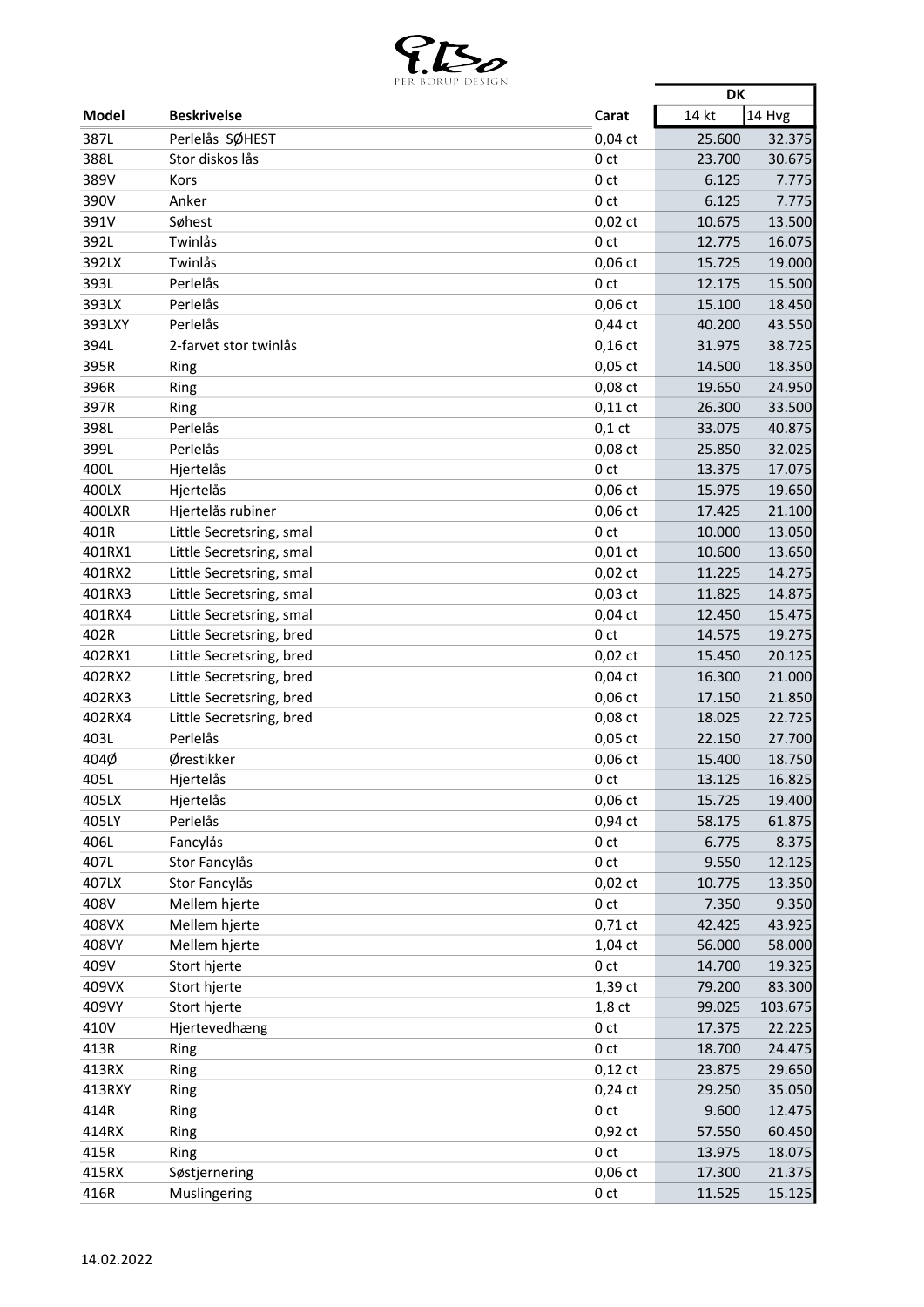

|              | LEN BUNUL DESIUIN        |                 | <b>DK</b> |        |
|--------------|--------------------------|-----------------|-----------|--------|
| <b>Model</b> | <b>Beskrivelse</b>       | Carat           | 14 kt     | 14 Hvg |
| 417R         | Romeoring                | 0 <sub>ct</sub> | 7.425     | 9.675  |
| 418R         | Romeoring                | 0 <sub>ct</sub> | 12.275    | 16.275 |
| 418RX        | Romeoring                | $0,11$ ct       | 20.650    | 24.650 |
| 419RX        | Ring                     | $0,11$ ct       | 18.850    | 22.200 |
| 420R         | Romeoring                | 0 <sub>ct</sub> | 9.500     | 12.500 |
| 421R         | Romeoring                | 0 <sub>ct</sub> | 9.225     | 12.125 |
| 421RX        | Romeoring                | $0,1$ ct        | 16.750    | 19.650 |
| 422R         | Romeoring                | 0 <sub>ct</sub> | 10.200    | 13.450 |
| 422RX        | Romeoring                | $0,1$ ct        | 17.725    | 20.975 |
| 423L         | Perlelås                 | $0,02$ ct       | 10.050    | 12.200 |
| 424L         | Perlelås                 | $0,06$ ct       | 17.725    | 21.575 |
| 425L         | Perlelås sommerfugl stor | 0,09 ct         | 30.800    | 37.650 |
| 426R         | Ring                     | $0,11$ ct       | 23.875    | 29.500 |
| 427R         | Ring                     | $0,17$ ct       | 28.275    | 34.275 |
| 428R         | Ring                     | $0,25$ ct       | 40.075    | 47.650 |
| 429ØX        | Søstjerneørestikker      | $0,02$ ct       | 9.150     | 11.000 |
| 430L         | "First" Kuglelås         | 0 <sub>ct</sub> | 6.525     | 8.250  |
| 431L         | "First" Hjertelås        | 0 <sub>ct</sub> | 6.525     | 8.250  |
| 432L         | Kædelås                  | 0 ct            | 15.850    | 19.400 |
| 433L         | Kædelås                  | 0 <sub>ct</sub> | 16.600    | 19.850 |
| 434L         | Kædelås                  | 0 <sub>ct</sub> | 17.475    | 21.225 |
| 436R         | Juliering                | 0 <sub>ct</sub> | 11.025    | 14.575 |
| 436RX        | Juliering                | $0,12$ ct       | 19.775    | 23.300 |
| 437R         | Ring                     | $0,03$ ct       | 18.250    | 23.050 |
| 438V         | Vedhæng                  | $0,02$ ct       | 10.200    | 12.400 |
| 439Ø         | Ørestikker               | $0,02$ ct       | 17.250    | 21.250 |
| 440R         | Ring                     | 0,03 ct         | 18.250    | 23.050 |
| 441V         | Vedhæng                  | $0,02$ ct       | 10.200    | 12.400 |
| 442Ø         | Ørestikker               | $0,02$ ct       | 17.250    | 21.250 |
| 443R         | Ring                     | $0,11$ ct       | 18.375    | 22.400 |
| 444R         | Ring                     | 0,39 ct         | 42.250    | 49.100 |
| 447A         | Armbånd                  | $0,01$ ct       | 57.225    | 70.500 |
| 448A         | Armbånd - Langt bønne    | $0,01$ ct       | 40.500    | 49.400 |
| 449L         | Perlelås safir           | $0,04$ ct       | 16.150    | 19.975 |
| 450L         | Perlelås                 | 0,08 ct         | 19.350    | 23.675 |
| 451R         | Ring                     | 0,08 ct         | 15.400    | 18.500 |
| 452R         | Ring                     | 0,07 ct         | 20.375    | 25.250 |
| 453R         | Ring                     | $0,13$ ct       | 20.475    | 24.775 |
| 454R         | Ring safir               | $0,05$ ct       | 23.375    | 29.175 |
| 456R         | Firkløverring            | $0,03$ ct       | 20.500    | 26.550 |
| 457L         | Firkløverlås             | $0,03$ ct       | 16.425    | 20.525 |
| 458Ø         | Firkløverørestikker      | $0,04$ ct       | 9.950     | 11.875 |
| 459L         | Perlelås granat FRØ      | $0,02$ ct       | 29.900    | 37.725 |
| 460R         | Ring                     | 0,08 ct         | 19.850    | 24.550 |
| 461R         | Ring                     | $0,08$ ct       | 18.750    | 23.025 |
| 462L         | Hjertekugle              | 0 <sub>ct</sub> | 9.675     | 12.100 |
| 462LX        | Hjertekugle              | $0,03$ ct       | 10.775    | 13.225 |
| 463L         | Perlelås                 | 0 <sub>ct</sub> | 9.675     | 12.100 |
| 464L         | Kometlås                 | 0 <sub>ct</sub> | 11.750    | 14.925 |
| 465L         | Perlelås                 | 0,06 ct         | 18.825    | 23.750 |
| 466L         | Perlelås                 | 0 <sub>ct</sub> | 27.100    | 34.500 |
| 467L         | Hjertetwinlås            | $0,04$ ct       | 25.200    | 31.200 |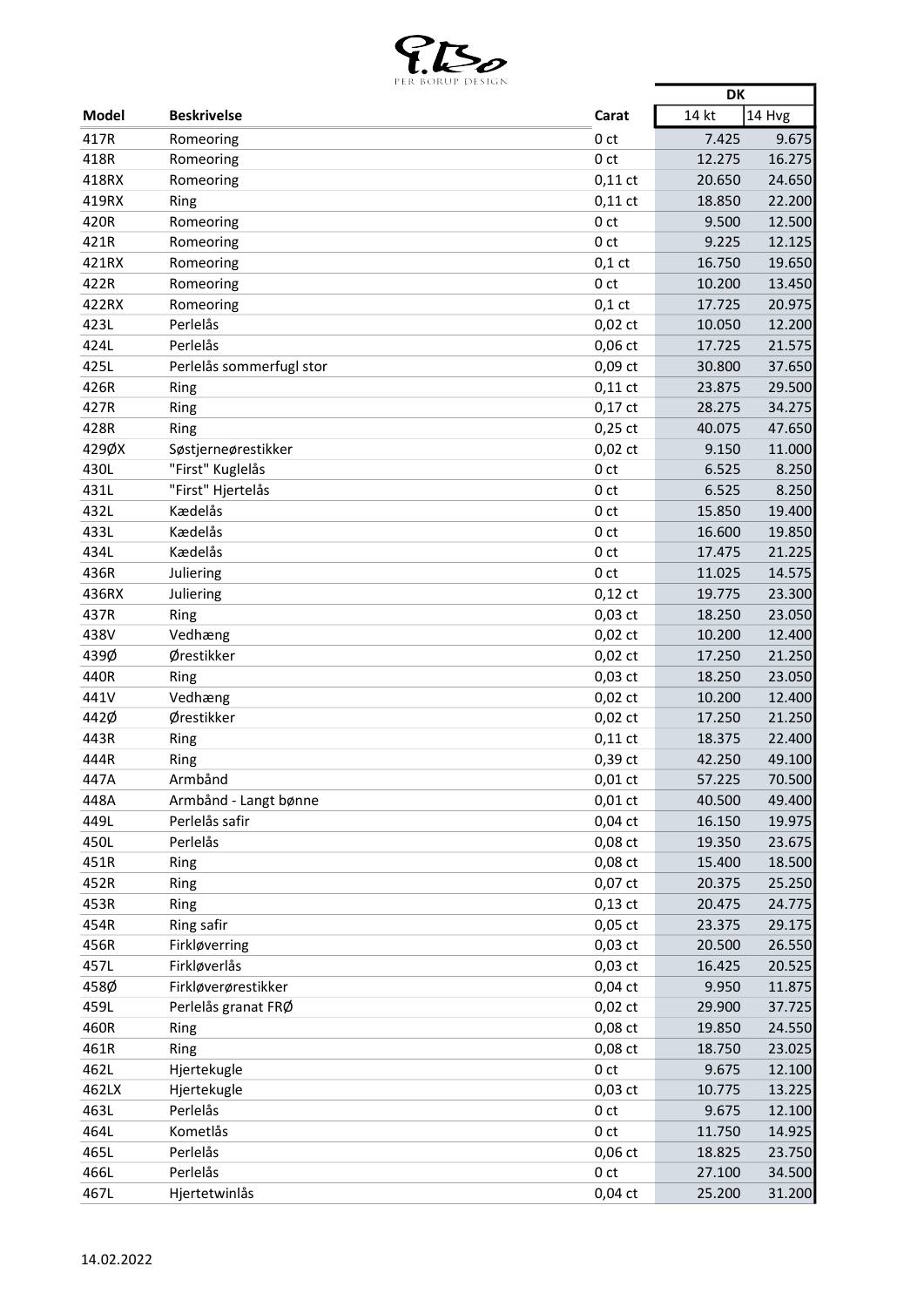

|              | EN BONGT DESIGN                           |                 | <b>DK</b>        |        |
|--------------|-------------------------------------------|-----------------|------------------|--------|
| <b>Model</b> | <b>Beskrivelse</b>                        | Carat           | 14 kt            | 14 Hvg |
| 468L         | Perlelås                                  | $0,02$ ct       | 17.450           | 21.375 |
| 469L         | Perlelås                                  | $0,02$ ct       | 17.075           | 21.025 |
| 472B         | $\qquad \qquad \blacksquare$              | $0,02$ ct       | 25.100           | 30.950 |
| 473B         |                                           | $0,02$ ct       | 25.100           | 30.950 |
| 474R         | Hjertering                                | 0 <sub>ct</sub> | 10.700           | 14.000 |
| 474RX        | Hjertering                                | $0,12$ ct       | 15.850           | 19.175 |
| 475R         | Hesteskoring                              | 0 <sub>ct</sub> | 10.700           | 14.000 |
| 475RX        | Hesteskoring                              | 0,09 ct         | 16.175           | 19.475 |
| 476R         | Firkløverring                             | 0 <sub>ct</sub> | 10.700           | 14.000 |
| 477R         | Ring med ferskvandsperle                  | 0 ct            | 10.975           | 14.375 |
| 477RX        | Ring                                      | $0,04$ ct       | 13.400           | 16.800 |
| 478R         | Ring med blå topas                        | 0 ct            | 10.975           | 14.375 |
| 479R         | Ring                                      | $0,05$ ct       | 12.175           | 15.350 |
| 480R         | Kronering nr. 1 Des: Lykke                | 0,08 ct         | 17.425           | 21.525 |
| 481R         | Kronering nr. 2 m.rubin Des: Karin        | $0,04$ ct       | 15.150           | 18.650 |
| 482R         | Kronering nr. 3 Des: Kell                 | 0,09 ct         | 14.575           | 17.425 |
| 483R         | Kronering nr. 4 Des: Per                  | $0,15$ ct       | 24.675           | 29.725 |
| 484L         | Elefantlås                                | $0,05$ ct       |                  | 22.600 |
| 485L         | Perlelås                                  | $0,04$ ct       | 18.400<br>13.125 | 16.075 |
| 487R         |                                           | 0,05 ct         | 22.425           | 28.050 |
| 488L         | Ring<br>Delfinlås                         |                 | 17.325           |        |
|              |                                           | $0,02$ ct       |                  | 21.325 |
| 490R         | Ring                                      | 0,08 ct         | 22.000           | 27.750 |
| 491R         | Ring                                      | $0,12$ ct       | 23.250           | 28.300 |
| 492R         | Ring                                      | $0,09$ ct       | 19.075           | 23.275 |
| 493L         | 2-farvet perlelås                         | 0,07 ct         | 24.300           | 29.500 |
| 494R         | Ring                                      | 0,08 ct         | 22.750           | 28.500 |
| 495L         | Perlelås med blå topas ell. ametyst       | 0,09 ct         | 31.075           | 37.350 |
| 496Ø         | Vendeørestikker                           | 0,08 ct         | 26.125           | 31.350 |
| 497R         | Ring                                      | $0,08$ ct       | 20.125           | 25.300 |
| 498L         | Perlelås lille sommerfugl                 | 0 ct            | 15.675           | 19.400 |
| 498LX        | Perlelås lille sommerfugl                 | $0,06$ ct       | 18.250           | 22.000 |
| 498LY        | Perlelås lille sommerfugl                 | $0,56$ ct       | 42.050           | 45.775 |
| 499R         | Ring to-farvet                            | $0,12$ ct       | 21.575           | 26.175 |
| 500Ø         | Sticks & Pearls, kugler med 2 par perler  | 0 <sub>ct</sub> | 3.500            | 3.750  |
| 500ØX        | Sticks & Pearls, kugler med 2 par perler  | $0,04$ ct       | 5.225            | 5.475  |
| 501Ø         | Sticks & Pearls, kugler med 2 par perler  | 0 <sub>ct</sub> | 3.500            | 3.750  |
| 501ØX        | Sticks & Pearls, hjerter med 2 par perler | $0,06$ ct       | 7.150            | 7.400  |
| 502Ø         | Sticks & Pearls, kugler med 2 par perler  | 0 <sub>ct</sub> | 3.500            | 3.750  |
| 503Ø         | Ørestikker - hjerter                      | $0,02$ ct       | 6.800            | 7.800  |
| 503ØY        | Ørestikker - hjerter                      | 0,68 ct         | 40.925           | 42.875 |
| 504L         | Perlelås stor ORKIDÉ                      | $0,11$ ct       | 31.775           | 39.475 |
| 504LY        | Perlelås stor ORKIDÉ                      | $0,61$ ct       | 56.175           | 63.850 |
| 505R         | Ring                                      | $0,04$ ct       | 19.800           | 24.900 |
| 506L         | Perlelås med kulturperle                  | 0 <sub>ct</sub> | 13.225           | 16.550 |
| 507L         | Perlelås med kulturperle                  | 0 <sub>ct</sub> | 10.150           | 12.400 |
| 508L         | Perlelås med kulturperle                  | 0 ct            | 9.625            | 11.875 |
| 509L         | Perlelås                                  | $0,05$ ct       | 19.925           | 24.675 |
| 510R         | Ring                                      | $0,05$ ct       | 17.400           | 22.100 |
| 511Ø         | Ørestikker                                | 0,06 ct         | 17.300           | 20.950 |
| 512R         | Ring                                      | 0,06 ct         | 17.125           | 21.425 |
| 513R         | Ring                                      | $0,05$ ct       | 15.725           | 19.825 |
| 514L         | Blomsterlås ferskvandsperler              | 0 <sub>ct</sub> | 11.350           | 13.900 |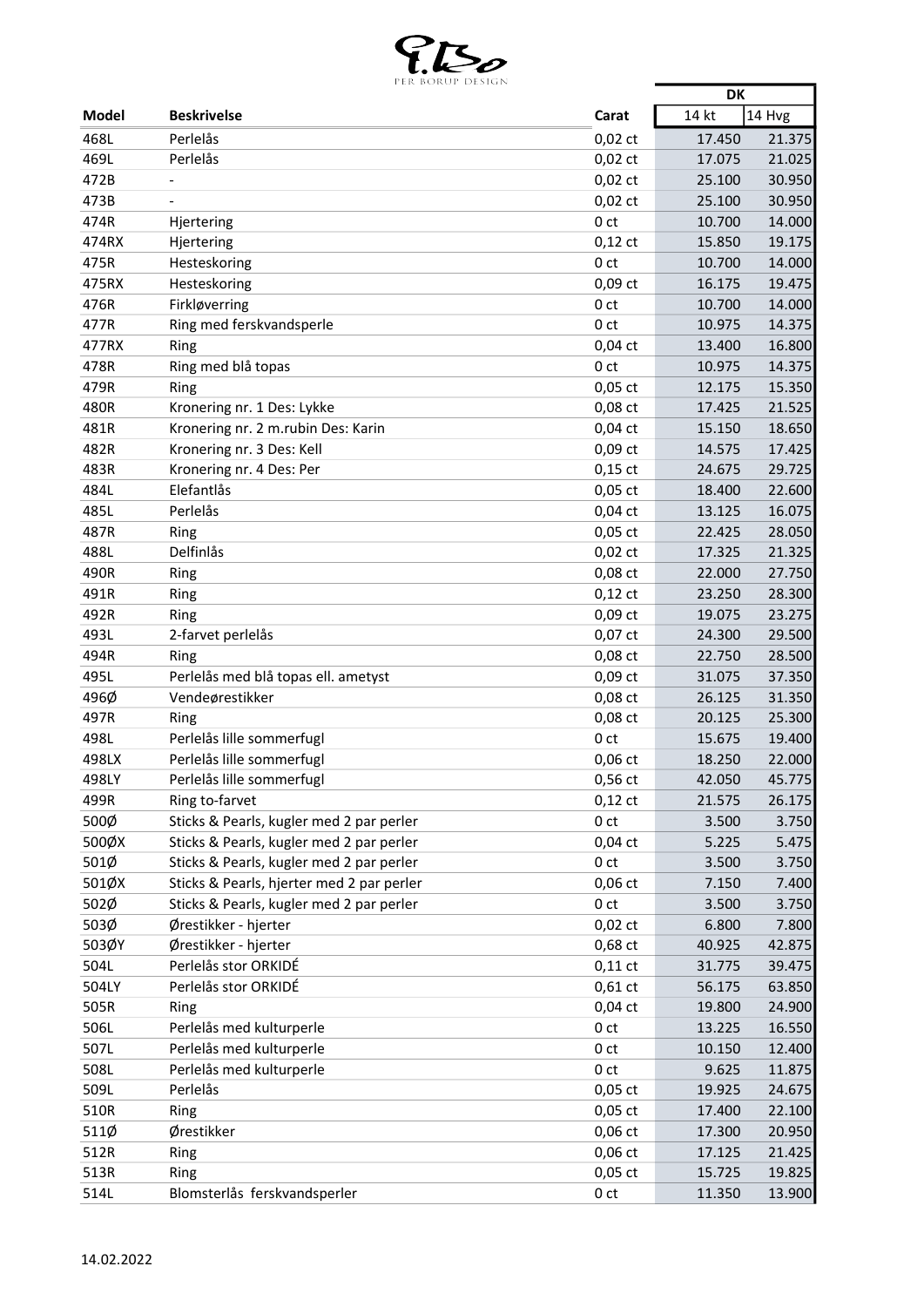

|       | ter burut desiun                                        |                 | <b>DK</b> |        |
|-------|---------------------------------------------------------|-----------------|-----------|--------|
| Model | <b>Beskrivelse</b>                                      | Carat           | 14 kt     | 14 Hvg |
| 515L  | Perlelås                                                | $0,04$ ct       | 15.400    | 19.300 |
| 516L  | Lille golflås                                           | 0 <sub>ct</sub> | 6.475     | 7.775  |
| 517L  | Stor golflås                                            | 0 <sub>ct</sub> | 8.700     | 10.800 |
| 518L  | Stjernelås                                              | 0 <sub>ct</sub> | 12.025    | 15.325 |
| 519Ø  | Sticks & Pearls, kugler med 2 par perler                | 0 <sub>ct</sub> | 3.500     | 3.750  |
| 520R  | Ring mabeperle                                          | 0,08 ct         | 25.750    | 32.150 |
| 521L  | Perlelås til 2 rk.                                      | $0,05$ ct       | 22.950    | 28.450 |
| 522L  | Lille orkidé-lås                                        | 0 <sub>ct</sub> | 17.175    | 21.175 |
| 522L  | Lille orkidé-lås                                        | 0 <sub>ct</sub> | 17.175    | 21.175 |
| 522LX | Lille orkidé-lås                                        | $0,03$ ct       | 18.275    | 22.275 |
| 523Ø  | $\overline{\phantom{a}}$                                | 0 <sub>ct</sub> | 5.300     | 6.200  |
| 524R  | Ring                                                    | $0,06$ ct       | 17.325    | 21.750 |
| 525Ø  | Orkidé-ørestikker                                       | 0 <sub>ct</sub> | 6.825     | 8.275  |
| 525ØX | Orkidé-ørestikker                                       | $0,02$ ct       | 8.050     | 9.500  |
| 526R  | Orkidé-ring                                             | 0 <sub>ct</sub> | 15.375    | 19.950 |
| 526RX | Orkidé-ring                                             | $0,03$ ct       | 17.200    | 21.800 |
| 527Ø  | Ørestikker                                              | $0,06$ ct       | 13.100    | 15.025 |
| 528R  | Ring                                                    | 0,08 ct         | 21.925    | 27.125 |
| 529Ø  | Ørestikker med rosa perler                              | 0 <sub>ct</sub> | 11.525    | 13.950 |
| 530Ø  | Sticks & Pearls, kugler med 2 par perler                | 0 <sub>ct</sub> | 3.500     | 3.750  |
| 530ØX | Sticks & Pearls, firkløvere med 2 par perler            | $0,08$ ct       | 8.450     | 8.700  |
| 531V  | Vedh til ørestikker blå topas, ametyst el citrin 2 stk. | 0 <sub>ct</sub> | 13.000    | 14.500 |
| 531Ø  | Ørestikker                                              | 0 <sub>ct</sub> | 22.875    | 27.225 |
| 532L  | Perlelås                                                | 0 <sub>ct</sub> | 22.600    | 27.575 |
| 532V  | Vedh til perlelås, blå topas, ametyst eller citrin      | 0 <sub>ct</sub> | 6.600     | 7.350  |
| 533L  | Perlelås                                                | $0,06$ ct       | 21.450    | 26.450 |
| 534L  | Rørlås                                                  | $0,03$ ct       | 12.400    | 15.275 |
| 535L  | Perlelås, FISK blå eller hvide brillanter               | $0,04$ ct       | 19.200    | 23.700 |
| 536L  | Perlelås m. perle grå, hvid el.rosa                     | 0 <sub>ct</sub> | 13.050    | 16.650 |
| 536LX | Perlelås                                                | $0,12$ ct       | 18.025    | 21.625 |
| 537L  | Kuglelås zik-zak 11 mm                                  | 0 ct            | 9.075     | 11.225 |
| 538L  | Kuglelås zik-zak 14 mm                                  | 0 <sub>ct</sub> | 11.850    | 15.000 |
| 538LX | Kuglelås zik-zak 14 mm                                  | $0,06$ ct       | 15.500    | 18.650 |
| 539L  | Kuglelås zik-zak 18 mm                                  | 0 <sub>ct</sub> | 16.300    | 21.050 |
| 540R  | Ring                                                    | $0,11$ ct       | 22.000    | 27.450 |
| 541L  | Perlelås                                                | $0,03$ ct       | 14.325    | 17.575 |
| 542R  | Choice-ring med stjerner                                | 0 <sub>ct</sub> | 15.650    | 20.350 |
| 543R  | Choice-ring med blomster                                | 0 <sub>ct</sub> | 15.650    | 20.350 |
| 544R  | Choice-ring med hjerter                                 | 0 <sub>ct</sub> | 15.650    | 20.350 |
| 545RX | Ring                                                    | $0,1$ ct        | 19.950    | 24.650 |
| 546Ø  | Ørestikker                                              | $0,04$ ct       | 11.600    | 14.150 |
| 547L  | Sweet Heart, hjerte med krone                           | 0 <sub>ct</sub> | 18.250    | 22.900 |
| 547LX | Sweet Heart, hjerte uden krone                          | $0,06$ ct       | 20.175    | 24.825 |
| 548R  | <b>Sweet Heart Ring</b>                                 | 0 <sub>ct</sub> | 20.625    | 27.125 |
| 548RX | Sweet Heart hvide eller farvede brill.                  | $0,09$ ct       | 23.975    | 30.450 |
| 548RY | Sweet Heart hvide eller farvede brill.                  | $0,45$ ct       | 40.275    | 46.750 |
| 549Ø  | Sweet Heart Ørestikker                                  | 0 <sub>ct</sub> | 8.625     | 10.725 |
| 549ØX | Sweet Heart Ørestik. hvide el. farv. brill.             | $0,12$ ct       | 13.825    | 15.925 |
| 550L  | Choice-lås, hjerter                                     | 0 <sub>ct</sub> | 6.800     | 8.300  |
| 551L  | Choice-lås, blomster                                    | 0 <sub>ct</sub> | 6.800     | 8.300  |
| 552L  | Choice-lås, stjerner                                    | 0 <sub>ct</sub> | 6.800     | 8.300  |
| 553L  | Perlelås                                                | 0 <sub>ct</sub> | 12.700    | 16.250 |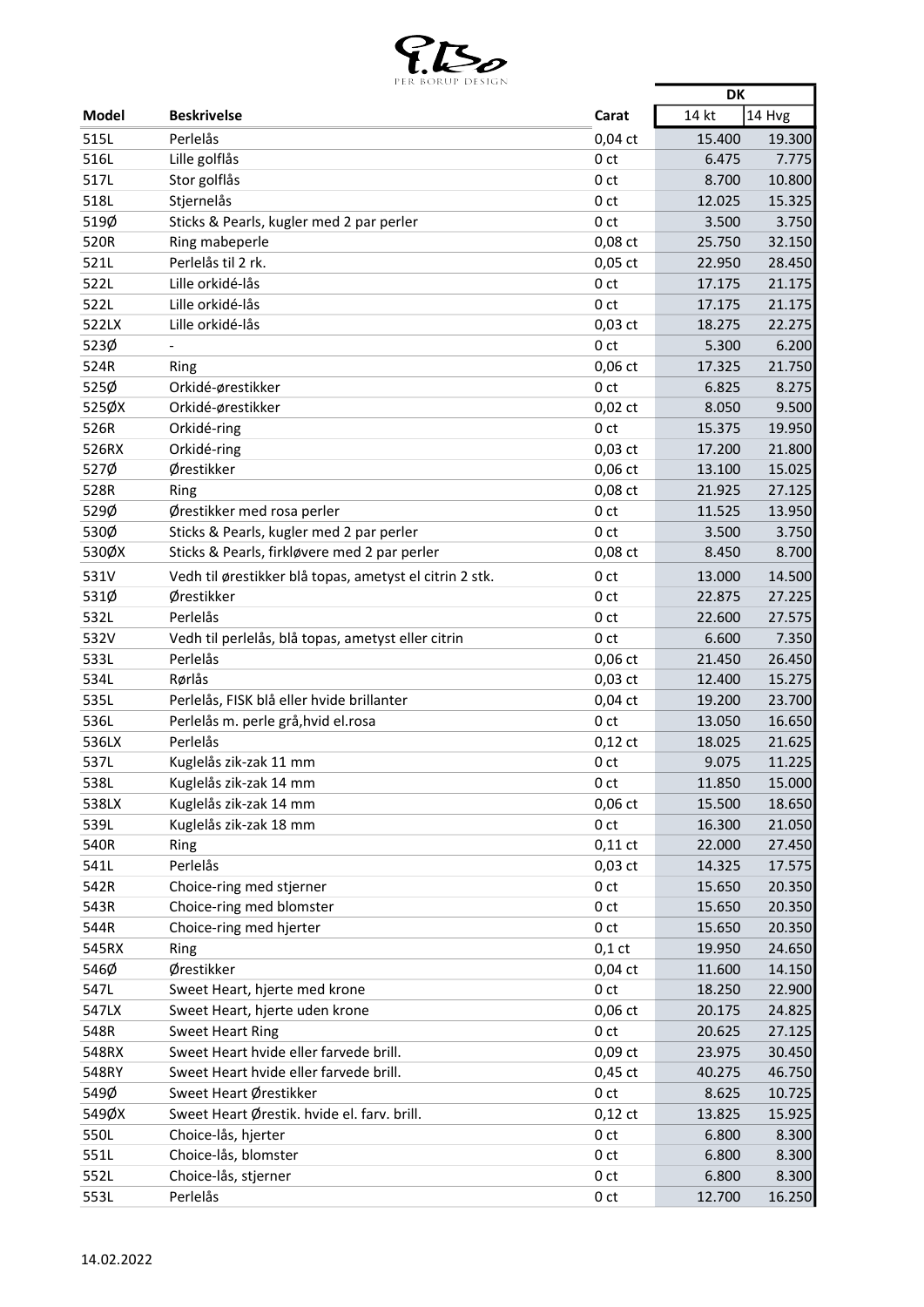

|              | LEN BONUL DESIGIN                           |                 | <b>DK</b> |        |
|--------------|---------------------------------------------|-----------------|-----------|--------|
| <b>Model</b> | <b>Beskrivelse</b>                          | Carat           | 14 kt     | 14 Hvg |
| 554L         | Perlelås                                    | $0,02$ ct       | 15.875    | 19.775 |
| 555L         | Perlelås                                    | $0,05$ ct       | 19.250    | 24.025 |
| 557R         | Ring                                        | $0,11$ ct       | 20.875    | 25.425 |
| 558Ø         | Orkidé-øreclips                             | 0 <sub>ct</sub> | 29.825    | 37.825 |
| 559V         | Charms, Frø                                 | $0,02$ ct       | 11.850    | 15.225 |
| 560V         | Charms, Delfin                              | $0,02$ ct       | 8.875     | 11.050 |
| 561V         | Charms, Sommerfugl,                         | 0 <sub>ct</sub> | 6.525     | 8.350  |
| 562V         | Charms, Fisk                                | $0,02$ ct       | 11.900    | 15.225 |
| 563L         | Perlelås, Den Franske Lilje                 | 0 <sub>ct</sub> | 23.500    | 29.675 |
| 564R         | Stjernering                                 | 0 ct            | 22.725    | 29.950 |
| 564RX        |                                             | $0,17$ ct       | 33.075    | 40.300 |
| 565Ø11       | Ørestikker                                  | $0,22$ ct       | 12.350    | 12.875 |
| 565Ø5        | Ørestikker                                  | $0,1$ ct        | 7.325     | 7.825  |
| 565Ø8        | Ørestikker                                  | $0,16$ ct       | 9.600     | 10.100 |
| 566R         | Ring                                        | $0,1$ ct        | 25.650    | 31.725 |
| 567V         |                                             | 0 <sub>ct</sub> | 4.575     | 5.575  |
| 567VS        | $\overline{\phantom{a}}$                    | 0 <sub>ct</sub> | 5.500     | 6.500  |
| 567VX        |                                             | $0,1$ ct        | 8.050     | 9.050  |
| 568R         | Ring                                        | 0,08 ct         | 19.425    | 23.975 |
| 569R         | Ring                                        | 0,08 ct         | 19.575    | 24.150 |
| 570P         | $\overline{\phantom{a}}$                    | 0 <sub>ct</sub> | 1.150     | 1.250  |
| 570S         |                                             | 0 <sub>ct</sub> | 1.475     | 1.575  |
| 570V         |                                             | $0,16$ ct       | 10.250    | 10.850 |
| 570VS        |                                             | 0,06 ct         | 7.725     | 8.325  |
| 571L         | Perlelås                                    | 0,05 ct         | 27.350    | 34.275 |
| 572L         | Perlelås                                    | $0,05$ ct       | 20.725    | 25.675 |
| 573L         | Perlelås                                    | $0,05$ ct       | 19.475    | 23.975 |
| 574R         | Ring, tro håb og kærlighed                  | 0,03 ct         | 17.600    | 22.575 |
| 575R         | "Moon" ring                                 | $0,18$ ct       | 30.700    | 37.825 |
| 576L         | Perlelås                                    | $0,05$ ct       | 19.100    | 23.850 |
| 577L         | Perlelås                                    | 0,08 ct         | 24.075    | 29.825 |
| 578V         | "Flirt" vedhæng                             | 0,05 ct         | 10.875    | 13.225 |
| 579R         | "Flirt" ring                                | $0,05$ ct       | 13.600    | 16.850 |
| 580R         | "Flirt" ring                                | $0,05$ ct       | 15.025    | 18.875 |
| 581R         | "Flirt" ring                                | $0,03$ ct       | 16.100    | 20.275 |
| 582Ø         | "Flirt" ørestikker                          | 0,06 ct         | 20.350    | 24.200 |
| 583L         | "Flirt" perlelås                            | $0,03$ ct       | 19.300    | 23.675 |
| 584R         | Mor & barn ring m/hvid, blå ell. røde brill | $0,03$ ct       | 15.500    | 19.750 |
| 585R         | "Moon" ring                                 | 0,09 ct         | 23.550    | 29.825 |
| 586Ø         | "Moon" ørestikker                           | 0,08 ct         | 18.650    | 22.350 |
| 587L         | "Moon" perlelås                             | 0,07 ct         | 19.650    | 23.900 |
| 588L         | "Joy" perlelås                              | 0,08 ct         | 21.600    | 26.850 |
| 589L         | "Joy" perlelås vendbar                      | $0,1$ ct        | 20.950    | 25.025 |
| 590L         | "Joy" perlelås vendbar                      | 0,06 ct         | 14.850    | 17.800 |
| 591L         | "Joy" perlelås                              | $0,03$ ct       | 17.750    | 21.850 |
| 592Ø         | "Joy" ørestikker                            | 0 <sub>ct</sub> | 8.725     | 10.475 |
| 593R         | "Joy" ring                                  | 0 ct            | 20.375    | 26.750 |
| 594Ø         | "Joy" ørestikker                            | 0 <sub>ct</sub> | 6.250     | 7.300  |
| 594ØX        | "Joy" ørestikker                            | $0,04$ ct       | 7.975     | 9.025  |
| 595V         | $\overline{\phantom{a}}$                    | 0 ct            | 6.625     | 7.975  |
| 596VPS       | $\overline{\phantom{a}}$                    | 0 <sub>ct</sub> | 7.750     | 9.100  |
| 596VX        | $\qquad \qquad \blacksquare$                | 0,06 ct         | 8.850     | 10.200 |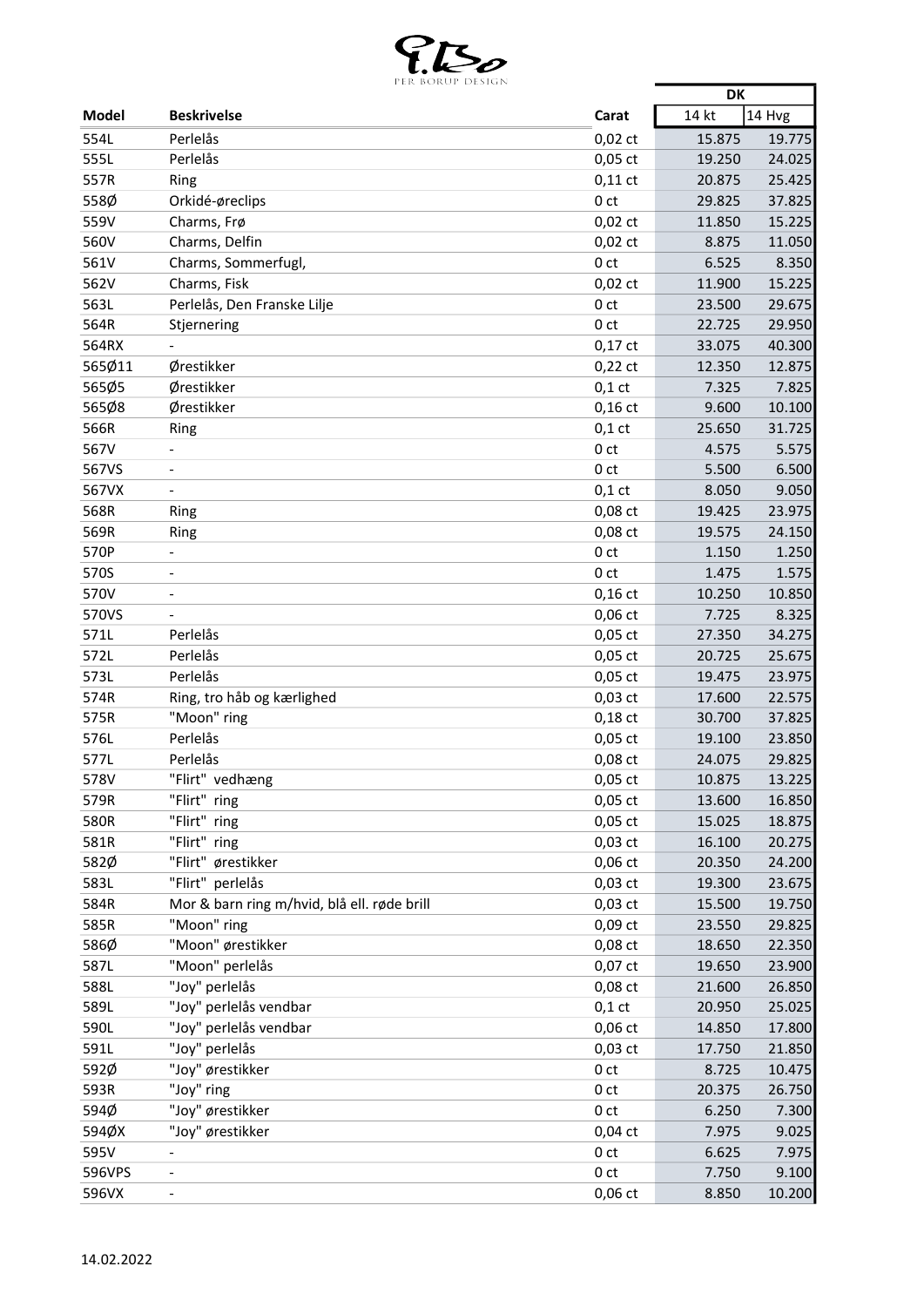

|              | PER BORUP DESIGN                   |                 | <b>DK</b> |         |
|--------------|------------------------------------|-----------------|-----------|---------|
| Model        | <b>Beskrivelse</b>                 | Carat           | 14 kt     | 14 Hvg  |
| 597Ø         | Ørestikker "Den franske lilje"     | 0 ct            | 16.600    | 20.500  |
| 599L         | Perlelås                           | 0,06 ct         | 31.875    | 40.600  |
| 600V         | Nøglevedhæng "The Key to my Heart" | 0 <sub>ct</sub> | 9.300     | 12.100  |
| 600VX        | Nøglevedhæng "The Key to my Heart" | $0,14$ ct       | 15.425    | 18.200  |
| 600VY        | Nøglevedhæng "The Key to my Heart" | $0,63$ ct       | 38.700    | 41.500  |
| 601A         | Paragraf armbånd                   | $0,01$ ct       | 79.275    | 100.050 |
| 603V         |                                    | 0 <sub>ct</sub> | 5.050     | 6.175   |
| 604L         | Perlelås                           | 0,06 ct         | 20.350    | 24.825  |
| 605L         | Lås                                | 0,06 ct         | 11.175    | 13.300  |
| 606L         | Lås                                | $0,09$ ct       | 15.800    | 19.350  |
| 607V         | Nøgle charms "The Key to my Heart" | $0,01$ ct       | 7.275     | 8.925   |
| 607VX        | Nøgle charms "The Key to my Heart" | 0,07 ct         | 10.925    | 12.575  |
| 608R         | Ring                               | $0,06$ ct       | 20.875    | 25.250  |
| 609R         | Ring                               | $0,06$ ct       | 20.350    | 24.950  |
| 610R         | Ring                               | 0,08 ct         | 21.100    | 25.975  |
| 611R         | Ring                               | $0,04$ ct       | 17.500    | 22.250  |
| 612L         | Lås med 3 vedhæng                  | 0,05 ct         | 21.900    | 26.850  |
| 613L         | Lås                                | $0,02$ ct       | 17.900    | 22.025  |
| 614L         | Lås "Leaves" lille 2-farvet        | 0 <sub>ct</sub> | 16.125    | 20.725  |
| 615L         | Lås "Leaves" stor 2-farvet         | 0 <sub>ct</sub> | 25.975    | 34.100  |
| 616R         | Ring "Leaves"                      | 0 <sub>ct</sub> | 11.075    | 14.125  |
| 617Ø         | Ørestikker "Leaves"                | 0 <sub>ct</sub> | 7.350     | 8.825   |
| 618A         | Armbånd                            | $0,01$ ct       | 51.275    | 65.150  |
| 622L         | Lille svanelås                     | 0 <sub>ct</sub> | 21.775    | 27.700  |
| 622LX        | Lille svanelås                     | $0,05$ ct       | 24.100    | 30.025  |
| 622LY        | Lille svanelås                     | $0,42$ ct       | 41.675    | 47.600  |
| 623L         | Stor svanelås                      | $0,1$ ct        | 35.050    | 43.600  |
| 623LX        | Perlelås                           | 0,69 ct         | 64.400    | 72.950  |
| 624V         | Svanecharms                        | 0 ct            | 9.725     | 12.450  |
| 626L         | Lille oval lås                     | 0 <sub>ct</sub> | 12.525    | 15.600  |
| 626LX        | Lille oval lås                     | $0,32$ ct       | 26.925    | 30.025  |
| 627L         | Stor oval lås                      |                 | 16.500    | 20.850  |
| 627LX        | Stor oval lås                      | 0 ct            | 34.600    |         |
| 628L         | Sweetheartlås                      | $0,4$ ct        |           | 38.925  |
|              |                                    | 0 <sub>ct</sub> | 6.775     | 8.475   |
| 629L         | Perlelås<br>Ring "Life"            | 0 <sub>ct</sub> | 6.175     | 7.575   |
| 632R<br>633L |                                    | 0 ct            | 18.425    | 24.100  |
|              | Lås "Life"<br>Ørestikker "Life"    | 0 <sub>ct</sub> | 19.600    | 24.200  |
| 634Ø         |                                    | 0 <sub>ct</sub> | 10.925    | 13.050  |
| 635V         | Vedhæng bogstav                    | $0,01$ ct       | 8.250     | 10.450  |
| 635VX        | Vedhæng bogstav                    | $0,11$ ct       | 12.575    | 14.750  |
| 636L         | Lås                                | 0 <sub>ct</sub> | 14.900    | 19.150  |
| 636LX        | Lås                                | $0,06$ ct       | 17.850    | 22.100  |
| 636LY        | Lås                                | 0,49 ct         | 40.350    | 44.600  |
| 637L         | Lås                                | $0,03$ ct       | 15.200    | 19.125  |
| 637LY        | Lås                                | 0,76 ct         | 50.050    | 54.000  |
| 638R         | Ring                               | $0,56$ ct       | 57.150    | 67.025  |
| 639R         | Ring                               | $0,1$ ct        | 15.450    | 18.275  |
| 640L         | Lås "Aqua" lille, 2-farvet         | 0,08 ct         | 19.125    | 23.375  |
| 641L         | Lås "Aqua" stor, 2-farvet          | 0,08 ct         | 23.025    | 28.650  |
| 642R         | Ring "Aqua"                        | 0 <sub>ct</sub> | 11.675    | 15.325  |
| 642RX        | Ring "Aqua"                        | $0,03$ ct       | 12.775    | 16.425  |
| 643Ø         | Ørestikker "Aqua"                  | $0,04$ ct       | 11.175    | 13.575  |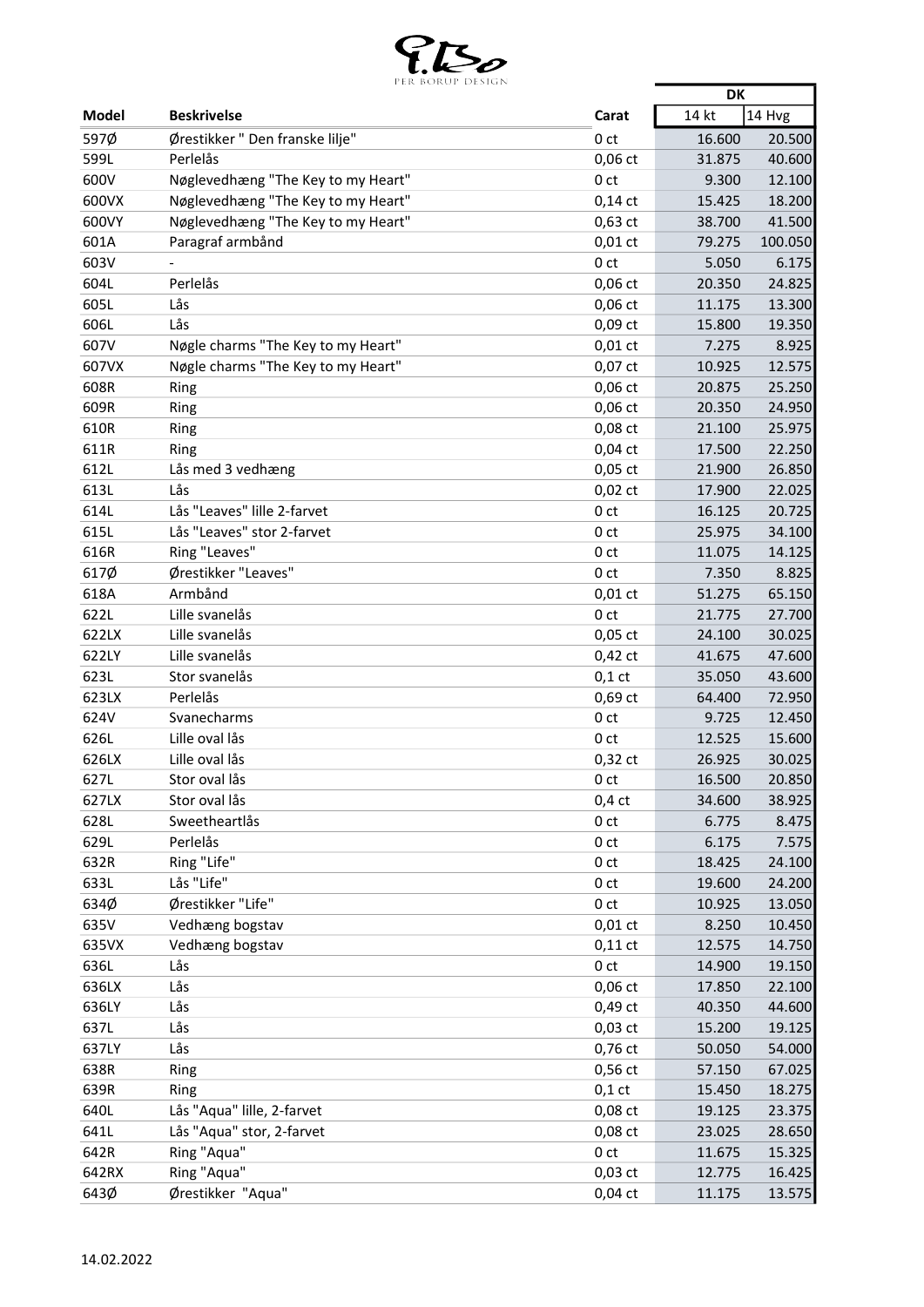

|       | LEN DUNUT DEJIUIN                       |                 | <b>DK</b> |        |
|-------|-----------------------------------------|-----------------|-----------|--------|
| Model | <b>Beskrivelse</b>                      | Carat           | 14 kt     | 14 Hvg |
| 644L  | Lås "Elle"                              | 0 <sub>ct</sub> | 31.675    | 40.400 |
| 644LX | Lås "Elle"                              | $0,28$ ct       | 43.725    | 52.450 |
| 645L  | Lås "Sunrise"                           | $0,1$ ct        | 35.400    | 43.275 |
| 646Ø  | Ørestikker "Sunrise"                    | $0,04$ ct       | 17.175    | 20.975 |
| 647L  | Lås "Amaryllis Belladonna"              | 0 <sub>ct</sub> | 23.850    | 30.525 |
| 647LX | Lås "Amaryllis Belladonna"              | 0,38 ct         | 41.400    | 48.100 |
| 648Ø  | Ørestikker "Amaryllis Belladonna"       | 0 <sub>ct</sub> | 12.525    | 16.000 |
| 648ØX | Ørestikker "Amaryllis Belladonna"       | 0,08 ct         | 15.950    | 19.450 |
| 649R  | Ring "Amaryllis Belladonna" bred        | 0 <sub>ct</sub> | 23.975    | 31.650 |
| 649RX | Ring "Amaryllis Belladonna" bred        | $0,24$ ct       | 34.300    | 41.975 |
| 650L  | Lås                                     | $0,03$ ct       | 19.475    | 24.975 |
| 651Ø  | Ørestikker m/ferskvandsperle            | $0,04$ ct       | 8.500     | 9.200  |
| 652Ø  | Ørestikker m/ferskvandsperle            | $0,04$ ct       | 8.500     | 9.200  |
| 653R  | Ring 2 farvet                           | $0,06$ ct       | 17.600    | 21.625 |
| 654Ø  | Ørestikker Design: Per                  | $0,06$ ct       | 14.000    | 16.850 |
| 655Ø  | Ørestikker Design: Kell                 | $0,04$ ct       | 9.075     | 10.325 |
| 656Ø  | Ørestikker Design: Karin                | $0,1$ ct        | 11.950    | 13.600 |
| 657Ø  | Ørestikker Design: Lykke                | $0,04$ ct       | 7.275     | 7.875  |
| 658R  | Ring "Amaryllis Belladonna" smal        | 0 <sub>ct</sub> | 12.900    | 16.775 |
| 658RX | Ring "Amaryllis Belladonna" smal        | $0,21$ ct       | 23.450    | 27.350 |
| 659Ø  | Ørestikker "Amaryllis Belladonna" lille | 0 <sub>ct</sub> | 6.975     | 8.475  |
| 659ØX | Ørestikker "Amaryllis Belladonna" lille | $0,06$ ct       | 9.900     | 11.400 |
| 660V  | Vedhæng "Amaryllis Belladonna"          | 0 <sub>ct</sub> | 7.525     | 9.650  |
| 661L  | Lås "Little Angel"                      | 0 <sub>ct</sub> | 17.700    | 21.925 |
| 662L  | Lås "Angel"                             | 0 <sub>ct</sub> | 28.075    | 36.075 |
| 663R  | Ring "Angel"                            | 0 <sub>ct</sub> | 12.325    | 15.825 |
| 664Ø  | Ørestikker "Angel"                      | 0 <sub>ct</sub> | 6.000     | 7.150  |
| 665L  | Lås "Jazz"                              | 0 ct            | 13.100    | 16.700 |
| 665LX | Lås "Jazz"                              | 0,07 ct         | 15.950    | 19.525 |
| 665LY | Lås "Jazz"                              | $0,61$ ct       | 41.350    | 44.950 |
| 666Ø  | Ørestikker "Jazz"                       | 0 ct            | 8.250     | 9.500  |
| 666ØX | Ørestikker "Jazz"                       | $0,1$ ct        | 10.775    | 12.000 |
| 667L  | Lås "Palme"                             | $0,06$ ct       | 25.875    | 32.350 |
| 668R  | Ring "Palme"                            | 0,09 ct         | 24.550    | 30.100 |
| 669Ø  | Ørestikker "Palme"                      | $0,02$ ct       | 8.875     | 10.625 |
| 670L  | Lås "Lucca"                             | $0,02$ ct       | 25.875    | 32.875 |
| 671R  | Ring                                    | 0,06 ct         | 14.500    | 17.475 |
| 672R  | Ring med Kulturperle                    | $0,06$ ct       | 13.800    | 16.775 |
| 673R  | Ring                                    | $0,06$ ct       | 19.200    | 24.250 |
| 674R  | Ring                                    | $0,1$ ct        | 20.700    | 25.075 |
| 675R  | Ring                                    | 0,08 ct         | 22.050    | 27.575 |
| 676R  | Ring                                    | 0,08 ct         | 19.500    | 24.550 |
| 677R  | Ring                                    | 0,08 ct         | 20.750    | 26.225 |
| 678V  | Kors vedhæng lille                      | $0,03$ ct       | 9.150     | 11.075 |
| 679V  | Kors vedhæng stor                       | 0,08 ct         | 13.000    | 15.675 |
| 680V  | Hjerte vedhæng lille                    | $0,03$ ct       | 10.675    | 13.150 |
| 681V  | Hjerte vedhæng stor                     | 0,08 ct         | 15.750    | 19.450 |
| 682V  | Hjerte vedhæng                          | 0 <sub>ct</sub> | 7.225     | 9.275  |
| 683R  | Ring med vedhæng                        | 0 <sub>ct</sub> | 18.975    | 24.850 |
| 683RA | Ring med amatystvedhæng                 | 0 ct            | 16.525    | 21.525 |
| 684R  | Ring                                    | 0,08 ct         | 20.750    | 26.225 |
| 685V  | Vedhæng                                 | $0,03$ ct       | 10.250    | 12.600 |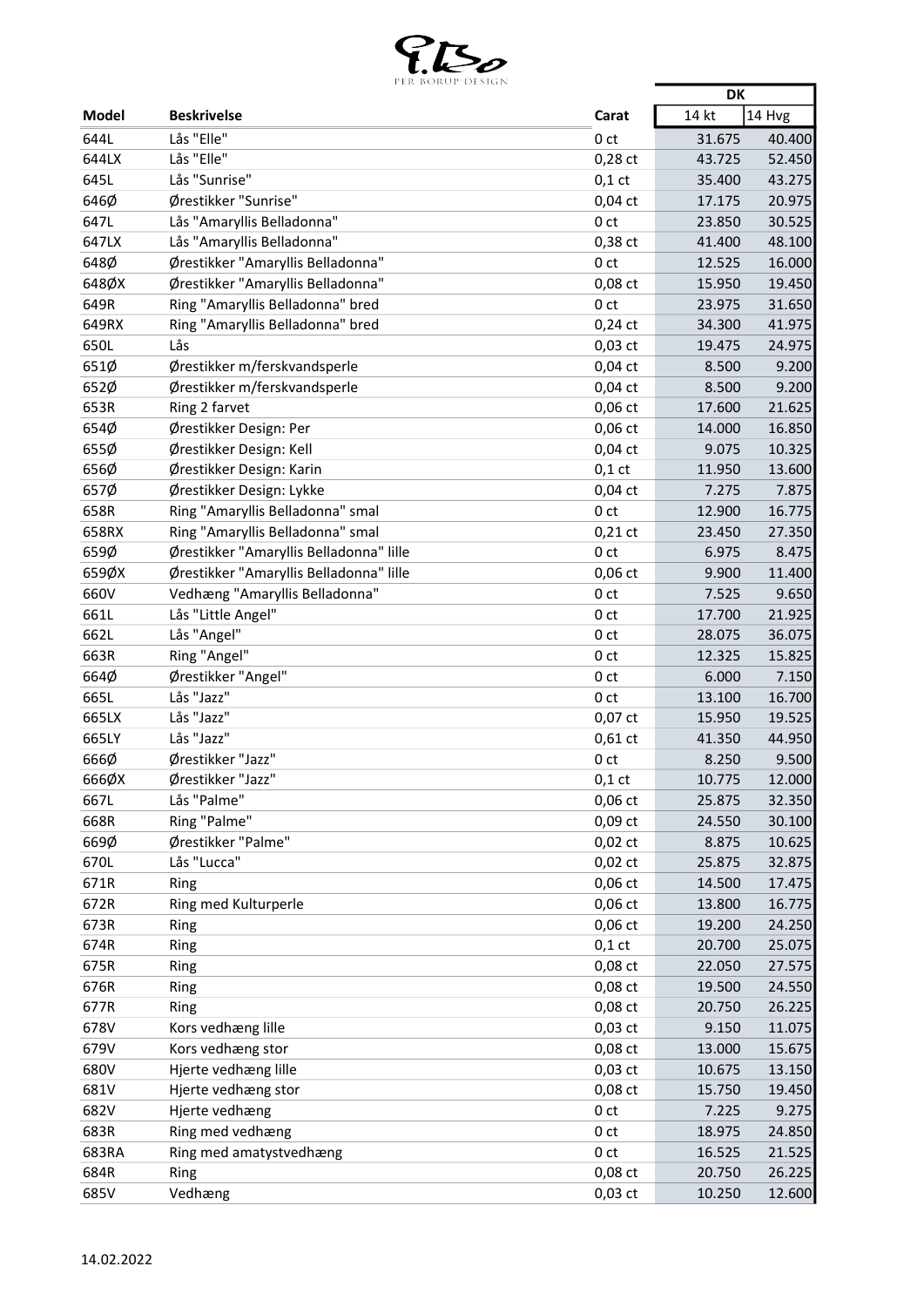

|               | LEN BUNUL DESIUIN                |                        | <b>DK</b>                  |
|---------------|----------------------------------|------------------------|----------------------------|
| <b>Model</b>  | <b>Beskrivelse</b>               | Carat                  | 14 kt<br>14 Hvg            |
| 686R          | Ring                             | $0,15$ ct              | 24.825<br>30.475           |
| 687R          | Ring                             | $0,12$ ct              | 29.575<br>23.900           |
| 688R          | Ring                             | $0,1$ ct               | 17.650<br>21.650           |
| 689V          | Vedhæng                          | $0,02$ ct              | 6.675<br>7.825             |
| 690R          | Ring 2 farvet                    | $0,52$ ct              | 52.650<br>59.650           |
| 691R          | Ring 2 farvet                    | $0,27$ ct              | 33.050<br>38.850           |
| 692V          | <b>Wishes Love</b>               | 0 <sub>ct</sub>        | 15.500<br>20.150           |
| 692VX         | Wishes Love                      | 0,32 ct                | 34.600<br>29.950           |
| 693V          | <b>Wishes Kisses</b>             | 0 <sub>ct</sub>        | 11.775<br>15.050           |
| 693VX         | <b>Wishes Kisses</b>             | 0,32 ct                | 26.325<br>29.625           |
| 694V          | <b>Wishes Happiness</b>          | 0 <sub>ct</sub>        | 14.400<br>18.650           |
| 694VX         | <b>Wishes Happiness</b>          | $0,32$ ct              | 28.875<br>33.100           |
| 695V          | <b>Wishes Luck</b>               | 0 <sub>ct</sub>        | 13.400<br>17.200           |
| 695VX         | <b>Wishes Luck</b>               | $0,32$ ct              | 27.875<br>31.675           |
| 696L          | Trix lås med lang perlekæde      | 0 <sub>ct</sub>        | 8.275<br>10.425            |
| 697V          | Kampalavedhæng m. calcedon       | 0 <sub>ct</sub>        | 27.500<br>36.000           |
| 697VX         | Kampalavedhæng m. calcedon       | 0,06 ct                | 30.075<br>38.575           |
| 697VY         | Kampalavedhæng med dråbe         | 0,87 ct                | 69.850<br>78.325           |
| 698R          | Ring                             | $0,41$ ct              | 54.775<br>62.500           |
| 699A          | Armbånd                          | 1,29 ct                | 136.700<br>157.675         |
| 700R          | Ring tofarvet                    | 0,66 ct                | 63.775<br>72.050           |
| 701L          | Hjertelås                        | $0,11$ ct              | 26.050<br>31.525           |
| 702L          | Lås                              | 0 <sub>ct</sub>        | 16.975<br>21.975           |
| 703R          |                                  | $0,54$ ct              | 53.225<br>61.400           |
| 704R          | Ring<br>Ring 2 farvet            | $0,2$ ct               | 27.375                     |
| 705R          | Ring                             | $0,16$ ct              | 23.075<br>19.325<br>22.900 |
| 706L          | Hjertelås                        | 0 <sub>ct</sub>        | 10.350<br>8.150            |
| 707R          | Ring                             | $0,08$ ct              | 15.300<br>12.700           |
| 708Ø          | Ørestikker                       | $0,1$ ct               | 12.100<br>10.700           |
| 709V          | Vedhæng                          | $0,05$ ct              | 6.050<br>7.075             |
| 710R          | Ring                             | $0,17$ ct              | 19.700<br>22.575           |
| 711R          | Ring                             | $0,17$ ct              | 24.225<br>20.825           |
|               |                                  |                        | 16.600<br>20.075           |
| 712R<br>712RX | Ring<br>Ring                     | $0,11$ ct<br>$0,29$ ct | 23.350<br>26.825           |
| 713R          | Ring                             | 0 <sub>ct</sub>        | 12.925<br>16.500           |
| 713RX         | Ring                             | $0,18$ ct              | 19.600<br>23.175           |
| 714V          | Kors vedhæng snoet               | $0,11$ ct              | 16.900<br>20.100           |
| 715V          | Kors vedhæng                     | $0,03$ ct              | 19.950<br>15.650           |
| 716R          | Ring "Jazz"                      | 0 <sub>ct</sub>        | 14.825<br>19.200           |
| 716RX         | Ring "Jazz" med hvide brill.     | $0,45$ ct              | 30.600<br>34.975           |
| 716RXS        | Ring "Jazz" med sorte brill.     | $0,45$ ct              | 30.600<br>34.975           |
| 717V          | Studenter vedhæng                | 0 <sub>ct</sub>        | 6.125<br>7.775             |
| 718L          | Lås "Amaryllis Belladonna" lille | 0 <sub>ct</sub>        | 15.750<br>12.425           |
| 718LY         | Lås "Amaryllis Belladonna" lille | $0,71$ ct              | 51.900<br>55.250           |
| 719L          | Lås "Violina"                    | $0,03$ ct              | 12.425<br>15.575           |
| 720R          | Ring "Violina" lille             | 0 <sub>ct</sub>        | 8.475<br>10.775            |
| 720RX         | Ring "Violina" lille             | $0,01$ ct              | 9.075<br>11.375            |
| 721R          | Ring "Violina" mellem            | $0,02$ ct              | 13.750<br>17.425           |
| 721RY         | Ring "Violina" mellem            | 0,43 ct                | 37.050<br>40.750           |
| 722R          | Ring "Violina" stor              | $0,03$ ct              | 21.325<br>27.450           |
| 722RY         | Ring "Violina" stor              | 0,88 ct                | 72.600<br>81.075           |
| 723Ø          | Ørestikker "Violina"             | 0 <sub>ct</sub>        | 6.375<br>7.275             |
|               |                                  |                        |                            |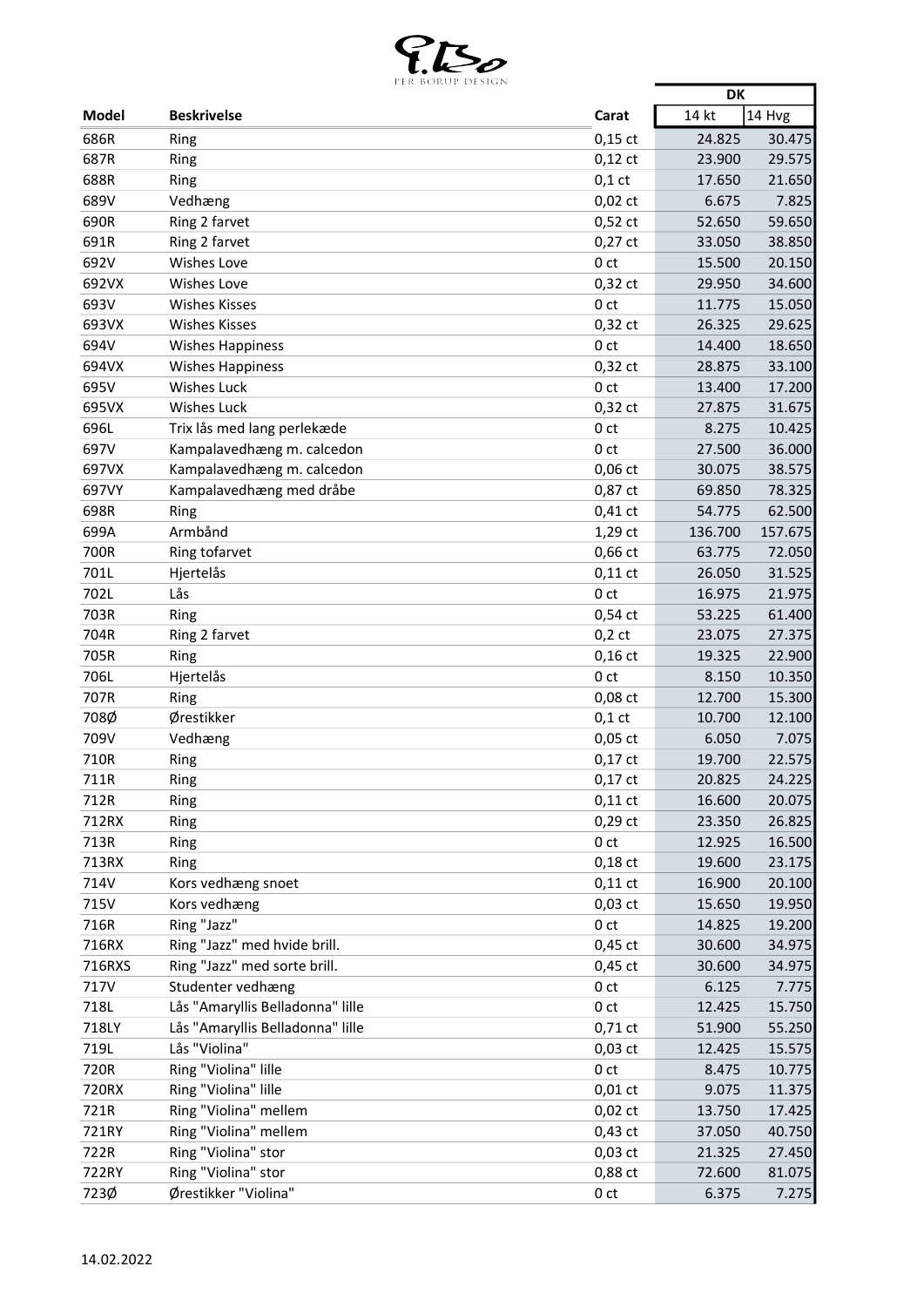

|             | PER BURUP DESIGN                  |                 | <b>DK</b> |        |
|-------------|-----------------------------------|-----------------|-----------|--------|
| Model       | <b>Beskrivelse</b>                | Carat           | 14 kt     | 14 Hvg |
| 723ØX       | Ørestikker "Violina"              | $0,02$ ct       | 7.600     | 8.500  |
| 723ØY       | Ørestikker "Violina"              | $0,22$ ct       | 18.850    | 19.750 |
| 724V        | Vedhæng "Violina" lille           | $0,01$ ct       | 5.200     | 6.100  |
| 724VY       | Vedhæng "Violina" lille           | $0,19$ ct       | 14.725    | 15.625 |
| 725V        | Little Wishes Love                | 0 <sub>ct</sub> | 7.925     | 10.225 |
| 726V        | Little Wishes Kisses              | 0 <sub>ct</sub> | 8.475     | 10.975 |
| <b>727V</b> | Little Wishes Happiness           | 0 <sub>ct</sub> | 8.200     | 10.600 |
| 728V        | Little Wishes Luck                | 0 <sub>ct</sub> | 6.400     | 8.150  |
| 729V        | Kors                              | 0 ct            | 12.750    | 16.375 |
| 729VX       | Kors                              | $0,27$ ct       | 25.775    | 29.425 |
| 734Ø        | Ørestikker Sommerfugle            | 0 <sub>ct</sub> | 7.925     | 9.775  |
| 735V        | Vedhæng blomst "Bliss"            | 0 <sub>ct</sub> | 9.850     | 12.650 |
| 736V        | Vedhæng hjerte "Bliss"            |                 |           |        |
|             |                                   | 0 <sub>ct</sub> | 7.350     | 9.250  |
| 736VX       | Vedhæng hjerte "Bliss"            | $0,05$ ct       | 9.250     | 11.175 |
| 737V        | Vedhæng stjerne "Bliss"           | 0 <sub>ct</sub> | 7.775     | 9.800  |
| 738R        | Ring hjerte "Bliss"               | 0 <sub>ct</sub> | 6.950     | 8.675  |
| 738RX       | Ring hjerte "Bliss"               | 0,09 ct         | 10.425    | 12.200 |
| 739A        | Armbånd "Violina"                 | $0,01$ ct       | 43.600    | 54.925 |
| 740L        | Lås "Kamille"                     | 0,08 ct         | 24.650    | 31.000 |
| 741R        | Ring "Kamille"                    | 0,08 ct         | 22.800    | 29.025 |
| 742Ø        | Ørestikker "Kamille"              | 0,08 ct         | 13.725    | 16.200 |
| 743R        | Ring                              | $0,11$ ct       | 21.525    | 26.300 |
| 744R        | Ring                              | $0,11$ ct       | 20.950    | 25.550 |
| 745R        | Ring "Papillon"                   | $0,01$ ct       | 12.625    | 15.825 |
| 746V        | Vedhæng "Papillon"                | $0,01$ ct       | 16.200    | 18.700 |
| 747Ø        | Ørestikker "Papillon"             | $0,02$ ct       | 12.400    | 14.550 |
| 748R        | Ring lille "Kampala"              | $0,04$ ct       | 11.025    | 13.600 |
| 749R        | Ring stor Kampala                 | $0,08$ ct       | 17.150    | 21.150 |
| 749RX       |                                   | $0,23$ ct       | 26.625    | 30.625 |
| 750Ø        | Ørestikker "Kampala"              | $0,04$ ct       | 8.275     | 9.625  |
| 751Ø        | Ørestikker med ædelstene          | 0 ct            | 14.925    | 17.025 |
| 752V        | Vedhæng med ædelsten              | 0 <sub>ct</sub> | 8.850     | 10.350 |
| 753L        | Fleur lås                         | 0 ct            | 7.575     | 9.475  |
| 754Ø        | Hjerteørestik                     | $0,02$ ct       | 9.025     | 10.825 |
| 755R        | Ring "Lily"                       | $0,02$ ct       | 15.725    | 19.250 |
| 756Ø        | Ørehænger "Lily"                  | $0,04$ ct       | 14.950    | 17.550 |
| 756ØX       | Ørehænger "Lily"                  | $1,1$ ct        | 74.975    | 77.375 |
| 757V        | Vedhæng "Lily"                    | $0,02$ ct       | 9.000     | 10.900 |
| 758R        | <b>Hjertering med Tahitiperle</b> | 0 <sub>ct</sub> | 14.100    | 17.900 |
| 758RX       | <b>Hjertering med Tahitiperle</b> | 0,09 ct         | 16.050    | 19.325 |
| 759V        | $\overline{\phantom{a}}$          | $0,02$ ct       | 6.475     | 7.525  |
| 760V        | $\qquad \qquad \blacksquare$      | 0 <sub>ct</sub> | 6.625     | 8.200  |
| 761V        | $\overline{\phantom{a}}$          | $0,02$ ct       | 8.125     | 9.775  |
| 762R        | Båndring "Violina" bred           | 0 <sub>ct</sub> | 24.525    | 32.400 |
| 762RX       | Båndring "Violina" bred           | $0,14$ ct       | 30.550    | 38.425 |
| 762RY       | Båndring "Violina" bred           | $0,63$ ct       | 59.225    | 67.125 |
| 763R        | Båndring "Violina" smal           | 0 <sub>ct</sub> | 16.075    | 21.125 |
| 763RX       | Båndring "Violina" smal           | $0,14$ ct       | 22.125    | 27.150 |
| 764Ø        | Ørestikker "Bliss"                | $0,02$ ct       | 9.825     | 11.725 |
| 765R        | Båndring "Kamille"                | 0 <sub>ct</sub> | 20.625    | 27.125 |
| 765RX       | Båndring "Kamille"                | $0,12$ ct       | 25.800    | 32.300 |
| 766R        | 2-farvet ring "Kamille"           | 0 <sub>ct</sub> | 15.850    | 20.150 |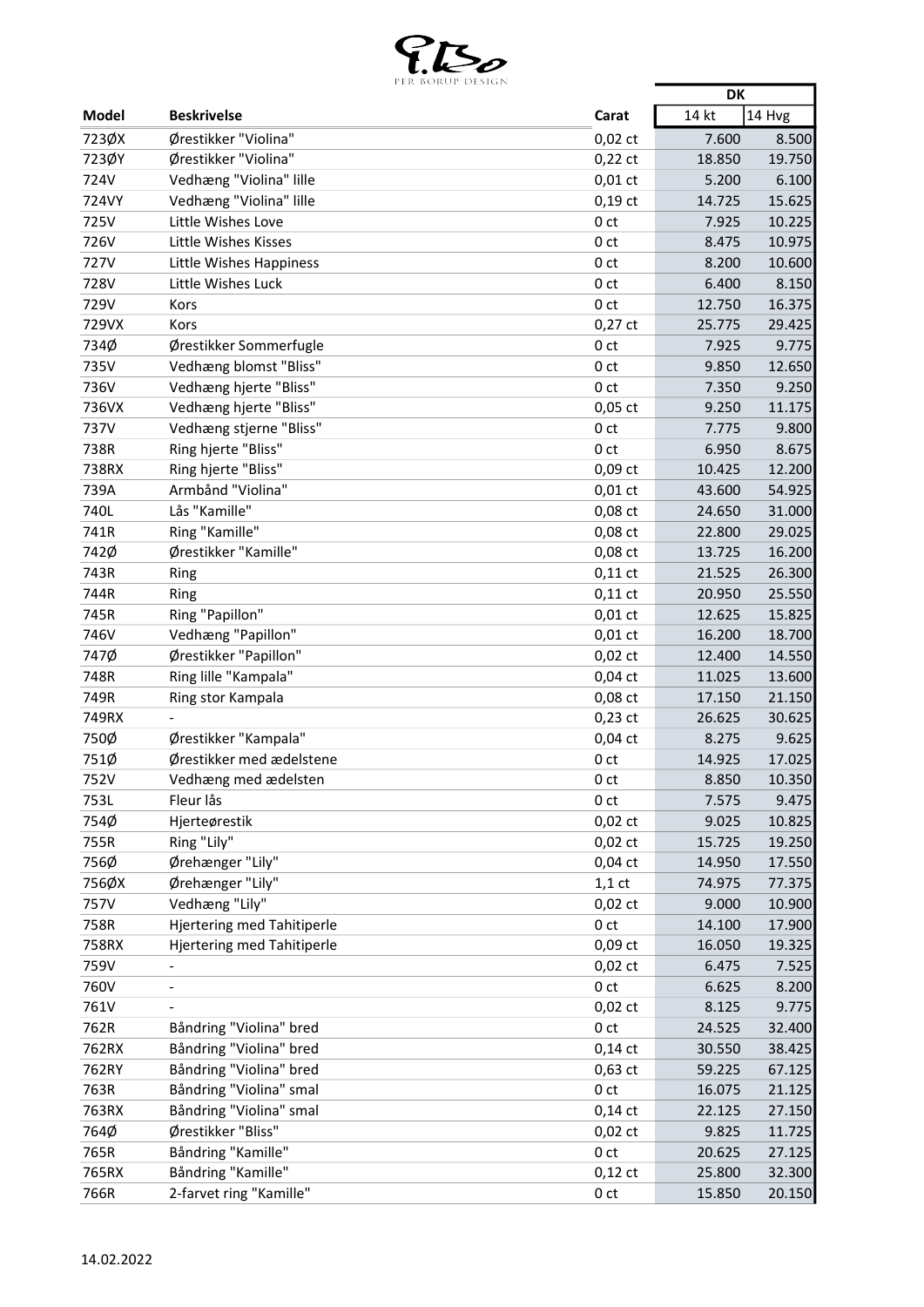

|              | PER BURUP DESIUN                 |                 | DK     |          |
|--------------|----------------------------------|-----------------|--------|----------|
| <b>Model</b> | <b>Beskrivelse</b>               | Carat           | 14 kt  | $14$ Hvg |
| 766RX        | 2-farvet ring "Kamille"          | 0,08 ct         | 18.725 | 23.025   |
| 767V         | Vedhæng "Violina" stort          | $0,03$ ct       | 10.675 | 13.375   |
| 769A         | Armbånd "Orkide"                 | $0,01$ ct       | 48.850 | 61.575   |
| 769AX        | Armbånd "Orkide"                 | $0,18$ ct       | 59.200 | 71.925   |
| 770R         | Ring "Orkide"                    | 0 <sub>ct</sub> | 9.300  | 11.875   |
| 770RX        | Ring "Orkide"                    | $0,12$ ct       | 16.600 | 19.200   |
| 771R         | Ring "Sweetheart swing"          | 0 <sub>ct</sub> | 19.600 | 25.250   |
| 771RX        | Ring "Sweetheart swing"          | $0,22$ ct       | 29.175 | 34.825   |
| 771RY        | Ring "Sweetheart swing"          | $0,44$ ct       | 39.550 | 45.200   |
| 772R         | Ring 2-farvet                    | $0,11$ ct       | 17.900 | 21.400   |
| 773Ø         | $\qquad \qquad \blacksquare$     | 0 <sub>ct</sub> | 4.050  | 4.650    |
| 774Ø         | $\overline{\phantom{a}}$         | 0 <sub>ct</sub> | 3.625  | 4.075    |
| 775Ø         | $\overline{a}$                   | 0 <sub>ct</sub> | 4.475  | 5.200    |
| 776Ø         | ٠                                | 0 ct            | 3.800  | 4.350    |
| 777Ø         | $\overline{\phantom{0}}$         | 0 <sub>ct</sub> | 4.775  | 5.675    |
| 778Ø         | $\overline{\phantom{a}}$         | 0 <sub>ct</sub> | 3.950  | 4.525    |
| 779V         | $\overline{\phantom{m}}$         | 0 <sub>ct</sub> | 3.600  | 4.400    |
| 780V         | $\overline{\phantom{a}}$         | 0 <sub>ct</sub> | 6.925  | 8.575    |
| 781V         | $\overline{a}$                   | 0 <sub>ct</sub> | 6.750  | 8.150    |
| 782V         | $\overline{\phantom{a}}$         | 0 <sub>ct</sub> | 12.450 | 15.900   |
| 783V         | $\overline{\phantom{a}}$         | $0,04$ ct       | 7.550  | 8.550    |
| 784V         |                                  | $0,06$ ct       | 8.325  | 8.975    |
| 785V         | Vedhæng til lædersnor med hjerte | 0 <sub>ct</sub> | 11.250 | 14.525   |
| 786V         | Hjertevedhæng                    | $0,03$ ct       | 7.325  | 8.725    |
| 787Ø         | Hjerteørestikkere                | $0,04$ ct       | 13.375 | 16.150   |
| 788R         | Ring                             | 0 <sub>ct</sub> | 14.200 | 17.900   |
| 788RX        | Ring                             | $0,03$ ct       | 14.700 | 18.400   |
| 789R         | Granatring                       | $0,05$ ct       | 20.650 | 25.550   |
| 790R         | Ring                             | $0,27$ ct       | 24.925 | 29.325   |
| 791R         |                                  | 0,08 ct         | 13.375 | 16.025   |
| 792R         |                                  | 0,08 ct         | 13.525 | 16.425   |
| 793R         | Ring "sweetheart swing" lille    | 0 <sub>ct</sub> | 12.325 | 15.725   |
| 793RX        | Ring "sweetheart swing" lille    | $0,09$ ct       | 16.025 | 19.425   |
| 793RY        | Ring "sweetheart swing" lille    | $0,18$ ct       | 19.775 | 23.175   |
| 794R         | Ring "Scoop 5"                   | $0,15$ ct       | 25.675 | 32.300   |
| 795R         | Ring "Scoop 3" med ametyst       | $0,06$ ct       | 17.650 | 22.025   |
| 796R         | Ring "Scoop 3"                   | $0,1$ ct        | 20.925 | 26.575   |
| 797A         | Charmsarmbånd                    | $0,01$ ct       | 37.900 | 47.000   |
| 799A         | Armbånd                          | $0,01$ ct       | 49.250 | 62.825   |
| 799AY        | Armbånd                          | $1,19$ ct       | 98.325 | 111.900  |
| 800R         | Ring "Scoop" med ametyst         | 0 <sub>ct</sub> | 20.750 | 27.125   |
| 801ØFK       | $\overline{\phantom{a}}$         | 0 <sub>ct</sub> | 4.750  | 5.050    |
| 801ØFL       | $\overline{\phantom{a}}$         | 0 <sub>ct</sub> | 5.025  | 5.425    |
| 801ØPK       | $\overline{\phantom{a}}$         | 0 <sub>ct</sub> | 3.900  | 4.200    |
| 801ØPL       | $\overline{\phantom{0}}$         | 0 <sub>ct</sub> | 4.175  | 4.575    |
| 801ØSK       | $\overline{\phantom{a}}$         | 0 ct            | 4.325  | 4.625    |
| 801ØSL       |                                  | 0 <sub>ct</sub> | 4.600  | 5.000    |
| 802R         | Ring "Scoop 1" mellem            | $0,03$ ct       | 8.900  | 11.150   |
| 802RR        | Ring "Scoop 1" mellem med rubin  | 0 <sub>ct</sub> | 8.200  | 10.425   |
| 803R         | Ring "Orkide" Bred               | 0 ct            | 13.875 | 18.125   |
| 803RY        | Ring "Orkide" Bred               | $0,18$ ct       | 24.950 | 29.200   |
| 804V         | Vedhæng "Scoop 2" lille          | $0,05$ ct       | 7.400  | 8.800    |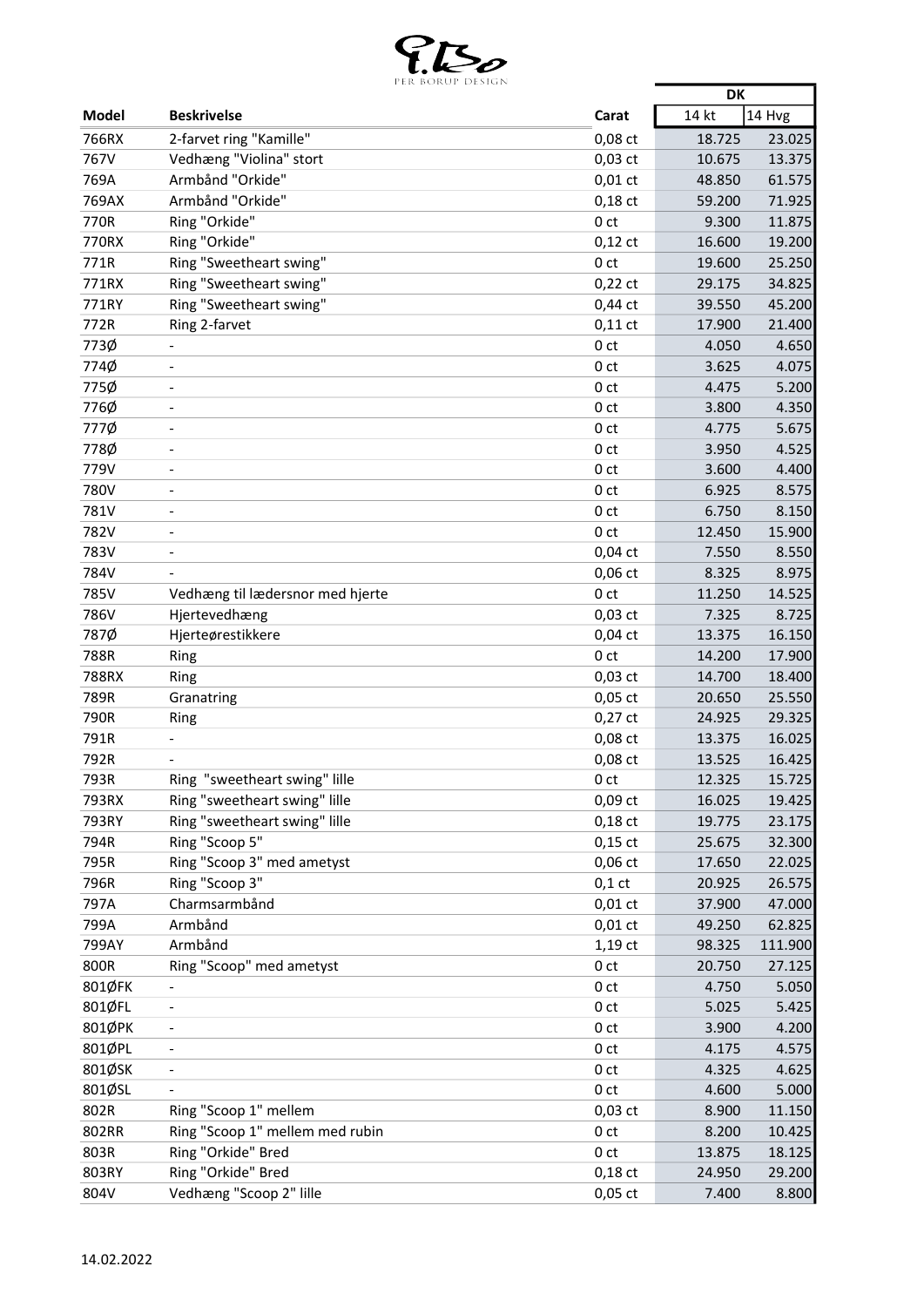

|               | LEN DUNUL DEJIUIN                          |                              | <b>DK</b> |                  |
|---------------|--------------------------------------------|------------------------------|-----------|------------------|
| Model         | <b>Beskrivelse</b>                         | Carat                        | 14 kt     | 14 Hvg           |
| 805Ø          | Ørestikkere "Scoop"                        | 0,06 ct                      | 8.225     | 9.375            |
| 806V          | Vedhæng "Scoop 2" Stor                     | 0,08 ct                      | 9.950     | 11.950           |
| 807R          | Ring "Scoop 1" lille                       | $0,02$ ct                    | 7.125     | 8.825            |
| 808R          | Ring "Scoop 1" Stor                        | $0,05$ ct                    | 9.675     | 11.975           |
| 809L          | Lås "Scoop 5" Stor                         | $0,18$ ct                    | 26.075    | 32.150           |
| 810L          | Lås "Scoop 3" lille                        | $0,1$ ct                     | 15.600    | 18.950           |
| 811V          | Vedhæng "Scoop 1" lille                    | $0,02$ ct                    | 3.125     | 3.575            |
| 812V          | Vedhæng "Scoop 1" stor                     | $0,03$ ct                    | 3.650     | 4.200            |
| 813R          | Ring "Sweetheart Puzzle Mini"              | 0 <sub>ct</sub>              | 5.000     | 6.275            |
| 814R          | Ring "Sweetheart Puzzle Lille"             | 0 <sub>ct</sub>              | 6.275     | 7.975            |
| 815R          | Ring "Sweetheart Puzzle Mellem"            | 0 <sub>ct</sub>              | 7.775     | 10.025           |
| 815RX         | Ring "Sweetheart Puzzle Mellem"            | 0,08 ct                      | 11.225    | 13.475           |
| 816R          | Ring "Sweetheart Puzzle Stor"              | 0 <sub>ct</sub>              | 9.725     | 12.675           |
| 817R          | Ring "Sweetheart Puzzle 2"                 | 0 <sub>ct</sub>              | 8.475     | 10.775           |
| 818R          | Ring "Sweetheart Puzzle 3"                 | 0 <sub>ct</sub>              | 9.150     | 11.700           |
| 819Ø          | Ørestikkere "Sweetheart"                   | 0 <sub>ct</sub>              | 5.725     | 6.775            |
| 819ØX         | Ørestikkere "Sweetheart"                   | $0,16$ ct                    | 12.875    | 13.925           |
| 820V          | Vedhæng "Sweetheart lille"                 | 0 <sub>ct</sub>              | 4.325     | 5.325            |
| 820VX         | Vedhæng "Sweetheart lille"                 | $0,04$ ct                    | 7.825     | 8.825            |
| 820VY         | Vedhæng "Sweetheart lille"                 | 0,07 ct                      | 8.575     | 9.600            |
| 821V          | Vedhæng "Sweetheart Stor"                  | 0 <sub>ct</sub>              | 6.125     | 7.775            |
| 821VX         | Vedhæng "Sweetheart Stor"                  | 0,08 ct                      | 11.000    | 12.650           |
| 821VY         |                                            | $0,16$ ct                    | 13.275    | 14.925           |
|               | Vedhæng "Sweetheart Stor"                  |                              |           |                  |
| 822VX<br>823R | Vedhæng Baby elefant<br>Ring "Syrén Lille" | $0,11$ ct<br>0 <sub>ct</sub> | 23.100    | 28.500<br>10.975 |
|               |                                            |                              | 8.475     |                  |
| 824R          | Ring "Syrén mellem"                        | 0 <sub>ct</sub>              | 9.175     | 11.925           |
| 825R          | Ring "Syrén Stor"                          | 0 <sub>ct</sub>              | 9.725     | 12.675           |
| 826V          | Vedhæng "Syrén Lille"                      | 0 ct                         | 9.475     | 12.375           |
| 827V          | Vedhæng "Syrén Mellem"                     | 0 <sub>ct</sub>              | 12.950    | 17.100           |
| 828V          | Vedhæng "Syrén Stor"                       | 0 <sub>ct</sub>              | 18.150    | 24.050           |
| 829Ø          | Ørestikkere "Syrén Små"                    | 0 ct                         | 4.525     | 5.275            |
| 830Ø          | Ørestikkere "Syrén Lange"                  | 0 <sub>ct</sub>              | 11.175    | 14.325           |
| 831V          | Vedhæng 7-jern                             | $0,01$ ct                    | 8.825     | 11.200           |
| 832R          | Ring "Cirkel Lille"                        | $0,02$ ct                    | 11.550    | 14.850           |
| 833R          | Ring "Cirkel Mellem"                       | $0,02$ ct                    | 11.850    | 15.225           |
| 834R          | Ring "Cirkel Stor"                         | 0,06 ct                      | 16.175    | 20.300           |
| 835V          | Vedhæng "Cirkel"                           | $0,02$ ct                    | 4.950     | 6.000            |
| 836R          | <b>Ring Cocktail</b>                       | $0,18$ ct                    | 34.525    | 41.025           |
| 837V          | Vedhæng "Syrén lang"                       | 0 <sub>ct</sub>              | 4.825     | 6.200            |
| 838Ø          | Ørestikker "Cirkel"                        | $0,02$ ct                    | 6.450     | 7.425            |
| 839V          | Hjertevedhæng "Cirkel"                     | $0,02$ ct                    | 9.175     | 11.425           |
| 841R          | Ring "Bliss"                               | 0 <sub>ct</sub>              | 9.600     | 12.475           |
| 842Ø          | Ørestikkere "Bliss "                       | 0 <sub>ct</sub>              | 8.200     | 9.950            |
| 843V          | Vedhæng "Bliss"                            | 0 <sub>ct</sub>              | 4.325     | 5.325            |
| 844R          | Ring "Bliss"                               | 0 <sub>ct</sub>              | 6.875     | 8.800            |
| 845L          | Lås "Bliss"                                | 0 <sub>ct</sub>              | 8.675     | 10.775           |
| 846R          | Ring "Cirkel"                              | 0,06 ct                      | 17.450    | 22.225           |
| 847R          | Ring "Cirkel"                              | $0,02$ ct                    | 8.925     | 11.275           |
| 848L          | Lås "Cirkel"                               | $0,02$ ct                    | 11.275    | 14.275           |
| 849L          | Fleur lås (Oval)                           | 0 ct                         | 7.575     | 9.475            |
| 850R          | Ring "Kamille"                             | 0,09 ct                      | 15.800    | 19.550           |
| 851R          | Ring "Kamille"                             | $0,04$ ct                    | 14.325    | 18.175           |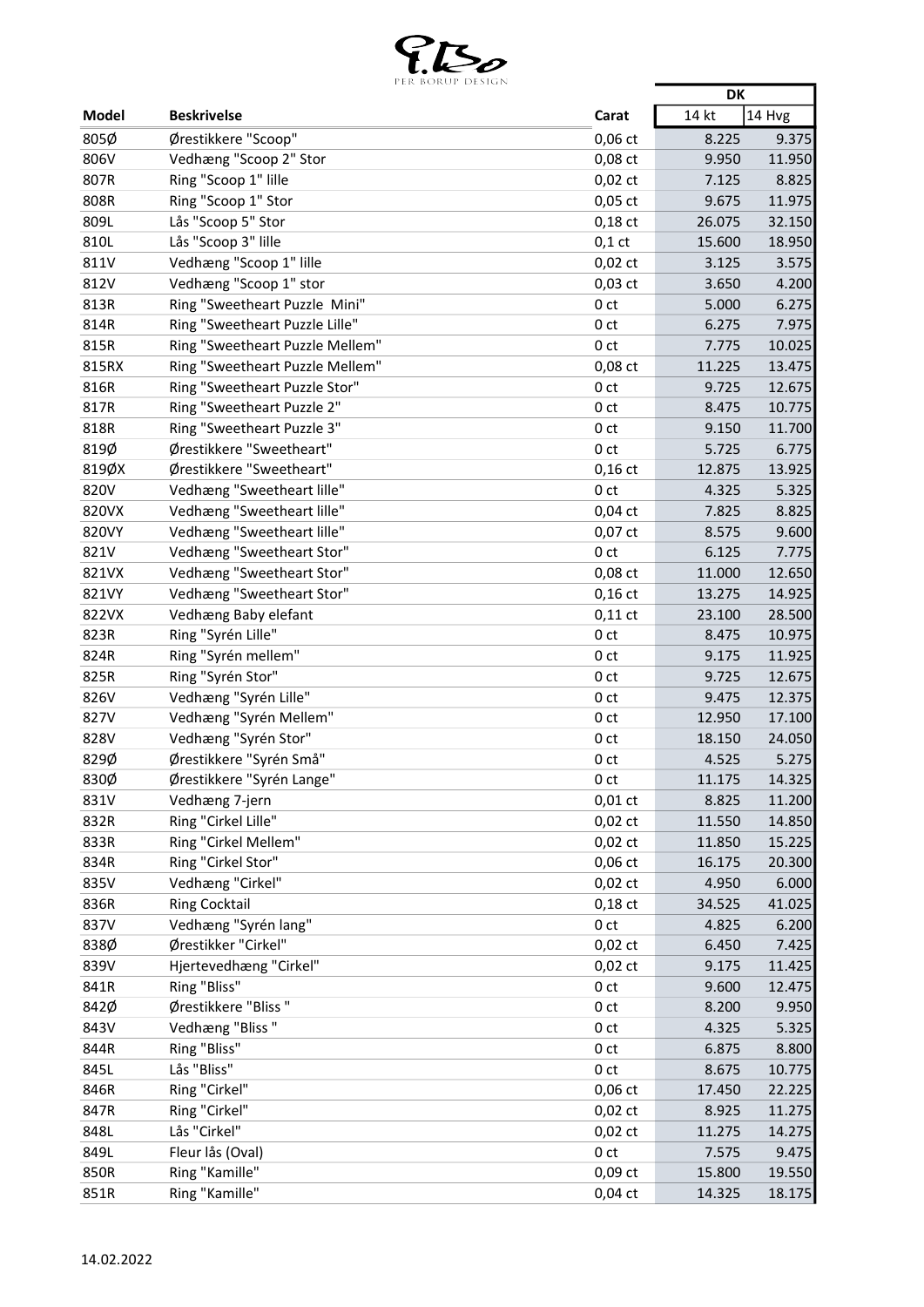

|              | PER BURUP DESIGN                                   |                 | <b>DK</b> |                 |
|--------------|----------------------------------------------------|-----------------|-----------|-----------------|
| Model        | <b>Beskrivelse</b>                                 | Carat           | 14 kt     | 14 Hvg          |
| 852R         | Ring "Kamille"                                     | $0,04$ ct       | 13.375    | 16.850          |
| 853R         | Ring "Kamille"                                     | 0 <sub>ct</sub> | 11.775    | 15.050          |
| 854R         | Ring "Kamille"                                     | 0 <sub>ct</sub> | 12.875    | 16.575          |
| 855R         | Ring "Kamille"                                     | 0 <sub>ct</sub> | 12.875    | 16.575          |
| 856R         | Ring "Kamille"                                     | 0 <sub>ct</sub> | 11.500    | 14.675          |
| 857R         | Ring "Kamille"                                     | 0,07 ct         | 14.625    | 18.150          |
| 858V         | Vedhæng "Kamille"                                  | $0,04$ ct       | 5.600     | 6.525           |
| 859L         | Lås "Kamille"                                      | $0,04$ ct       | 13.475    | 16.600          |
| 860Ø         | Ørestikker "Kamille"                               | 0 <sub>ct</sub> | 8.400     | 10.500          |
| 861Ø         | Ørestikker små "Kamille"                           | $0,02$ ct       | 5.200     | 5.700           |
| 862Ø         | Ørestikker mellem "Kamille"                        | $0,04$ ct       | 5.950     | 6.500           |
| 863A         | Armbånd "Kamille" bred                             | $0,01$ ct       | 40.175    | 48.925          |
| 864A         | Armbånd "Kamille" smal                             | $0,01$ ct       | 32.550    | 39.050          |
| 866R         | Ring "Clover""                                     | 0 <sub>ct</sub> | 14.275    | 18.450          |
| 867L         | Lille "first" hjerte                               | 0 <sub>ct</sub> | 4.875     | 5.875           |
| 868R         | Ring Changeling "Fairytale" inkl. 3 sten           | 0 ct            | 12.525    | 15.075          |
| 869R         | Ring Changeling "Clover" inkl. 3 sten              | 0 <sub>ct</sub> | 13.500    | 16.400          |
| 870R         | Ring Changeling "Hearts" inkl. 3 sten              | 0 <sub>ct</sub> | 10.850    | 12.800          |
| 871R         | Ring Changeling "Dream" inkl. 3 sten               | 0 <sub>ct</sub> | 12.100    | 14.500          |
| 872R         | Ring "Clover"                                      | 0 <sub>ct</sub> | 12.875    | 16.575          |
| 873R         | Ring "Clover"                                      | 0,06 ct         | 12.825    | 15.575          |
| 874R         | Ring "Clover"                                      | 0,06 ct         | 9.925     |                 |
| 875V         | Vedhæng "Clover"                                   | 0 <sub>ct</sub> | 7.225     | 11.625<br>9.050 |
|              |                                                    |                 |           |                 |
| 876Ø<br>877R | Ørestikker "Clover"                                | 0 <sub>ct</sub> | 4.750     | 5.350           |
|              | Ring Changeling "Wave"" inkl. 3 sten               | 0 <sub>ct</sub> | 13.925    | 16.950          |
| 877RX        | Ring Changeling "Wave" inkl. 3 sten                | $0,22$ ct       | 25.100    | 28.150          |
| 877RXS       | Ring Changeling "Wave" inkl. 3 sten (sorte brill.) | $0,22$ ct       | 21.100    | 24.150          |
| 878R         | Ring Changeling "Look" inkl. 3 sten                | 0 <sub>ct</sub> | 13.625    | 16.575          |
| 878RX        | Ring Changeling "Look" inkl. 3 sten                | $0,3$ ct        | 26.650    | 29.600          |
| 879V         | Vedhæng Changeling "Fairytale" inkl. 3 sten        | 0 <sub>ct</sub> | 8.375     | 9.625           |
| 880V         | Vedhæng Changeling "Dream" inkl. 3 sten            | 0 ct            | 7.300     | 8.350           |
| 881V         | Vedhæng Changeling "Heart" inkl. 3 sten            | 0 <sub>ct</sub> | 8.000     | 9.300           |
| 882V         | Vedhæng Orkidé                                     | 0 ct            | 6.125     | 7.775           |
| 882VX        | Vedhæng Orkidé                                     | $0,02$ ct       | 6.975     | 8.625           |
| 883R         | Ring "Pebbles" Bred                                | 0 <sub>ct</sub> | 21.200    | 28.100          |
| 884R         | Ring"Open Your Heart"                              | 0 <sub>ct</sub> | 9.300     | 11.875          |
| 884RX        | Ring"Open Your Heart"                              | 0,08 ct         | 12.175    | 14.775          |
| 884RY        | Ring"Open Your Heart"                              | $0,24$ ct       | 17.925    | 20.525          |
| 885R         | Ring"Open Your Heart"                              | 0 <sub>ct</sub> | 9.850     | 12.650          |
| 886R         | Ring"Open Your Heart"                              | 0 <sub>ct</sub> | 6.275     | 7.975           |
| 886RY        | Ring"Open Your Heart"                              | 0,09 ct         | 9.600     | 11.300          |
| 887R         | Ring"Open Your Heart"                              | 0 <sub>ct</sub> | 14.425    | 18.875          |
| 888Ø         | Ørestikker Hjerte m perle                          | 0 <sub>ct</sub> | 6.275     | 7.000           |
| 888ØX        | Ørestikker Hjerte m perle                          | $0,16$ ct       | 12.050    | 12.750          |
| 889V         | Vedhæng lille Hjerte m perle                       | 0 <sub>ct</sub> | 3.125     | 3.625           |
| 889VM        | Vedhæng lille Hjerte m månesten                    | 0 ct            | 3.550     | 4.050           |
| 889VX        | Vedhæng lille Hjerte m perle                       | 0,08 ct         | 6.025     | 6.500           |
| 890R         | Ring "Pebbles"                                     | 0 <sub>ct</sub> | 12.900    | 16.775          |
| 891Ø         | Ørestikker "Pebbles"                               | 0 <sub>ct</sub> | 7.200     | 8.400           |
| 892R         | Ring"Open Your Heart"                              | 0 <sub>ct</sub> | 12.200    | 15.850          |
| 893RD        | Ring "Pebbles" smal                                | 0 <sub>ct</sub> | 18.425    | 24.325          |
| 900AL        | Armbåndslås Changeling                             | 0 <sub>ct</sub> | 9.950     | 11.750          |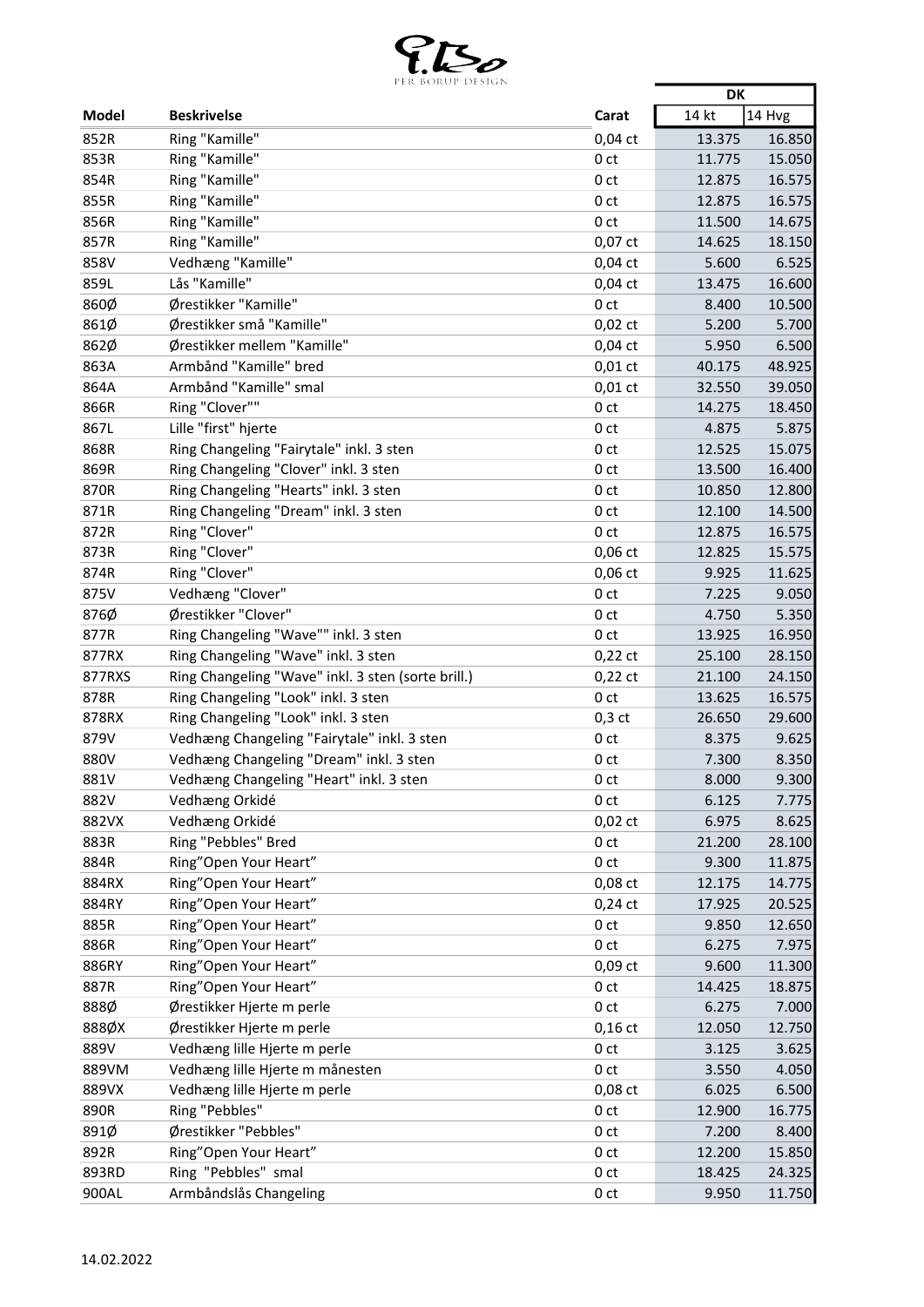

|        | PER BURUP DESIGN                               |                 | <b>DK</b> |        |
|--------|------------------------------------------------|-----------------|-----------|--------|
| Model  | <b>Beskrivelse</b>                             | Carat           | 14 kt     | 14 Hvg |
| 900ALX | Armbåndslås Changeling                         | $0,04$ ct       | 11.675    | 13.475 |
| 901AL  | Armbåndslås Changeling                         | 0 <sub>ct</sub> | 9.950     | 11.750 |
| 901ALX | Armbåndslås Changeling                         | $0,04$ ct       | 11.675    | 13.475 |
| 902V   | Vedhæng Hjerte                                 | 0 <sub>ct</sub> | 3.225     | 3.825  |
| 903Ø   | Ørestikker Hjerte u/perle                      | 0 <sub>ct</sub> | 5.475     | 6.125  |
| 903ØX  | Ørestikker Hjerte u/perle                      | $0,16$ ct       | 11.300    | 11.950 |
| 904R   | Ring Changeling "Raspberry"                    | 0 <sub>ct</sub> | 15.375    | 18.950 |
| 904RY  | Ring Changeling "Raspberry"                    | $0,44$ ct       | 43.400    | 46.975 |
| 905R   | Ring "Twigs"                                   | 0 <sub>ct</sub> | 9.300     | 11.875 |
| 905RX  | Ring "Twigs"                                   | 0,09 ct         | 14.775    | 17.375 |
| 905RXM | Ring "Twigs" med 3 månesten                    | 0,09 ct         | 16.175    | 18.750 |
| 905RY  | Ring "Twigs"                                   | $0,43$ ct       | 28.875    | 31.475 |
| 906R   | Ring "Twigs"                                   | 0 <sub>ct</sub> | 7.625     | 9.625  |
| 906RX  | Ring "Twigs"                                   | $0,13$ ct       | 15.625    | 17.625 |
| 907R   | Ring "Twigs"                                   | 0 <sub>ct</sub> | 9.850     | 12.650 |
| 907RX  | Ring "Twigs"                                   | $0,15$ ct       | 19.100    | 21.900 |
|        |                                                |                 |           |        |
| 907RXM | Ring "Twigs" med 5 månesten                    | $0,15$ ct       | 21.400    | 24.175 |
| 907RXT | Ring "Twigs" med 5 turmaliner                  | $0,15$ ct       | 23.400    | 26.200 |
| 907RY  | Ring "Twigs"                                   | 0,68 ct         | 40.675    | 43.475 |
| 908R   | Ring "Twigs"                                   | 0 <sub>ct</sub> | 6.950     | 8.675  |
| 908RX  | Ring "Twigs"                                   | 0,03 ct         | 8.750     | 10.500 |
| 908RXM | Ring "Twigs" med 1 månesten                    | $0,03$ ct       | 9.225     | 10.975 |
| 908RY  | Ring "Twigs"                                   | $0,14$ ct       | 13.025    | 14.775 |
| 909R   | Ring "Twigs"                                   | 0 <sub>ct</sub> | 11.100    | 14.325 |
| 909RX  | Ring "Twigs"                                   | 0,07 ct         | 15.350    | 18.600 |
| 909RY  | Ring "Twigs"                                   | $0,21$ ct       | 24.200    | 27.450 |
| 910R   | Ring "Twigs"                                   | 0 <sub>ct</sub> | 9.850     | 12.650 |
| 910RX  | Ring "Twigs"                                   | $0,14$ ct       | 18.450    | 21.250 |
| 910RXM | Ring "Twigs" med 1 månesten                    | $0,03$ ct       | 12.125    | 14.925 |
| 910RY  | Ring "Twigs"                                   | $0,29$ ct       | 25.300    | 28.100 |
| 910RYM | Ring "Twigs" med 1 månesten                    | $0,14$ ct       | 18.900    | 21.700 |
| 911R   | Ring "Changeling Twigs"                        | 0 <sub>ct</sub> | 14.600    | 17.900 |
| 911RS  | Ring "Changeling Twigs" sølv inkl. 1 stenkugle | 0 ct            | 3.575     | 3.575  |
| 911RSX | Ring "Changeling Twigs" sølv inkl. 1 stenkugle | 0,03 ct         | 5.400     | 5.400  |
| 911RX  | Ring "Changeling Twigs"                        | $0,12$ ct       | 21.200    | 24.500 |
| 911RXM | Ring "Changeling Twigs" med 3 månesten         | $0,12$ ct       | 22.575    | 25.875 |
| 911RY  | Ring "Changeling Twigs"                        | 0,46 ct         | 35.300    | 38.600 |
| 912L   | Lås "Twigs"                                    | 0 <sub>ct</sub> | 10.325    | 12.925 |
| 912LX  | Lås" Twigs"                                    | 0,09 ct         | 15.100    | 17.700 |
| 912LXM | Lås "Twigs" med 2 månesten                     | 0,09 ct         | 16.025    | 18.625 |
| 912LY  | Lås "Twigs"                                    | $0,28$ ct       | 22.250    | 24.825 |
| 913V   | Vedhæng "Twigs"                                | 0 <sub>ct</sub> | 4.325     | 5.325  |
| 913VX  | Vedhæng "Twigs"                                | 0,06 ct         | 7.975     | 8.975  |
| 913VXM | Vedhæng "Twigs" med 2 månesten                 | 0,06 ct         | 8.900     | 9.900  |
| 913VY  | Vedhæng "Twigs"                                | $0,25$ ct       | 15.225    | 16.200 |
| 914V   | Vedhæng "Twigs" lille                          | 0 <sub>ct</sub> | 3.625     | 4.375  |
| 914VX  | Vedhæng "Twigs" lille                          | $0,03$ ct       | 5.450     | 6.200  |
| 914VXM | Vedhæng "Twigs" lille med 1 månesten           | $0,03$ ct       | 5.925     | 6.650  |
| 914VY  | Vedhæng "Twigs" lille                          | $0,14$ ct       | 9.725     | 10.475 |
| 915Ø   | Ørestikker "Twigs"                             | 0 <sub>ct</sub> | 5.725     | 6.775  |
| 915ØX  | Ørestikker "Twigs"                             | $0,06$ ct       | 9.375     | 10.425 |
| 915ØXM | Ørestikker "Twigs" med 2 månesten              | 0,06 ct         | 10.300    | 11.350 |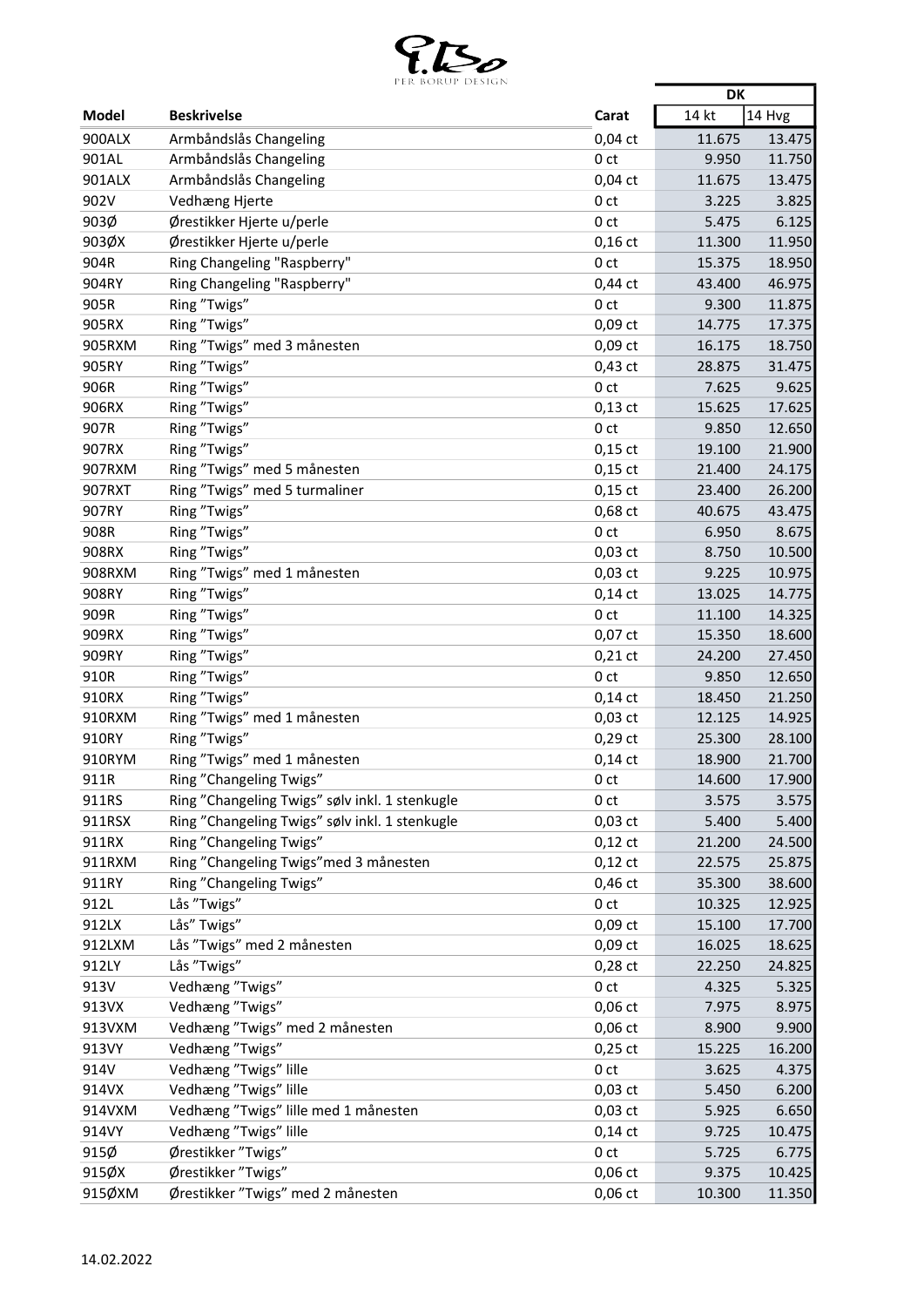

|              | LEN PUNUL DESIGIN                            |                 | <b>DK</b> |        |
|--------------|----------------------------------------------|-----------------|-----------|--------|
| <b>Model</b> | <b>Beskrivelse</b>                           | Carat           | 14 kt     | 14 Hvg |
| 915ØY        | Ørestikker "Twigs"                           | $0,28$ ct       | 18.075    | 19.125 |
| 916R         | Ring "Changeling Rosie"                      | 0 <sub>ct</sub> | 16.550    | 20.525 |
| 916RX        | Ring "Changeling Rosie"                      | $0,28$ ct       | 29.700    | 33.675 |
| 917R         | Ring "Changeling Smooth"                     | 0 <sub>ct</sub> | 15.975    | 19.775 |
| 918L         | Lås "Open Your Heart"                        | 0 <sub>ct</sub> | 11.425    | 14.425 |
| 919R         | Ring "Changeling Spin"                       | 0 <sub>ct</sub> | 10.725    | 12.625 |
| 920V         | Vedhæng "Changeling Twigs"                   | 0 <sub>ct</sub> | 8.000     | 9.300  |
| 920VX        | Vedhæng "Changeling Twigs"                   | 0,07 ct         | 11.525    | 12.825 |
| 921Ø         | Ørestikker "Violina" små                     | $0,02$ ct       | 4.850     | 5.300  |
| 922R         | Ring "Changeling Violina"                    | 0 <sub>ct</sub> | 16.125    | 19.975 |
| 922RX        | Ring "Changeling Violina"                    | $0,04$ ct       | 18.550    | 22.400 |
| 922RY        | Ring "Changeling Violina"                    | 0,59 ct         | 48.575    | 52.425 |
| 923V         | Vedhæng "Changeling Violina"                 | 0 <sub>ct</sub> | 8.950     | 10.600 |
| 923VX        | Vedhæng "Changeling Violina"                 | $0,01$ ct       | 9.575     | 11.200 |
| 924V         | Vedhæng "Changeling Raspberry"               | 0 <sub>ct</sub> | 8.125     | 9.475  |
| 925Ø         | Ørestikker "Smooth 2"                        | 0 <sub>ct</sub> | 7.700     | 8.925  |
| 926Ø         | Ørestikker "Smooth 3"                        | 0 <sub>ct</sub> | 12.225    | 14.875 |
| 927Ø         | Ørestikker "Smooth lille"                    | 0 <sub>ct</sub> | 4.600     | 5.050  |
| 928Ø         | Ørestikker "Smooth Mellem"                   | 0 <sub>ct</sub> | 5.700     | 6.550  |
| 929Ø         | Ørestikker "Smooth Stor"                     | 0 <sub>ct</sub> | 7.500     | 9.000  |
| 930V         | Vedhæng "Smooth 2"                           | 0 <sub>ct</sub> | 3.500     | 4.175  |
| 931V         | Vedhæng "Smooth 3"                           | 0 <sub>ct</sub> | 5.900     | 7.275  |
| 932R         | Ring "Smooth lille"                          | 0 <sub>ct</sub> | 4.750     | 5.900  |
| 933R         | Ring "Smooth Mellem"                         | 0 <sub>ct</sub> | 7.650     | 9.850  |
| 934R         | Ring "Smooth Stor"                           | 0 <sub>ct</sub> | 9.475     | 12.325 |
| 935R         | Ring "Heart"                                 | 0 <sub>ct</sub> | 6.600     | 8.500  |
| 935RX        | Ring "Heart"                                 | 0,08 ct         | 9.800     | 11.725 |
| 936ØX        | Ørestikker "Bliss" lille                     | $0,12$ ct       | 9.975     | 10.725 |
| 937R         | Ring "Heart" Oval                            | 0 <sub>ct</sub> | 11.125    | 14.550 |
| 937RX        | Ring "Heart" Oval                            | 0,06 ct         | 12.325    | 15.250 |
| 937RY        | Ring "Heart" Oval                            | $0,16$ ct       | 18.050    | 20.825 |
| 938Ø         | Ørestikker "Heart"                           | 0 <sub>ct</sub> | 5.450     | 6.400  |
| 939R         | Ring "Heart" Bred båndring                   | 0 ct            | 10.425    | 13.625 |
| 939RX        | Ring "Heart" Bred båndring                   | $0,14$ ct       | 16.500    | 19.675 |
| 940R         | Ring "Heart" smal båndring                   | 0 <sub>ct</sub> | 6.675     | 8.525  |
| 940RX        | Ring "Heart" smal båndring                   | $0,12$ ct       | 11.925    | 13.775 |
| 941ØX        | Ørestikker "Open Your Heart"                 | $0,04$ ct       | 6.550     | 7.200  |
| 942A         | Armbånd "OpenYour Heart"                     | $0,04$ ct       | 10.075    | 12.250 |
| 942AS        | Armbånd "OpenYour Heart" m/sølvkæde 1 hjerte | $0,04$ ct       | 4.700     | 5.000  |
| 942AX        | Armbånd "OpenYour Heart"                     | $0,04$ ct       | 13.150    | 15.925 |
| 942AY        | Armbånd "OpenYour Heart"                     | $0,12$ ct       | 16.600    | 19.350 |
| 943VX        | Vedhæng "Open Your Heart"                    | $0,02$ ct       | 2.850     | 3.200  |
| 944CSX       | Collier "Open Your Heart" m/sølvkæde         | $0,02$ ct       | 4.375     | 4.625  |
| 944CX        | Collier "Open Your Heart"                    | $0,02$ ct       | 7.775     | 8.100  |
| 945VX        | Vedhæng "Open Your Heart"                    | 0,08 ct         | 5.800     | 6.300  |
| 946RX        | Ring "Open Your Heart"                       | $0,02$ ct       | 10.150    | 12.750 |
| 946RY        | Ring "Open Your Heart"                       | $0,06$ ct       | 11.875    | 14.475 |
| 947R         | Ring "Violina" smal                          | $0,03$ ct       | 8.500     | 10.350 |
| 947RX        | Ring "Violina" smal                          | 0,07 ct         | 10.950    | 12.800 |
| 948R         | Ring "Vera" lille                            | 0 <sub>ct</sub> | 3.825     | 4.500  |
| 948RX        | Ring "Vera" lille                            | $0,07$ ct       | 5.575     | 6.275  |
| 949R         | Ring "Vera" mellem                           | 0 ct            | 5.025     | 6.075  |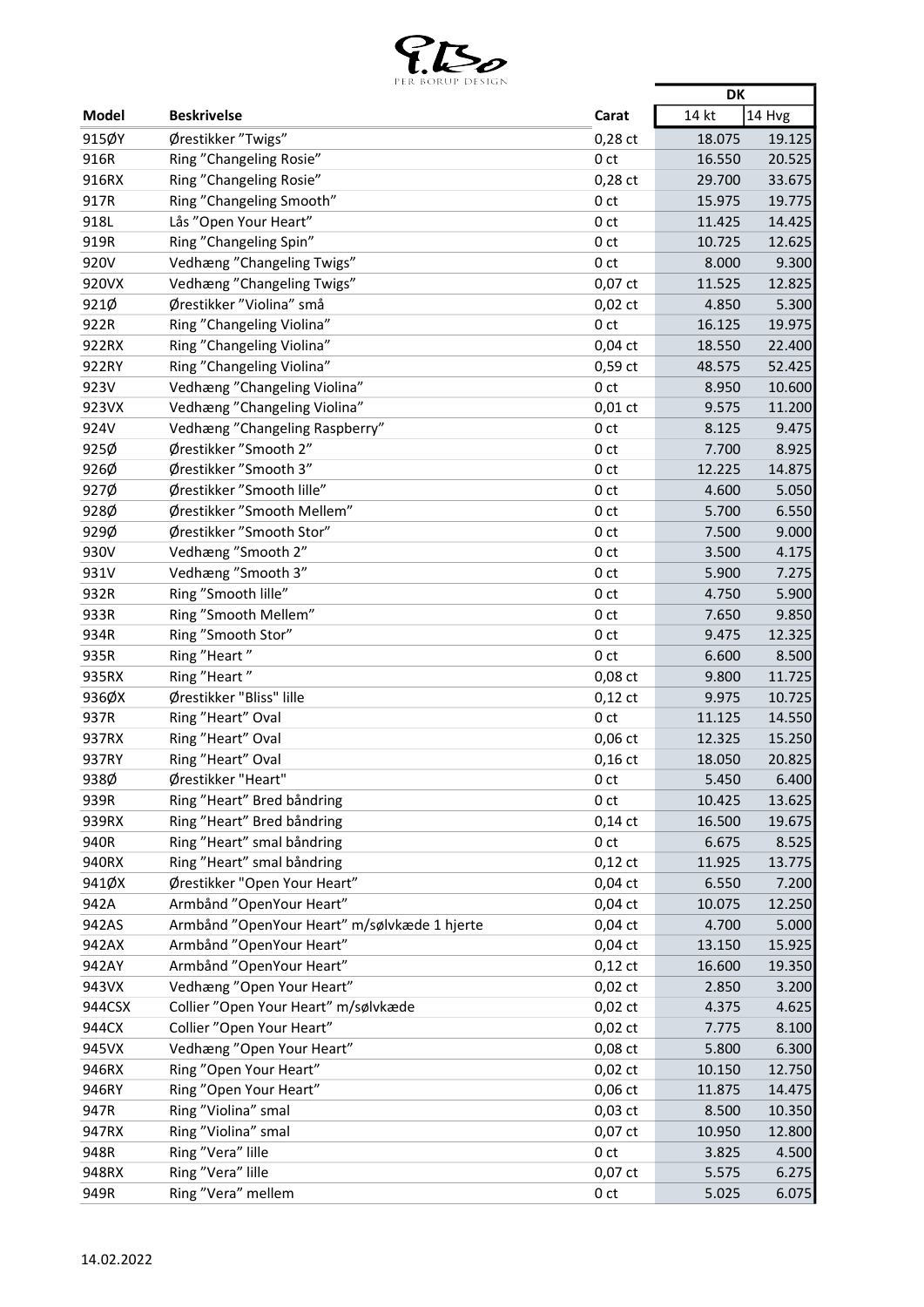

|               | <b><i>FER BORUP DESIGN</i></b>                                                                     |                        | <b>DK</b>      |        |
|---------------|----------------------------------------------------------------------------------------------------|------------------------|----------------|--------|
| Model         | <b>Beskrivelse</b>                                                                                 | Carat                  | 14 kt          | 14 Hvg |
| 949RX         | Ring "Vera" mellem                                                                                 | $0,06$ ct              | 6.825          | 7.875  |
| 950R          | Ring "Vera" Stor                                                                                   | 0 <sub>ct</sub>        | 7.000          | 8.700  |
| 950RX         | Ring "Vera" Stor                                                                                   | $0,07$ ct              | 8.675          | 10.375 |
| 951R          | Ring "Vera" Blomster                                                                               | 0 <sub>ct</sub>        | 5.750          | 6.925  |
| 951RX         | Ring "Vera" Blomster                                                                               | 0,07 ct                | 7.400          | 8.600  |
| 952R          | Ring "Vera" 5                                                                                      | 0 <sub>ct</sub>        | 5.675          | 6.775  |
| 952RX         | Ring "Vera" 5                                                                                      | 0,07 ct                | 7.425          | 8.550  |
| 953R          | Ring "Vera" bånd                                                                                   | 0 <sub>ct</sub>        | 5.300          | 6.650  |
| 954R          | Ring "Vera" 3                                                                                      | 0 <sub>ct</sub>        | 5.900          | 7.325  |
| 954RX         | Ring "Vera" 3                                                                                      | 0,07 ct                | 7.550          | 9.000  |
| 955R          | Ring "Vera" dobbelt                                                                                | 0 <sub>ct</sub>        | 12.375         | 15.750 |
| 955RX         | Ring "Vera" dobbelt                                                                                | $0,07$ ct              | 14.025         | 17.425 |
| 956R          | Ring "Vera" 7                                                                                      | 0 <sub>ct</sub>        | 8.775          | 11.200 |
| 956RX         | Ring "Vera" 7                                                                                      | 0,06 ct                | 10.500         | 12.950 |
| 957R          | Ring "Vera" mega                                                                                   | 0 <sub>ct</sub>        | 8.825          | 11.375 |
| 957RX         | Ring "Vera" mega                                                                                   | 0,07 ct                | 10.500         | 13.025 |
| 958Ø          | Ørestikker "Vera"                                                                                  | 0 <sub>ct</sub>        | 8.075          | 9.125  |
| 958ØX         | Ørestikker "Vera"                                                                                  | 0,08 ct                | 9.675          | 10.700 |
| 959Ø          | Ørebøjler "Vera"                                                                                   | 0 <sub>ct</sub>        | 13.175         | 16.275 |
| 959ØX         | Ørebøjler "Vera"                                                                                   | $0,12$ ct              | 15.125         | 18.225 |
| 960C          | Collier "Vera"                                                                                     | 0 <sub>ct</sub>        | 10.025         | 11.650 |
| 960CX         | Collier "Vera"                                                                                     | $0,06$ ct              | 11.525         | 13.175 |
| 961RS         | Ring "Open Your Heart" Sølv                                                                        | 0 <sub>ct</sub>        | 3.850          | 4.200  |
| 961RSX        | Ring "Open Your Heart" Sølv                                                                        | $0,02$ ct              | 4.350          | 4.700  |
| 962Ø          | Ørestikker "Open Your Heart"                                                                       | 0 <sub>ct</sub>        | 6.025          | 7.000  |
| 962ØX         | Ørestikker "Open Your Heart"                                                                       | $0,04$ ct              | 7.750          | 8.725  |
| 963Ø          | Ørehængere "Heart"                                                                                 | 0 <sub>ct</sub>        | 7.525          | 8.900  |
| 964AS         | Armbånd "Heart" snoede hjerter                                                                     | $0,02$ ct              | 4.675          | 5.175  |
| 965A          | Armbånd "Star"                                                                                     | $0,04$ ct              | 10.075         | 12.250 |
| 965AS         | Armbånd "Star" m/sølvkæde                                                                          | $0,04$ ct              | 4.425          | 4.675  |
| 965ASX        | Armbånd "Star" m/sølvkæde                                                                          | $0,04$ ct              | 5.800          | 6.575  |
| 965AX         | Armbånd "Star"                                                                                     | $0,04$ ct              | 13.150         | 15.925 |
|               | Armbånd "Star"                                                                                     |                        |                |        |
| 965AY         |                                                                                                    | $0,12$ ct<br>$0,02$ ct | 16.600         | 19.350 |
| 966VX         | Vedhæng "Star"                                                                                     |                        | 2.850          | 3.200  |
| 967CSX        | Collier "Star" m/sølvkæde                                                                          | $0,02$ ct              | 4.650<br>6.700 | 4.975  |
| 967CX         | Collier "Star"                                                                                     | $0,02$ ct              |                | 8.000  |
| 968ØX         | Ørestikker "Star"                                                                                  | $0,04$ ct              | 6.050          | 6.600  |
| 969R          | Ring "Changeling Open Your Heart" inkl. 3 kugler<br>Ring "Changeling Open Your Heart" inkl.1 kugle | 0 ct                   | 11.175         | 13.625 |
| 969RS         |                                                                                                    | 0 <sub>ct</sub>        | 3.650          | 3.725  |
| 969RSX        | Ring "Changeling Open Your Heart" inkl. 1 kugle                                                    | $0,02$ ct              | 4.300          | 4.350  |
| 970R          | Ring "Happy Flower" smal                                                                           | 0 <sub>ct</sub>        | 7.525          | 9.650  |
| 970RSX        | Ring "Happy Flower" smal sølv med guld                                                             | $0,02$ ct              | 2.400          | 2.525  |
| 970RY<br>971Ø | Ring "Happy Flower" smal                                                                           | $0,14$ ct              | 11.050         | 13.150 |
|               | Ørestikker "Happy Flower" små                                                                      | 0 <sub>ct</sub>        | 4.625          | 5.250  |
| 971ØSX        | Ørestikker "Happy Flower" små sølv m guld                                                          | $0,04$ ct              | 4.375          | 4.575  |
| 972R          | Ring "Happy Flower"                                                                                | 0 ct                   | 10.300         | 13.425 |
| 972RSX        | Ring "Happy Flower" Sølv med guld                                                                  | $0,02$ ct              | 3.000          | 3.150  |
| 972RY         | Ring "Happy Flower"                                                                                | $0,12$ ct              | 14.375         | 17.525 |
| 973R          | Ring "Happy Flower" Bred                                                                           | 0 <sub>ct</sub>        | 17.850         | 23.375 |
| 974Ø          | Ørestikker "Happy Flower" store                                                                    | 0 ct                   | 7.650          | 9.400  |
| 974ØS         | Ørestikker "Happy Flower" Store sølv m guld                                                        | 0 <sub>ct</sub>        | 2.700          | 2.950  |
| 975VSX        | Vedhæng "Happy Flower" sølv med guld                                                               | $0,02$ ct              | 1.900          | 2.000  |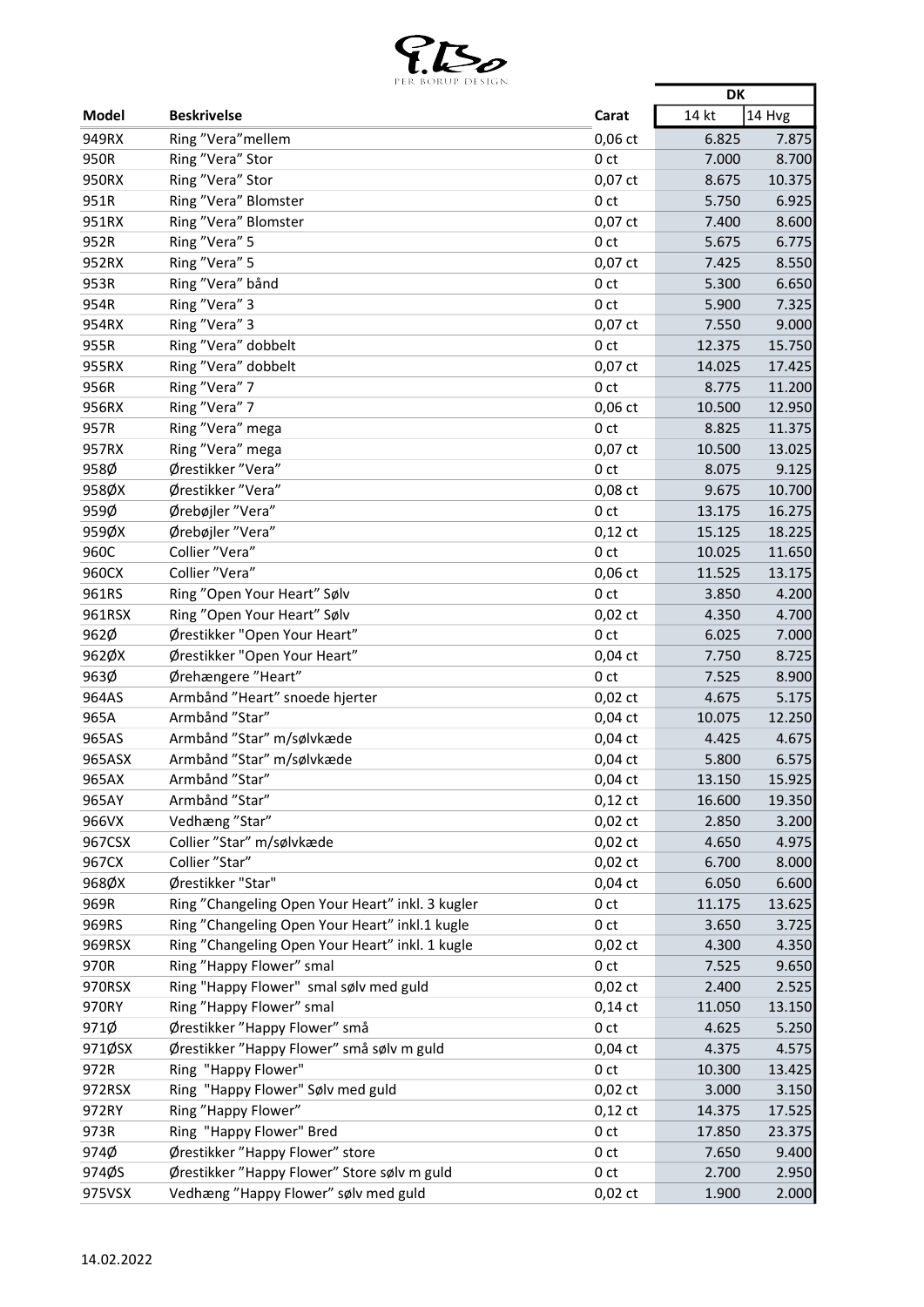

|          | PER BORUP DESIGN                              |                 | <b>DK</b> |        |
|----------|-----------------------------------------------|-----------------|-----------|--------|
| Model    | <b>Beskrivelse</b>                            | Carat           | 14 kt     | 14 Hvg |
| 976C     | Collier "Happy Flower" på sølvkæde            | 0 <sub>ct</sub> | 3.075     | 3.775  |
| 977R     | Ring "Daphne" smal                            | 0 <sub>ct</sub> | 6.275     | 8.175  |
| 977RX    | Ring "Daphne" smal                            | $0,1$ ct        | 12.375    | 14.275 |
| 978R     | Ring "Daphne" båndring                        | 0 <sub>ct</sub> | 16.650    | 22.100 |
| 979R     | Ring "Daphne" dome ring                       | 0 <sub>ct</sub> | 19.550    | 25.850 |
| 979RS    | Ring "Daphne" dome ring sølv med guld         | 0 <sub>ct</sub> | 3.725     | 4.225  |
| 979RX    | Ring "Daphne" dome ring                       | $0,12$ ct       | 26.650    | 33.650 |
| 979RY    | Ring "Daphne" dome ring                       | 0,72 ct         | 50.850    | 58.075 |
| 980R     | Ring "Changeling Daphne" inkl. 3 kugler       | 0 <sub>ct</sub> | 17.000    | 21.550 |
| 981ØS    | Ørestikker "Daphne" sølv med guld (store)     | 0 <sub>ct</sub> | 3.675     | 4.175  |
| 982Ø     | Ørestikker "Daphne" (små)                     | 0 <sub>ct</sub> | 3.950     | 4.450  |
| 983R     | Ring "Changeling Happy Flower" inkl. 3 kugler | 0 <sub>ct</sub> | 16.425    | 20.575 |
| 983RSX   | Ring "Changeling Happy Flower" inkl. 1 kugle  | $0,02$ ct       | 4.025     | 4.200  |
| 983RY    | Ring "Changeling Happy Flower" inkl. 3 kugler | $0,12$ ct       | 20.525    | 24.675 |
| 984V     | Vedhæng "Violina" mellem                      | $0,02$ ct       | 6.000     | 7.100  |
| 984VY    | Vedhæng "Violina" mellem pavé                 | 0,33 ct         | 21.975    | 23.475 |
| 985R     | Ring Ella smal                                | 0 <sub>ct</sub> | 6.125     | 7.775  |
| 986R     | Ring Ella Bred                                | 0 <sub>ct</sub> | 8.325     | 10.575 |
| 987Ø     | Ørestikker Ella                               | 0 <sub>ct</sub> | 4.275     | 4.725  |
| 988Ø     | Ørebøjler Ella                                | $0,04$ ct       | 9.250     | 11.000 |
| 989A     | Armring "Ella"                                | $0,04$ ct       | 27.875    | 34.700 |
| 990A     | Armring Changeling "Twigs" inkl. 3 kugler     | 0 <sub>ct</sub> | 19.000    | 23.500 |
| 990AX    | Armring Changeling "Twigs" inkl. 3 kugler     | 0,07 ct         | 22.200    | 26.675 |
| 991R     | Ring med Tahitiperle                          | $0,02$ ct       | 11.800    | 14.550 |
| 992AX    | Armring "Violina"                             | $0,02$ ct       | 18.050    | 21.800 |
| 993R     | Ring med Tahitiperle                          | $0,02$ ct       | 12.150    | 14.900 |
| 993RX    | Ring med Tahitiperle                          | $0,18$ ct       | 21.775    | 24.525 |
| 994V     | Vedhæng Changeling "Open Your Heart"          | 0 <sub>ct</sub> | 8.200     | 9.575  |
| 995VSX   | Vedhæng "Open Your Heart" Sølv med guld       | 0,02 ct         | 3.075     | 3.225  |
| 996CS    | Collier "Hearts" m sølvkæde                   | 0 <sub>ct</sub> | 5.000     | 6.150  |
| 997R     | Ring Changeling "Daphne"                      | 0 <sub>ct</sub> | 11.175    | 13.625 |
| 998V     | Vedhæng Changeling "Ella'                     | 0 ct            | 8.125     | 9.475  |
| 999R1    | Ring "Garder Ella" lille                      | 0 ct            | 3.175     | 3.925  |
| 999R2    | Ring "Garder Ella" Stor                       | 0 <sub>ct</sub> | 3.175     | 3.925  |
| Pleasure | Ring                                          | $0,9$ ct        | 80.600    | 91.175 |
| 1000R    | Ring Changeling "Ella"                        | 0 <sub>ct</sub> | 12.700    | 15.700 |
| 1001RX   | Ring Pbo alliancering                         | $0,1$ ct        | 11.150    | 12.400 |
| 1002V    | Vedhæng Changeling "Happy Flower"             | 0 <sub>ct</sub> | 9.650     | 11.550 |
| 1002VX   | Vedhæng Changeling "Happy Flower"             | $0,06$ ct       | 12.225    | 14.150 |
| 1003RSX  | Ring "Violina Sølv"                           | $0,02$ ct       | 3.350     | 3.600  |
| 1004VSX  | Vedhæng "Violina Sølv"                        | $0,02$ ct       | 2.875     | 3.025  |
| 1004VX   | Vedhæng "Violina"                             | $0,02$ ct       | 12.500    | 15.925 |
| 1005ØSX  | Ørestikker "Violina Sølv"                     | $0,02$ ct       | 3.500     | 3.600  |
| 1006M    | Manchetknapper                                | 0 <sub>ct</sub> | 28.350    | 37.600 |
| 1007ASX  | Armbånd Violina                               | 0,03 ct         | 12.200    | 13.750 |
| 1007AX   | Armbånd Violina                               | $0,11$ ct       | 36.425    | 44.275 |
| 1008ØX   | Ørestikker "Orkidé"                           | $0,02$ ct       | 4.550     | 5.150  |
| 1009R    | Ring "Viva" stor                              | 0 <sub>ct</sub> | 20.000    | 25.500 |
| 1010R    | Ring "Viva" smal                              | 0 <sub>ct</sub> | 8.225     | 10.100 |
| 1010RX   | Ring "Viva" smal                              | 0,06 ct         | 9.950     | 11.825 |
| 1011RX   | Ring "Viva"                                   |                 | 11.175    | 14.050 |
| 1012R    |                                               | 0,03 ct         |           |        |
|          | Ring "Viva" knude                             | 0 <sub>ct</sub> | 11.950    | 15.375 |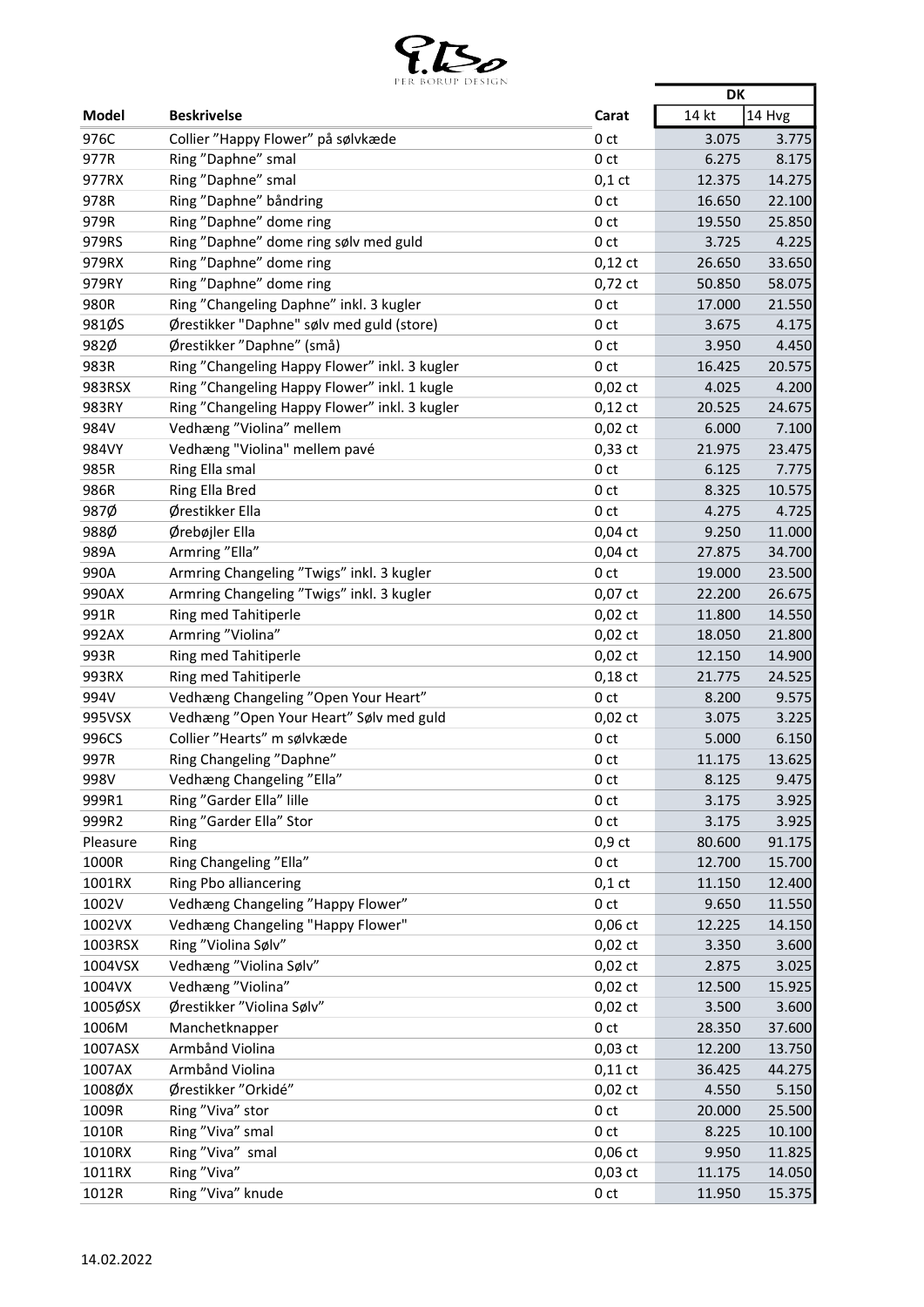

|         | PER BURUP DESIGN                           |                 | <b>DK</b> |        |
|---------|--------------------------------------------|-----------------|-----------|--------|
| Model   | <b>Beskrivelse</b>                         | Carat           | 14 kt     | 14 Hvg |
| 1013RX  | Ring "Viva"                                | $0,02$ ct       | 7.875     | 9.650  |
| 1014V   | Vedhæng "Viva"                             | 0 <sub>ct</sub> | 3.800     | 4.700  |
| 1015V   | Vedhæng "Viva"                             | 0 <sub>ct</sub> | 3.775     | 4.475  |
| 1015VX  | Vedhæng "Viva"                             | $0,03$ ct       | 5.075     | 5.775  |
| 1016ØX  | Ørestikker "Viva" med kæde                 | $0,02$ ct       | 14.875    | 17.875 |
| 1017R   | Ring "Changeling Stream"                   | 0 <sub>ct</sub> | 13.525    | 16.525 |
| 1018R   | Ring "Una" 4-stensring                     | $0,04$ ct       | 10.050    | 12.250 |
| 1019Ø   | Ørestikker "Changeling Una "inkl. 4 kugler | $0,02$ ct       | 16.350    | 19.150 |
| 1020Ø   | Ørehængere "Una"                           | $0,04$ ct       | 14.650    | 17.400 |
| 1021C   | Collier "Una" m sølvkæde                   | 0 <sub>ct</sub> | 4.975     | 5.875  |
| 1021CG  | Collier "Una" m guldkæde 90 cm             | 0 <sub>ct</sub> | 12.450    | 15.925 |
| 1022Ø   | Ørestikker "Una" små                       | 0 <sub>ct</sub> | 7.500     | 9.000  |
| 1023Ø   | Ørestikker "Una" Store                     | 0 <sub>ct</sub> | 9.875     | 12.200 |
| 1023ØX  | Ørestikker "Una" Store                     | $0,4$ ct        | 25.300    | 27.650 |
| 1024V   | Vedhæng "Changeling Una"                   | 0 <sub>ct</sub> | 6.700     | 7.300  |
| 1025R   | Ring "Una"                                 | 0 <sub>ct</sub> | 8.025     | 10.100 |
| 1025RX  |                                            |                 |           |        |
|         | Ring "Una"                                 | $0,4$ ct        | 26.050    | 28.150 |
| 1026R   | Ring "Changeling Una"                      | 0 <sub>ct</sub> | 15.175    | 18.875 |
| 1026RX  | Ring "Changeling Una"                      | $0,2$ ct        | 23.075    | 26.750 |
| 1030R   | Ring "Espalier"                            | 0 <sub>ct</sub> | 13.700    | 17.700 |
| 1030RX  | Ring "Espalier"                            | $0,2$ ct        | 22.100    | 26.075 |
| 1031L   | Lås "Espalier"                             | 0 <sub>ct</sub> | 16.500    | 21.200 |
| 1032Ø   | Ørestikker "Espalier" Store                | 0 ct            | 20.150    | 25.250 |
| 1033Ø   | Ørestikker Creoler "Daphne"                | 0 <sub>ct</sub> | 15.325    | 19.425 |
| 1034R   | Ring "Changeling Cocktail Twigs"           | 0 <sub>ct</sub> | 11.275    | 13.375 |
| 1034RX  | Ring "Changeling Cocktail Twigs"           | 0,06 ct         | 13.850    | 15.950 |
| 1035ØX  | Ørestikker "Twigs perleørestikker"         | 0,06 ct         | 9.475     | 10.025 |
| 1035ØXM | Ørestikker "Twigs med månesten"            | 0,06 ct         | 9.475     | 10.025 |
| 1035ØXT | Ørestikker "Twigs med turmaliner"          | 0,06 ct         | 9.900     | 10.450 |
| 1035ØY  | Ørestikker "Twigs med Brillanter"          | $0,36$ ct       | 22.075    | 22.625 |
| 1036Ø   | Ørestikker Creoler "Violina"               | 0 ct            | 14.850    | 18.775 |
| 1037R   | Ring "Espalier" Stor                       | 0 <sub>ct</sub> | 12.575    | 16.325 |
| 1038R   | Ring "Espalier" Stor flad                  | 0 ct            | 8.150     | 10.300 |
| 1039R   | Ring "Espalier" lille flad                 | 0 <sub>ct</sub> | 5.800     | 7.100  |
| 1040R   | Ring "Espalier" lille                      | 0 <sub>ct</sub> | 8.275     | 10.475 |
| 1041Ø   | Creoler Espalier                           | 0 ct            | 12.325    | 15.375 |
| 1042Ø   | Creoler Una Store                          | 0 <sub>ct</sub> | 16.625    | 21.350 |
| 1043R   | Ring "Diamond Dots"                        | $0,01$ ct       | 9.050     | 11.275 |
| 1043RX  | Ring "Diamond Dots"                        | $0,04$ ct       | 10.150    | 12.400 |
| 1043RY  | Ring "Diamond Dots"                        | $0,05$ ct       | 11.125    | 13.375 |
| 1043RYY | Ring "Diamond Dots"                        | 0,34 ct         | 23.100    | 25.350 |
| 1044R   | Ring "Diamond Dots" 3                      | 0,03 ct         | 13.725    | 17.225 |
| 1045Ø   | Ørestikker lange "Diamond Dots"            | $0,02$ ct       | 11.900    | 14.325 |
| 1046Ø   | Ørestikker "Diamond Dots"                  | $0,02$ ct       | 9.525     | 11.125 |
| 1046ØYY | Ørestikker "Diamond Dots"                  | 0,36 ct         | 28.600    | 30.200 |
| 1047R   | <b>Ring Fiona</b>                          | 0 <sub>ct</sub> | 14.325    | 18.875 |
| 1047RY  | <b>Ring Fiona</b>                          | 0,23 ct         | 25.250    | 29.800 |
| 1048R   | <b>Ring Fiona</b>                          | 0 <sub>ct</sub> | 11.275    | 14.725 |
| 1048RX  | <b>Ring Fiona</b>                          | $0,15$ ct       | 16.200    | 19.675 |
| 1049R   | <b>Ring Fiona</b>                          | 0 <sub>ct</sub> | 12.400    | 16.175 |
| 1049RX  | <b>Ring Fiona</b>                          | $0,1$ ct        | 17.275    | 21.050 |
| 1050R   | Ring "Changeling" Fiona                    | 0 ct            | 17.075    | 21.575 |
|         |                                            |                 |           |        |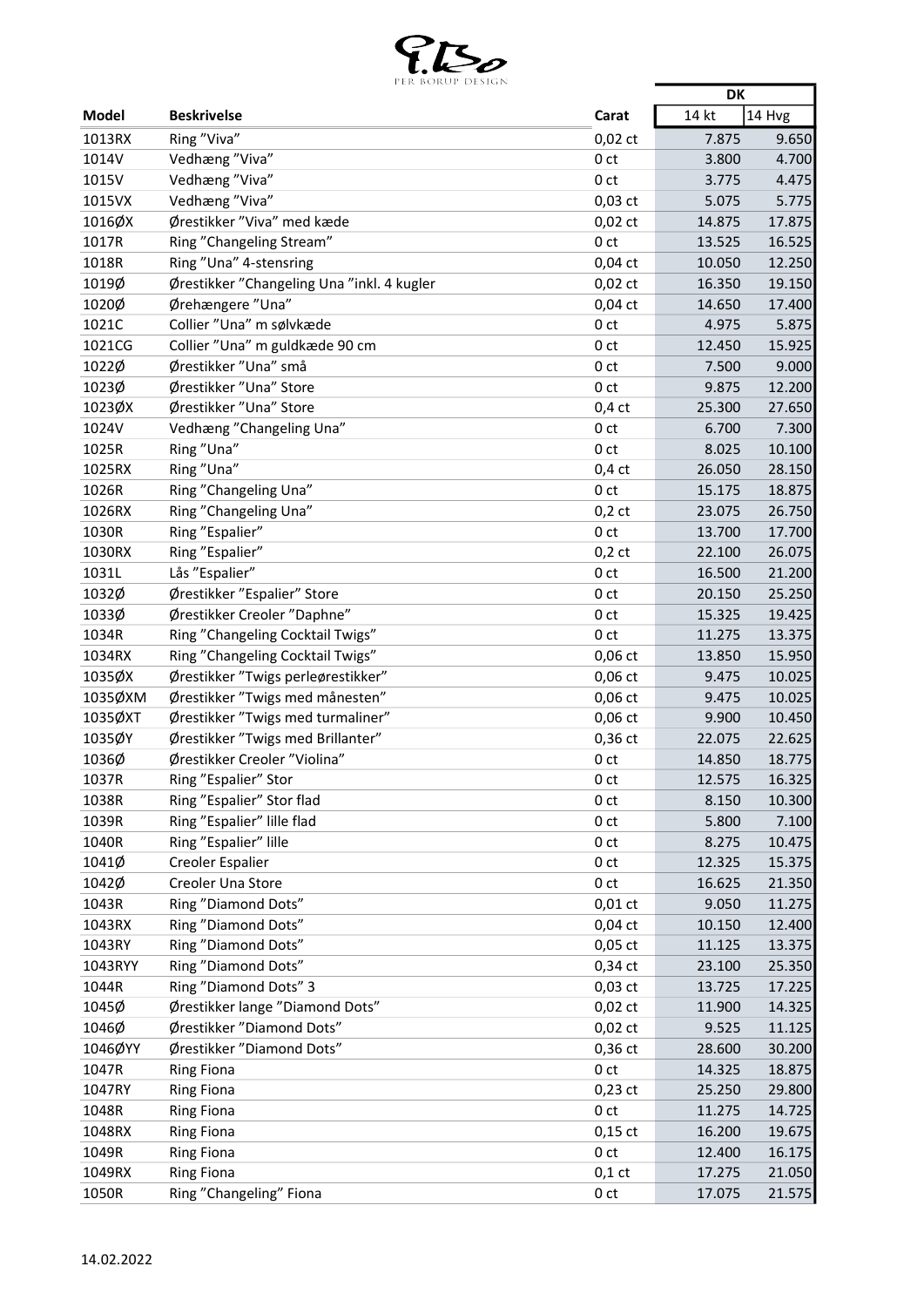

|                                                               |        | <b>DK</b> |
|---------------------------------------------------------------|--------|-----------|
| <b>Beskrivelse</b><br>Model<br>Carat                          | 14 kt  | 14 Hvg    |
| 1050RY<br>Ring "Changeling" Fiona<br>$0,32$ ct                | 34.025 | 38.525    |
| 1051V<br>Vedhæng Changeling "Fiona"<br>0 <sub>ct</sub>        | 9.675  | 11.550    |
| 1051VX<br>Vedhæng Changeling "Fiona"<br>$0,04$ ct             | 11.350 | 13.225    |
| 1052ØX<br>Ørestikker "Fiona"<br>$0,04$ ct                     | 8.400  | 9.650     |
| 1053Ø<br>Ørecreoler "Fiona"<br>0 <sub>ct</sub>                | 15.250 | 19.525    |
| Ring "Twigs" med perle<br>1054RX<br>$0,03$ ct                 | 7.100  | 8.475     |
| 1054RXM<br>Ring "Twigs" med månesten<br>0,03 ct               | 7.100  | 8.475     |
| Ring "Twigs" med turmalin<br>$0,03$ ct<br>1054RXT             | 7.225  | 8.575     |
| 1054RY<br>Ring "Twigs" med brillanter<br>$0,18$ ct            | 13.200 | 14.550    |
| 1055Ø<br>Ørestikker Party Twigs<br>0 <sub>ct</sub>            | 9.425  | 11.425    |
| 1055ØX<br>Ørestikker Party Twigs<br>$0,18$ ct                 | 20.500 | 22.500    |
| 1055ØXM<br>Ørestikker Party Twigs med månesten<br>$0,18$ ct   | 24.500 | 26.500    |
| 1055ØY<br>1,08 ct<br>Ørestikker Party Twigs med brillanter    | 61.150 | 63.150    |
| 1056V<br>Drops til Party Twigs & Party Fiona<br>0 ct          | 4.150  | 4.725     |
| 1057RX<br><b>Ring Fiona</b><br>$0,02$ ct                      | 6.650  | 8.350     |
| 1058V<br>Vedhæng Fiona<br>0 <sub>ct</sub>                     | 6.925  | 8.925     |
| 1058VX<br>0,06 ct<br>Vedhæng Fiona                            | 10.450 | 12.650    |
| 1059Ø<br>Ørehængere "Fiona"<br>0 <sub>ct</sub>                | 13.400 | 15.850    |
| 1060ØX<br>Ørestikker Party Fiona<br>0,06 ct                   | 12.925 | 15.275    |
| 1061RX<br>Ring "Twigs" med perle eller tahiti<br>0,03 ct      | 8.850  | 10.275    |
| 1062ØX<br>Ørekrog "Twigs" med perle eller tahiti<br>$0,06$ ct | 13.125 | 14.600    |
| 1063Ø<br>Ørestikker "Sonar" dobbelt<br>0 <sub>ct</sub>        | 10.050 | 12.475    |
| 1064Ø<br>Ørestikker "Sonar" Lille<br>0 ct                     | 5.575  | 6.375     |
| 1064ØX<br>Ørestikker "Sonar" Lille<br>$0,1$ ct                | 10.775 | 11.550    |
| 1065R<br>Ring "Sonar"<br>0 <sub>ct</sub>                      | 9.100  | 11.625    |
| 1065RX<br>0,09 ct<br>Ring "Sonar" tofarvet                    | 16.900 | 19.950    |
| 1066R<br>Ring "Sonar"<br>0 <sub>ct</sub>                      | 8.500  | 10.800    |
| 1067R<br>Ring "Sonar"<br>0 <sub>ct</sub>                      | 9.100  | 11.625    |
| 1068R<br>Ring "Sonar"<br>0 <sub>ct</sub>                      | 7.625  | 9.625     |
| Ring "Sonar"<br>1069R<br>0 <sub>ct</sub>                      | 6.800  | 8.500     |
| Manchetknapper "Sonar Changeling"<br>1070M<br>0 ct            | 15.800 | 18.725    |
| Vedhæng "Sonar"<br>1071V<br>0 <sub>ct</sub>                   | 5.450  | 6.650     |
| 1072RS<br>Ring Changeling sølv<br>0 ct                        | 2.400  | 2.400     |
| 1073VX<br>Vedhæng Philippa<br>0,06 ct                         | 8.125  | 9.175     |
| Ring dobbelt Philippa<br>$0,06$ ct<br>1074RX                  | 10.325 | 12.175    |
| 1075R<br>Ring lille Philippa<br>0 <sub>ct</sub>               | 4.850  | 5.875     |
| Ring stor single Philippa<br>1076R<br>0 <sub>ct</sub>         | 5.700  | 6.975     |
| 1076RY<br>Ring Philippa stor single pavé<br>$0,19$ ct         | 22.400 | 23.900    |
| Ring Changeling Philippa<br>0,06 ct<br>1077RX                 | 17.350 | 20.525    |
| Ring små sommerfugle Philippa<br>1078R<br>0 <sub>ct</sub>     | 5.100  | 6.125     |
| 1079Ø<br>Ørestikker små Philippa<br>0 ct                      | 4.725  | 5.225     |
| 1080ØX<br>Ørestikker Philippa<br>$0,12$ ct                    | 13.925 | 15.125    |
| 1081Ø<br>Ørestikker Party Philippa<br>0 <sub>ct</sub>         | 10.100 | 12.150    |
| 1083V<br><b>Vedhæng Hearts</b><br>0 <sub>ct</sub>             | 6.925  | 8.575     |
| 1084R<br>Ring lille Una<br>0 <sub>ct</sub>                    | 6.950  | 8.675     |
| 1085Ø<br>Ørestikker Party Violina<br>$0,02$ ct                | 12.850 | 15.450    |
| 1086R<br><b>Ring Sonar</b><br>$0,03$ ct                       | 9.300  | 11.500    |
| 1087R<br>$0,04$ ct<br><b>Ring Sonar</b>                       | 7.750  | 9.175     |
| 1088R<br>Ring Violina Changeling<br>0 <sub>ct</sub>           | 15.375 | 18.950    |
| 1089Ø<br>Ørestikker Violina m. 35 mm dråbe<br>$0,04$ ct       | 10.050 | 11.050    |
| 1090V<br>Vedhæng Violina m. 35 mm dråbe<br>$0,02$ ct          | 4.775  | 5.325     |
| 1091Ø<br>Ørestikker Violina m. 20 mm dråbe<br>$0,04$ ct       | 10.900 | 12.200    |